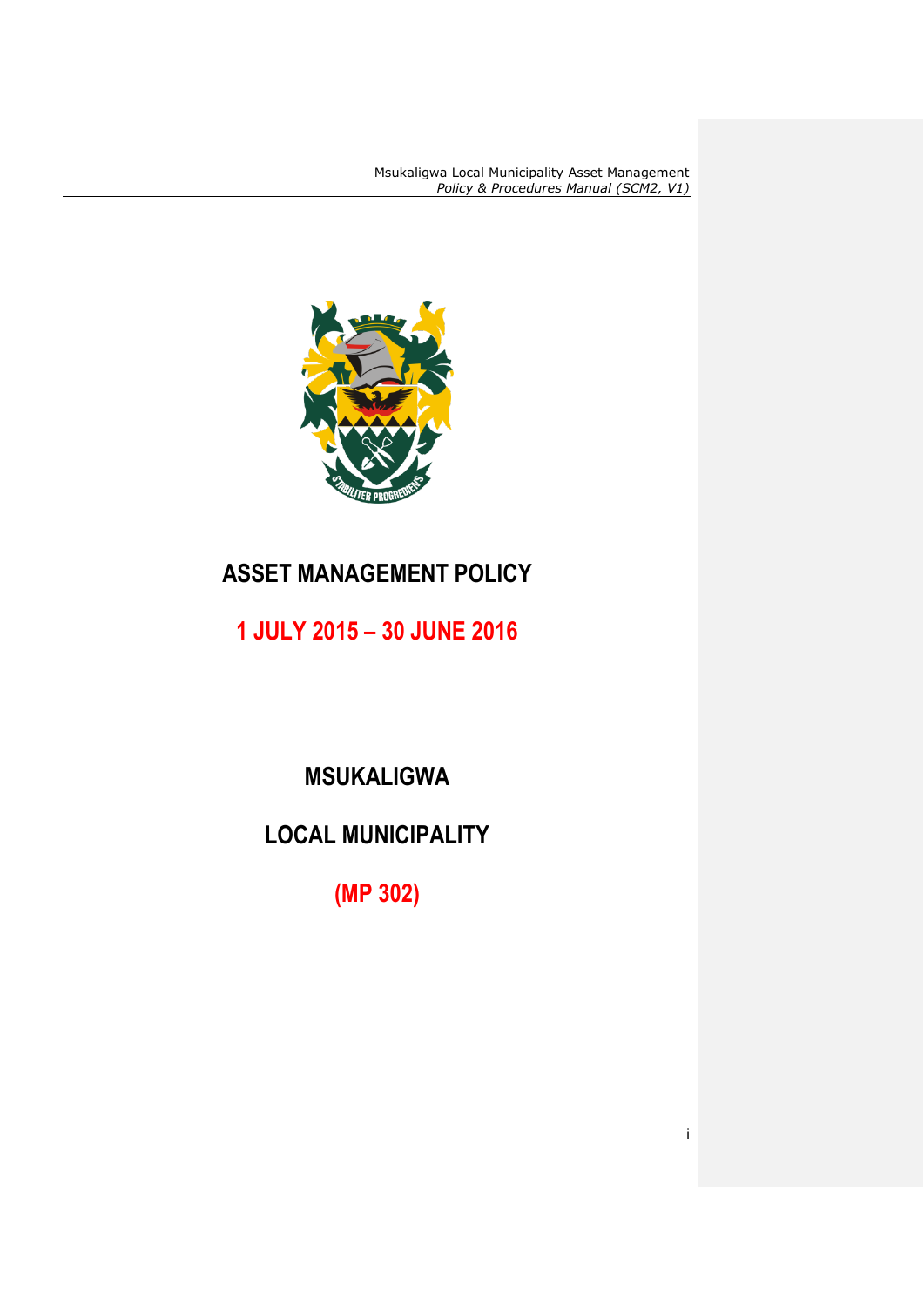|     | <b>Table of Contents</b> |  |
|-----|--------------------------|--|
| 1.  |                          |  |
| 2.  |                          |  |
| 2.1 |                          |  |
| 2.2 |                          |  |
| 2.3 |                          |  |
| 3.  |                          |  |
| 3.1 |                          |  |
| 4.  |                          |  |
| 4.1 |                          |  |
| 4.2 |                          |  |
| 4.3 |                          |  |
| 4.4 |                          |  |
| 4.5 |                          |  |
| 5.  |                          |  |
| 6.  |                          |  |
| 7.  |                          |  |
| 7.1 |                          |  |
| 7.2 |                          |  |
| 7.3 |                          |  |
| 7.4 |                          |  |
| 7.5 |                          |  |
| 7.6 |                          |  |
| 8.  |                          |  |
| 8.1 |                          |  |
|     |                          |  |
| 8.2 |                          |  |
|     |                          |  |
|     |                          |  |
|     |                          |  |
|     |                          |  |
|     |                          |  |
|     |                          |  |
| 8.4 |                          |  |
|     |                          |  |
|     |                          |  |
|     |                          |  |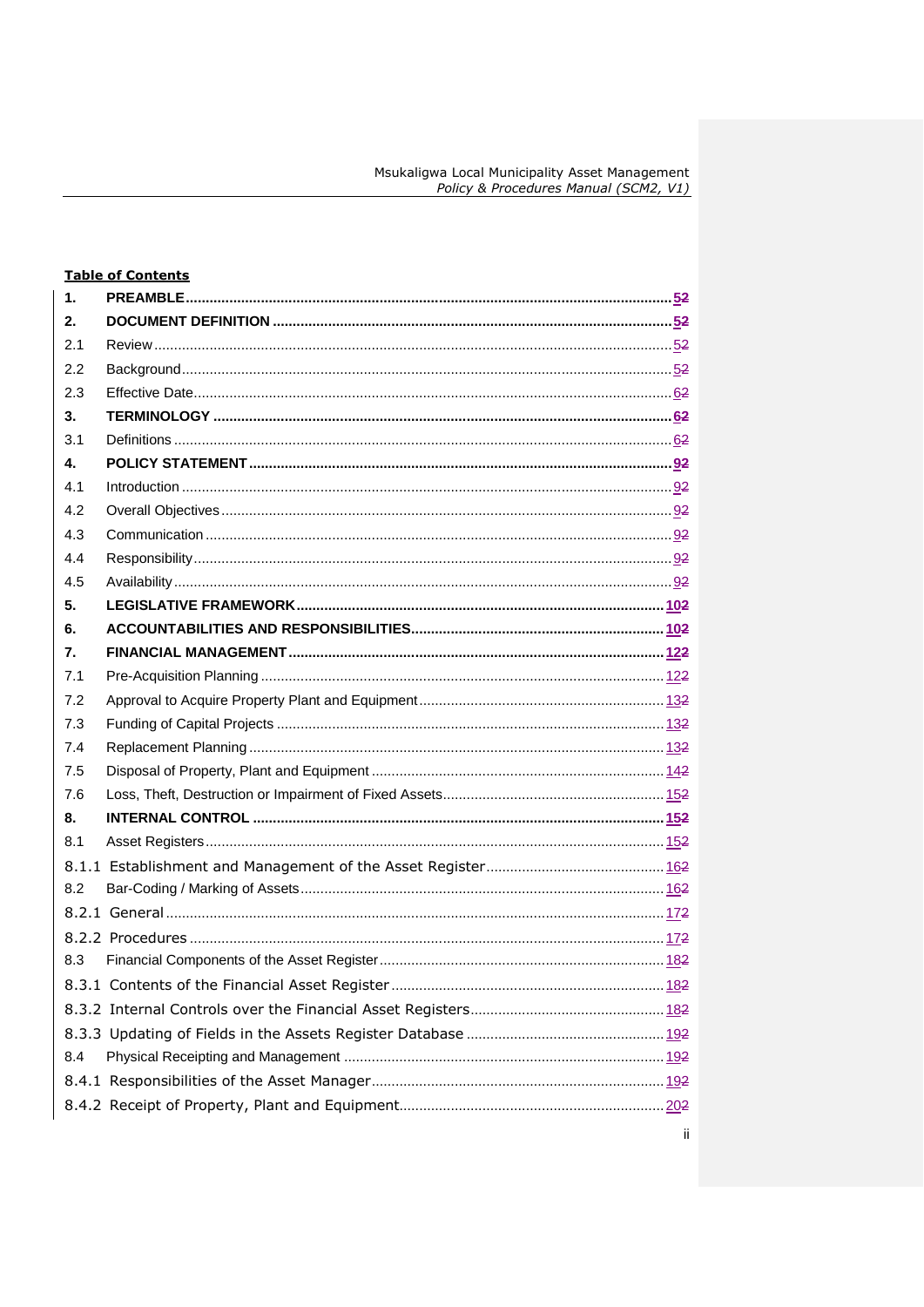| 8.5   |                                                                      |
|-------|----------------------------------------------------------------------|
|       |                                                                      |
|       | 8.5.2 Relocation or Reassignment of Property, Plant or Equipment 212 |
| 8.6   |                                                                      |
| 8.7   |                                                                      |
| 8.8   |                                                                      |
| 9.    |                                                                      |
| 9.1   |                                                                      |
| 9.2   |                                                                      |
|       |                                                                      |
| 9.3   |                                                                      |
| 9.4   |                                                                      |
| 9.5   |                                                                      |
| 9.6   |                                                                      |
| 10.   |                                                                      |
| 10.1  |                                                                      |
| 10.2  |                                                                      |
| 10.3  |                                                                      |
| 10.4  |                                                                      |
| 10.5  |                                                                      |
| 10.6  |                                                                      |
| 10.7  |                                                                      |
| 11.   |                                                                      |
| 11.1  |                                                                      |
| 11.2  |                                                                      |
| 11.3  |                                                                      |
| 11.4  |                                                                      |
| 11.5  |                                                                      |
| 11.6  |                                                                      |
| 11.7  |                                                                      |
| 11.8  |                                                                      |
| 11.9  |                                                                      |
| 11.10 |                                                                      |
| 11.11 |                                                                      |
| 11.12 |                                                                      |
| 11.13 |                                                                      |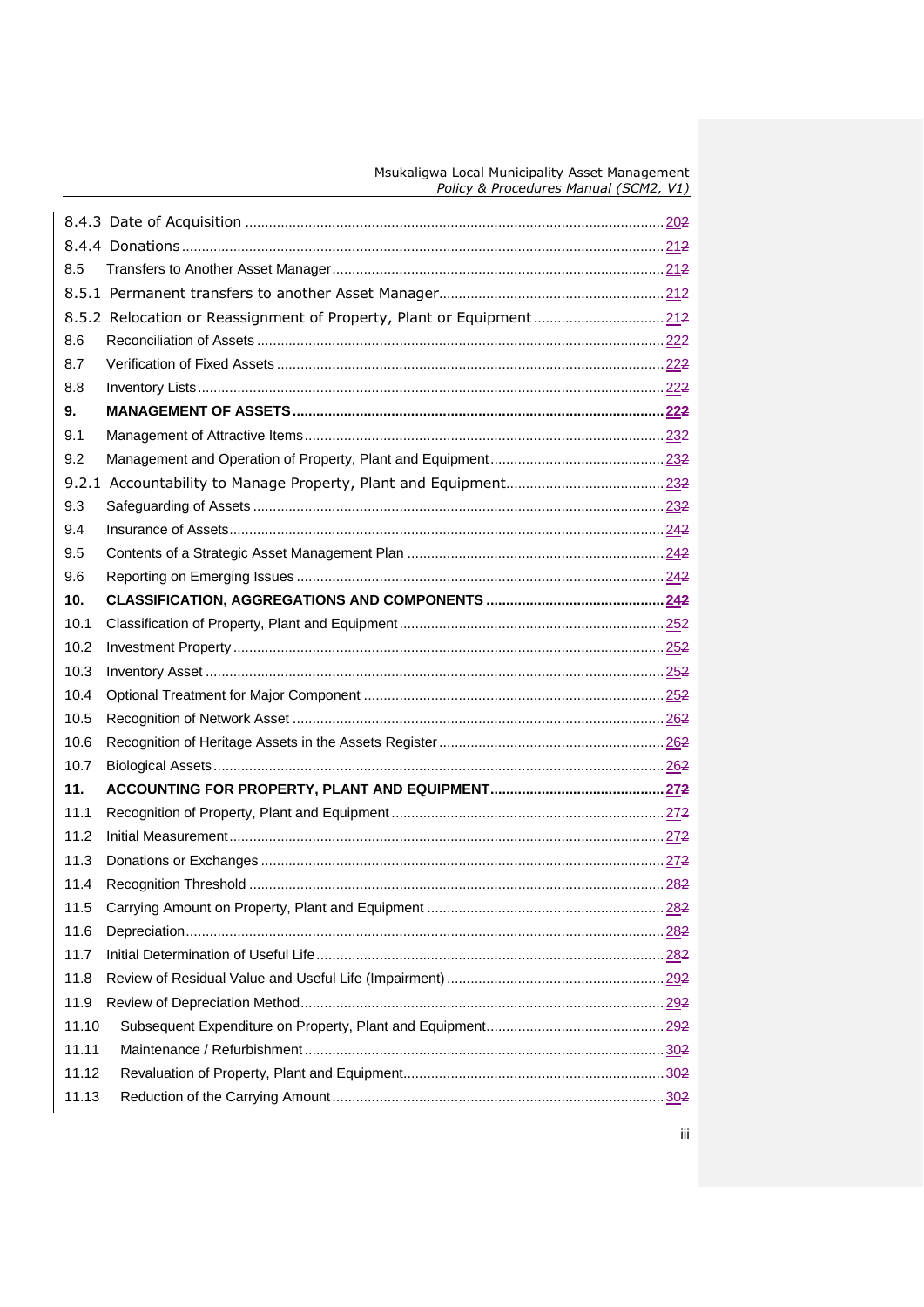| 14.<br>2003 34 <del>2</del> | PARAPHRASE OF SECTION 14 OF THE MUNICIPAL FINANCE MANAGEMENT ACT OF |  |
|-----------------------------|---------------------------------------------------------------------|--|
|                             |                                                                     |  |
|                             |                                                                     |  |
|                             |                                                                     |  |
| 12.                         |                                                                     |  |
|                             |                                                                     |  |
| 11.16                       |                                                                     |  |
| 11.15                       |                                                                     |  |
| 11.14                       |                                                                     |  |
|                             |                                                                     |  |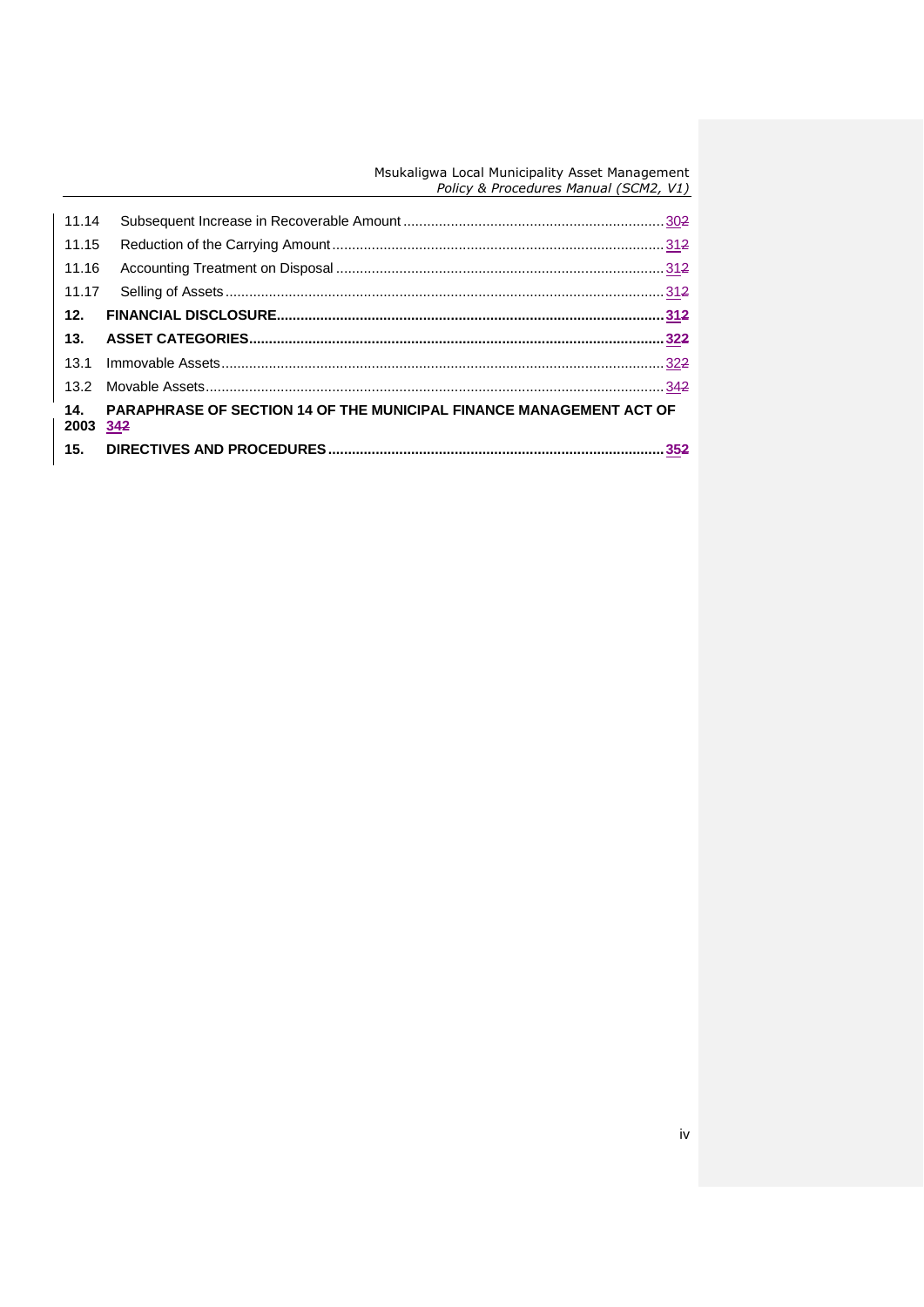## <span id="page-4-0"></span>**1. PREAMBLE**

The Msukaligwa Local Municipality continuously endeavours to achieve best practice policies and procedures when managing the administration and operations of the Municipality.

This document indicates the policy of Msukaligwa Local Municipality for the management of its fixed assets. Detailed procedures are provided in a separate document. The policy commits the Municipality to establishing and maintaining an Asset Register that complies with the latest accounting standards, and managing the assets in a way that is aligned with the Municipality's strategic objectives and recognised good practice.

This document provides for:

- i. Fair criteria in the evaluation of application for a cellular phone allowance;
- ii. Standardised documentation upon application; and
- iii. Uniform guidelines in respect of processes, usage, management and maintenance of assets.

## <span id="page-4-1"></span>**2. DOCUMENT DEFINITION**

## <span id="page-4-2"></span>**2.1 Review**

- a) The policy shall be subjected to the review process after twelve months of its operation. It shall remain in operation even in the review process.
- b) The policy may also be reviewed at the instance of material changes necessitated by legislative developments.

## <span id="page-4-3"></span>**2.2 Background**

- a) The utilisation and management of property, plant and equipment is the prime mechanism by which a Municipality can fulfil its constitutional mandates for:
	- i. Delivery of sustainable services;
	- ii. Social and economic development;
	- iii. Promoting a safe and healthy environment; and
	- iv. Providing the basic needs to the community.
- b) As trustees on behalf of the local community, the Municipality has a legislative and moral obligation to ensure it implements policies to safeguard the monetary value and future service provision invested in property, plant and equipment.
- c) The asset management policy deals with the municipal rules required to ensure the enforcement of appropriate stewardship of property, plant and equipment.
- d) Stewardship has two components being the:
	- i. Physical management by the Asset Managers, and Individuals; and
	- ii. Financial administration by the Chief Financial Officer.
- e) Both of the above will be under delegated powers from the Municipal Manager.
- f) Statutory provisions are being implemented to protect public property against arbitrary and inappropriate management or disposal by a local government.
- g) Accounting standards are being promulgated by the Accounting Standards Board to ensure the appropriate financial treatment for property, plant and equipment. The requirements of these new accounting standards include:
	- i. The compilation of Asset Registers covering all property, plant and equipment controlled by the Municipality;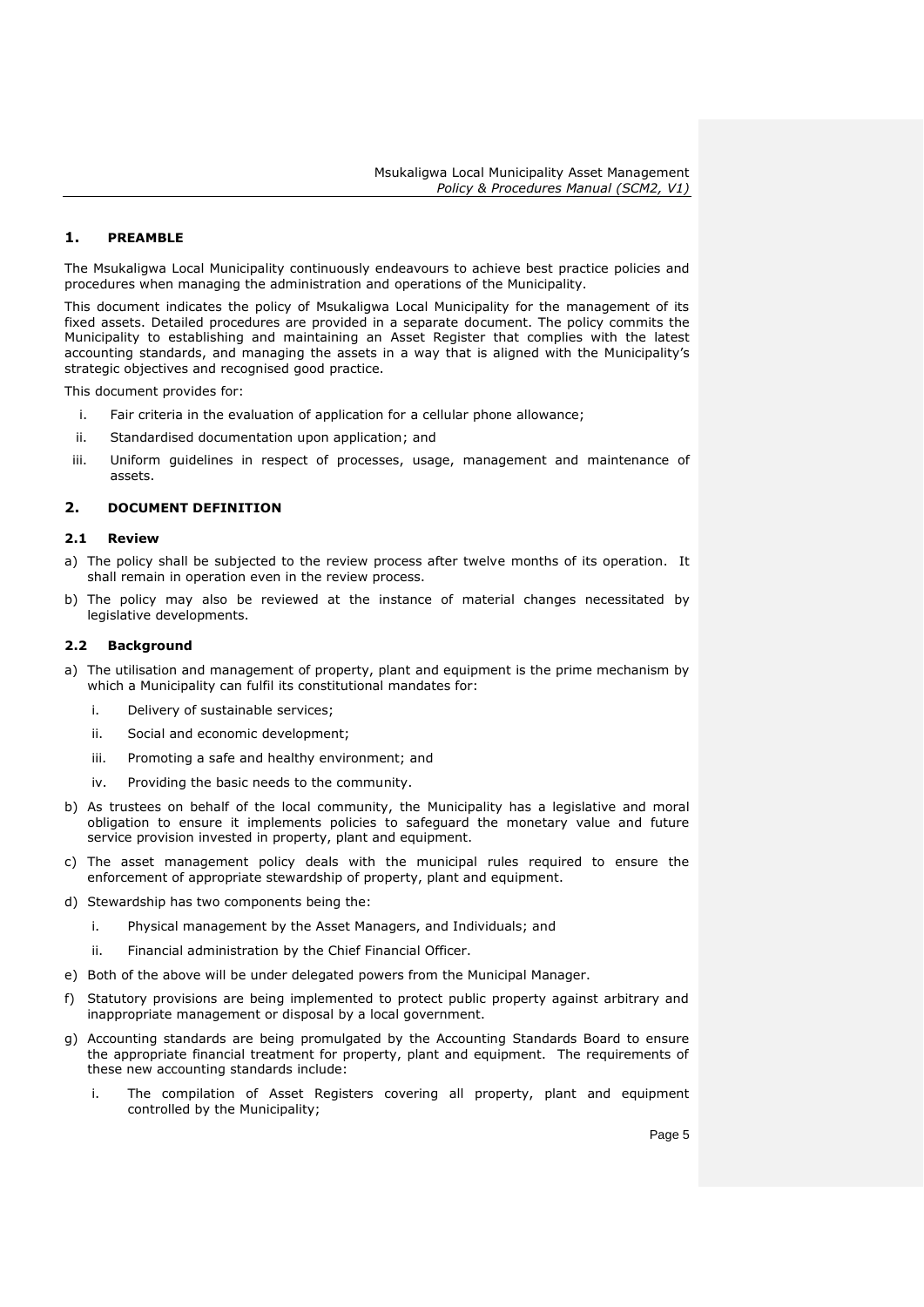- ii. Accounting treatment for the acquisition, disposal, recording and depreciation of property, plant and equipment; and
- iii. The standards to which these financial records must be maintained.

#### <span id="page-5-0"></span>**2.3 Effective Date**

The Asset Management Policy and Procedure Manual will come into effect from \_ as per Council resolution \_

## <span id="page-5-1"></span>**3. TERMINOLOGY**

## <span id="page-5-2"></span>**3.1 Definitions**

| <b>Municipality</b> | Means the Msukaligwa Local Municipality. |
|---------------------|------------------------------------------|
|---------------------|------------------------------------------|

- Executive Mayor Means an Executive Mayor elected in terms of section 55 of the Municipal Structures Act 117 of 1998.
- Speaker **Means a Speaker elected in terms of section 36 of the Municipal** Structures Act 117 of 1998.
- Mayoral Committee Means a Mayoral Committee member elected in terms of section 60 of the Municipal Structures Act 117 of 1998.
- Municipal Manager Means a person appointed by the Municipality in terms of section 82 of the Municipal Structures Act and who are the Head of Administration and also the Accounting Officer for the Municipality.
- Head of Department Means a person appointed by the Municipality in terms of section 57 of the Municipal Structures Act and who is the Head of a Department within the Msukaligwa Local Municipality.
- Official Means any other personnel appointed by the Msukaligwa Local Municipality on post levels 3 to 19.
- Accounting Standards Was established by the Public Finance Management Act to set standards Board of Generally Recognised Accounting Practice (GRAP) as required by the Constitution of the Republic of South Africa.
- Assets **Are resources controlled by an entity as the result of past events and** from which future economic benefits or future service potential is expected to flow to the entity.
- Asset Manager Is the "senior manager" who has the functional accountability for and control of the physical management of a particular set of assets in order to achieve the Municipality's strategic objectives relevant to his/her directorate. The execution of this responsibility will require the Asset Manager to plan and control the acquisition, utilisation, management and disposal of this set of assets to optimize the achievement of these objectives.
- Asset categories Are the main and sub groups used for the classification of assets as defined by National Treasury. The Chief financial Officer must ensure that all assets are as prescribed by the current standards, classified under the following headings in the Asset Register:

Property, Plant & Equipment - defined as tangible assets that are held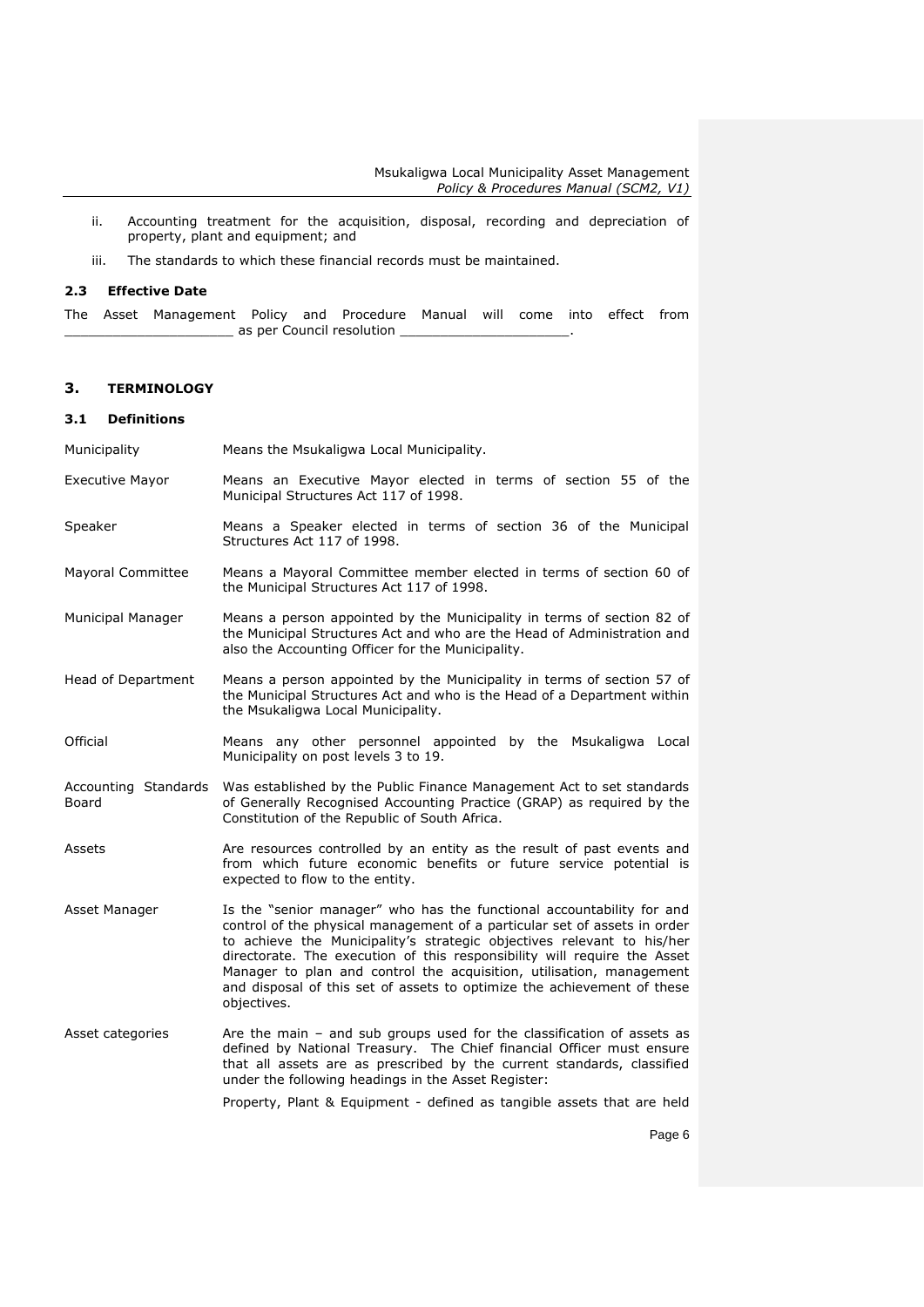|                             | by a Municipality for use in the production of goods or supply of goods<br>as services, for rental to others for administrative purpose and are<br>expected to be used for more than one period.                                                                                                                         |
|-----------------------------|--------------------------------------------------------------------------------------------------------------------------------------------------------------------------------------------------------------------------------------------------------------------------------------------------------------------------|
|                             | Community assets - defined as any asset that contributes to the<br>community's well-being. Examples are parks, libraries and fire stations.                                                                                                                                                                              |
|                             | Heritage assets - defined as assets held indefinitely for the benefit of<br>present and future generations and have a cultural, environmental,<br>historical, natural, scientific terminology and significant resources.<br>Examples are works of art, historical buildings and statues. (GRAP 103:<br>Heritage assets). |
| Asset champion              | An official delegated by the Asset Manager in his / her department or<br>section to assist him / her in performing asset management related<br>functions.                                                                                                                                                                |
| Asset Register              | A data source that records information of individual assets.<br>The<br>recorded information must include, amongst other information, the asset<br>description, unique asset number, location, etc.                                                                                                                       |
| Attractive items            | Items of property, plant or equipment that is not significant enough for<br>financial recognition in the fixed Asset Register but is attractive enough<br>to warrant special safeguarding. Such items shall be controlled through<br>departmental attractive items (inventory) register                                  |
| Biological asset            | Refers to a living animal or plant.                                                                                                                                                                                                                                                                                      |
| Book Value                  | The amount at which an asset is recognized after deducting any<br>accumulated depreciation and accumulated impairment losses                                                                                                                                                                                             |
| Capitalisation              | The recognition of expenditure as an Asset in the Financial Asset<br>Register.                                                                                                                                                                                                                                           |
| Capitalisation<br>Threshold | Is the value which assets are treated as capital assets and entered into<br>an asset register from which reporting in the financial statements<br>(specifically the Statement of Financial Position) is extracted.                                                                                                       |
| Carrying amount             | The amount at which an asset is included in the statement of financial<br>position after deducting any accumulated depreciation thereon.                                                                                                                                                                                 |
| Cost                        | The amount of cash or cash equivalents paid or the fair value of the<br>other consideration given to acquire an asset at the time of its<br>acquisition or construction plus cost incidental to the acquisition or<br>acquirement. Also known as historical cost / value.                                                |
| Cost of acquisition         | All the costs incurred in bringing an item of plant, property or equipment<br>to the required condition and location for its intended use.                                                                                                                                                                               |
| Deferred maintenance        | The extent of preventative maintenance that has not been performed.                                                                                                                                                                                                                                                      |
| Depreciation                | The systematic allocation of the depreciable amount of an asset over its<br>useful life and therefore reflects the consumption of economic benefit or<br>service potential of the asset.                                                                                                                                 |
| Depreciable amount          | The cost of an asset, or other amount of an asset, or other amount<br>substituted for cost in the financial statements, less its residual value                                                                                                                                                                          |
| Disposal                    | The process when an asset becomes surplus, redundant, obsolete,<br>unserviceable or irreparable; the Municipality will dispose of such assets                                                                                                                                                                            |
|                             | $D_{200}$ 7                                                                                                                                                                                                                                                                                                              |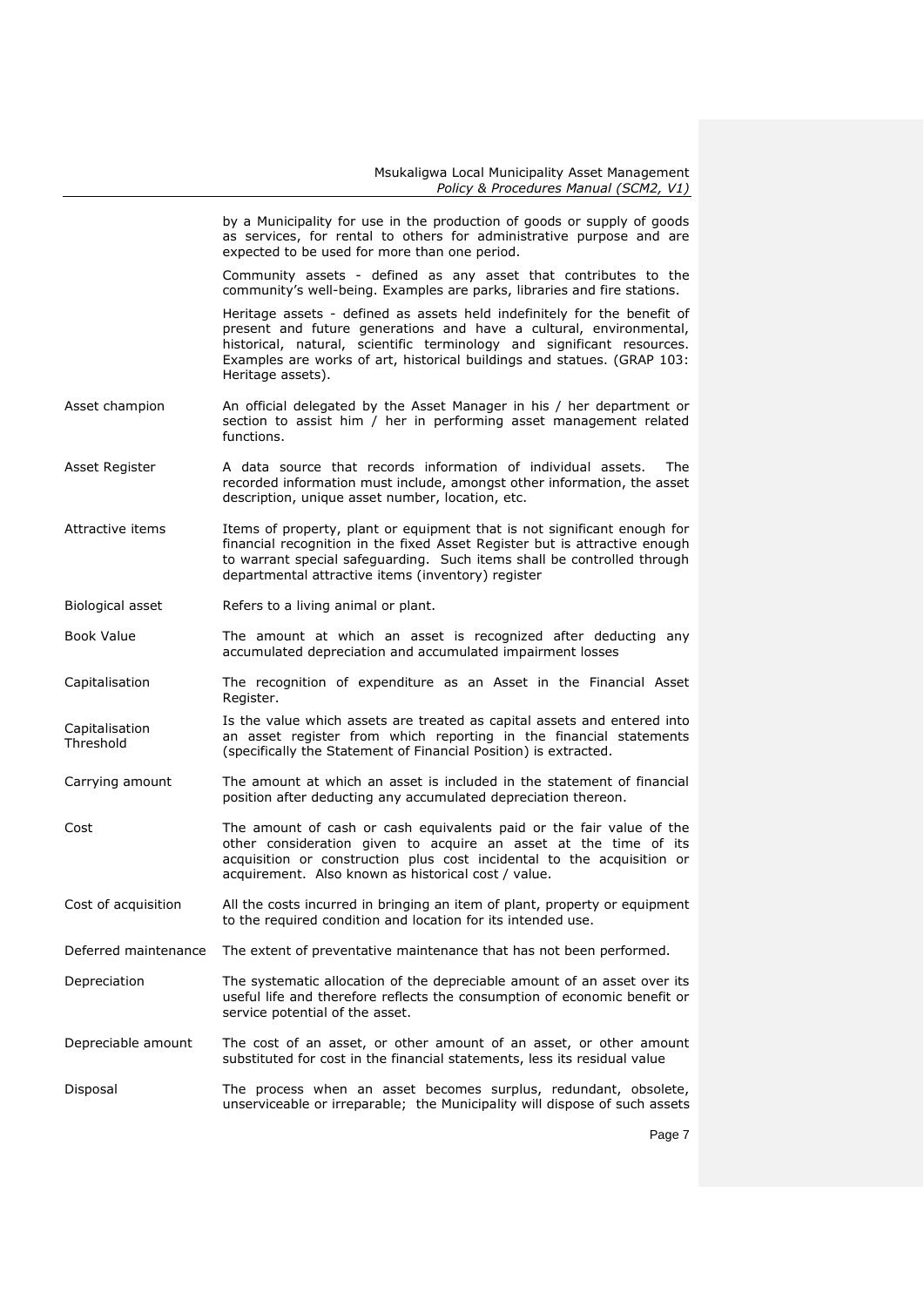|                             | which include transfer, sale, donation in a manner that maximizes the<br>useful life of the asset without incurring operating costs that exceed the<br>benefits derived.                                                                                                                                     |  |  |  |  |
|-----------------------------|--------------------------------------------------------------------------------------------------------------------------------------------------------------------------------------------------------------------------------------------------------------------------------------------------------------|--|--|--|--|
| Fair value                  | The amount for which an asset could be exchanged<br>between<br>knowledgeable willing parties in an arm's length transaction.                                                                                                                                                                                 |  |  |  |  |
| Financial<br>Register (FAR) | Asset The controlled register recording the financial and other key details for<br>all municipal assets recognised in accordance with this policy                                                                                                                                                            |  |  |  |  |
| <b>GRAP</b>                 | Stands for "generally recognized accounting practice" and is part of<br>Generally Accepted Accounting Practices.                                                                                                                                                                                             |  |  |  |  |
| Impairment                  | Is when the recoverable amount of an asset is less than the costing<br>value of such an asset. (Refer to IAS 36)                                                                                                                                                                                             |  |  |  |  |
| Infrastructure Assets       | Defined as assets that are part of a network or similar assets, are<br>specialized in nature and do not have alternative use, they are<br>immovable and / or subject to constraints on disposal. Example -<br>Roads, water, reticulation schemes, sewer purification, electricity assets<br>and trade mains. |  |  |  |  |
| Investment property         | Defined as a property (lane / building or part of building or both) held by<br>owner or by the lessee under finance lease to earn rentals or for use in<br>production or supply of goods or services or for administrative purposes<br>as in the ordinary course of operations.                              |  |  |  |  |
| Maintenance                 | Is considered operating expenses incurred in ensuring that the useful<br>operating life of assets is attained.                                                                                                                                                                                               |  |  |  |  |
| Other assets                | Defined as assets utilized in operations, except any land as buildings<br>owned or acquired by the Municipality with the intention of selling such<br>property in the ordinary course of business; or                                                                                                        |  |  |  |  |
|                             | Land or buildings owned by the Municipality with the intention of<br>developing such property for the purpose of selling it in the ordinary<br>cause of business, shall be accounted for as inventory, and not included<br>as either PPE or Investment Property. Example - Plant & Equipment.                |  |  |  |  |
| Preventative<br>maintenance | Maintenance which is required on a systematic basis to ensure that the<br>original assessed future economic benefit or potential service portion or<br>relevant asset is realized hence that the fixed asset reaches its<br>estimated useful life.                                                           |  |  |  |  |
| Replacement value           | The net amount that the Municipality expected to obtain                                                                                                                                                                                                                                                      |  |  |  |  |
| Recoverable amount          | The amount that the Municipality expects to recover from the future use<br>of an asset, including its residual value on disposal.                                                                                                                                                                            |  |  |  |  |
| Recognition                 | The process by which expenditure is included in the Financial Asset<br>Register as an asset (s).                                                                                                                                                                                                             |  |  |  |  |
| Residual value              | Is the net amount that the Municipality expects to obtain for an asset at<br>the end of its useful life after deducting the expected costs of disposal.                                                                                                                                                      |  |  |  |  |
| Senior manager              | Manager referred to in section 56 of the Municipal Systems Act being<br>someone reporting directly to the Municipal Manager.                                                                                                                                                                                 |  |  |  |  |
| Stewardship                 | The act of taking care of and managing property, plant or equipment on                                                                                                                                                                                                                                       |  |  |  |  |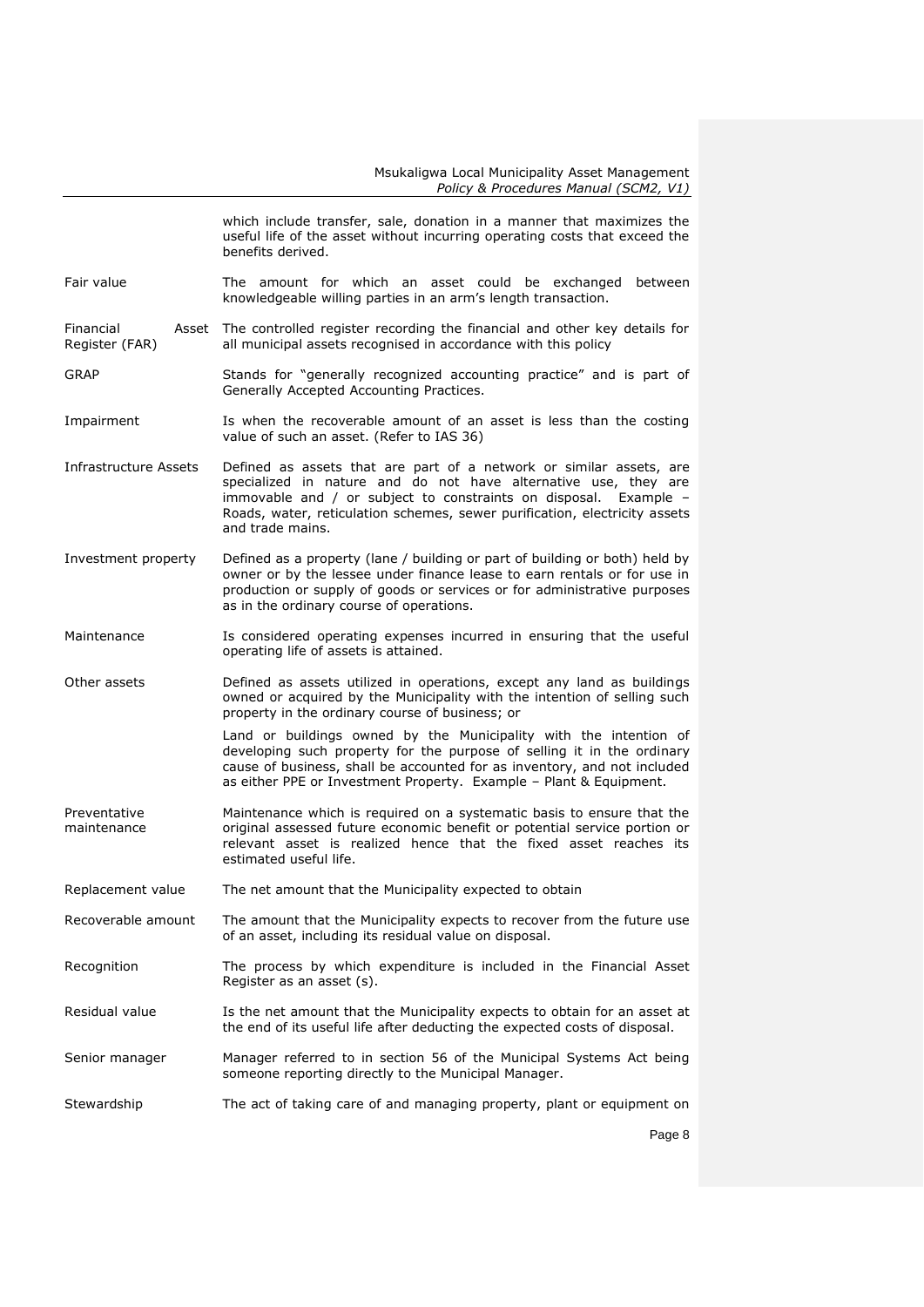behalf of another.

Useful life The Isleither:

The estimated period of time over which the future economic benefits or future service potential embodied in an asset are expected to be consumed by the Municipality; or

The estimated total service potential expressed in terms of production or similar units that is expected to be obtained from the asset by the Municipality.

## <span id="page-8-0"></span>**4. POLICY STATEMENT**

#### <span id="page-8-1"></span>**4.1 Introduction**

The Municipality believes that Asset Management Policy is important to ensure effective and efficient utilization of public funds and accountability thereof is heavily dependent on accurate recording and accounting treatment.

## <span id="page-8-2"></span>**4.2 Overall Objectives**

- a) To ensure the effective and efficient control, utilisation, safeguarding and management of the Municipal Council's property, plant and equipment.
- b) To ensure Asset Managers are aware of their responsibilities in regards of property, plant and equipment.
- c) To set out the standards of physical management, recording and internal controls to ensure property, plant and equipment are safeguarded against inappropriate loss or utilisation.
- d) To specify the process required before expenditure on property, plant and equipment occurs.
- e) To prescribe the accounting treatment for property, plant and equipment in the Municipal Council including:
	- i. The criteria to be met before expenditure can be capitalised as an item of property, plant and equipment;
	- ii. The criteria for determining the initial cost of the different items of property, plant and equipment;
	- iii. The method of calculating depreciation for different items of property, plant and equipment,
	- iv. The criteria for capitalising subsequent expenditure on property, plant and equipment;
	- v. The policy for scrapping and disposal of property, plant and equipment; and
	- vi. The classification of property, plant and equipment.

f) To emphasise a culture of accountability over assets.

## <span id="page-8-3"></span>**4.3 Communication**

All correspondence with regard to this Policy shall be addressed to the Director: Corporate Services.

## <span id="page-8-4"></span>**4.4 Responsibility**

It is the responsibility of the Municipal Manager to update policy, administer administration and control all assets belonging to the Municipality.

## <span id="page-8-5"></span>**4.5 Availability**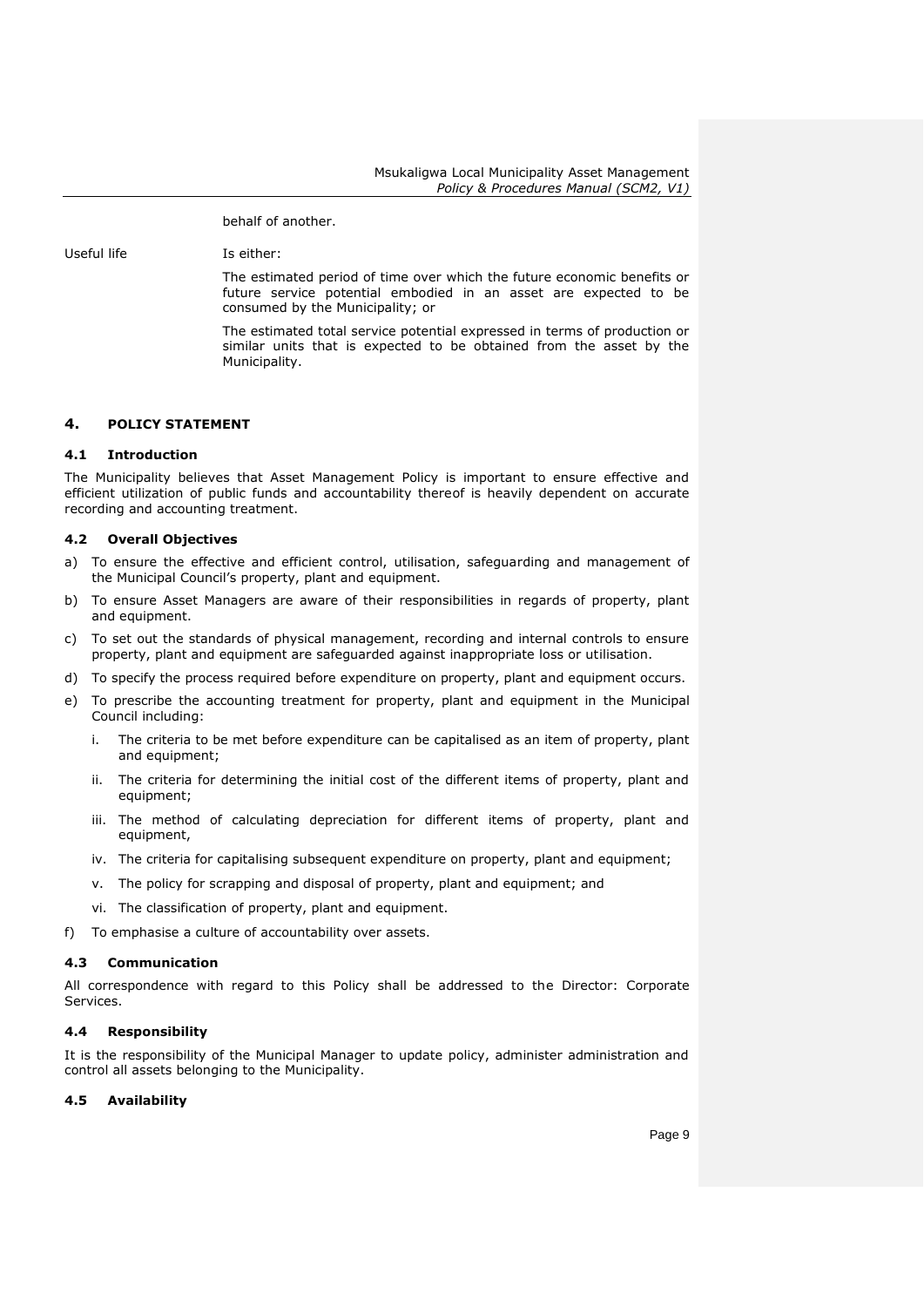A copy of this Policy and other relevant documentation is available on the Msukaligwa Local Municipality's website.

## <span id="page-9-0"></span>**5. LEGISLATIVE FRAMEWORK**

- a) The South African Constitution requires municipalities to strive, within their financial and administrative capacity, to achieve the following objects:
	- i. Providing demographic and accountable government for local communities;
	- ii. Ensuring the provision of services to communities in a sustainable manner;
	- iii. Promoting social and economic development;
	- iv. Promoting a safe and healthy environment; and
	- v. Encouraging the involvement of communities and community organisations in matters of local government.
- b) This policy must comply with all relevant legislative requirements including:
	- i. The Constitution of the Republic of South Africa, 1996;
	- ii. Municipal Structures Act, 1998;
	- iii. Municipal Systems Act, 2000
	- iv. Division of Revenue Act (enacted annually);
	- v. Municipal Finance Management Bill, 2002;
	- vi. Municipal Finance Management Act Final Asset Management Guide; and
	- vii. Municipal Asset Transfer Regulation.
- c) Also, this policy must comply with the standards specified by the Accounting Standards Board. The relevant currently recognised accounting standards include:
	- i. IAS 36 Impairment of assets;
	- ii. GRAP 16 Investment property;
	- iii. GRAP 17 Property, Plant and Equipment:
	- iv. GRAP 100 Non-current assets held for sale and discontinued operations; and
	- v. GRAP 102 Intangible assets.
- d) This policy will be updated annually or whenever legislative or accounting standard amendments significantly change the requirements pertaining to asset management in general and the administration of property, plant and equipment.
- e) This policy does not overrule the requirement to comply with other policies like procurement, tendering or budget policies. The Chief Financial Officer will provide guidance or adjust this policy where an apparent conflict exists between this policy and other policies, legislation or regulations. In any event legislative requirements take precedence over any local policy.

*(MFMA final asset management guide section 1.3)*

## <span id="page-9-1"></span>**6. ACCOUNTABILITIES AND RESPONSIBILITIES**

- a) The Municipal Manager is accountable for the management of the assets of the Municipality, including the safeguarding and the maintenance of those assets.
- b) The Municipal Manager must ensure that:
	- i. The Municipality has and maintains a management, accounting and information system that accounts for the assets of the Municipality;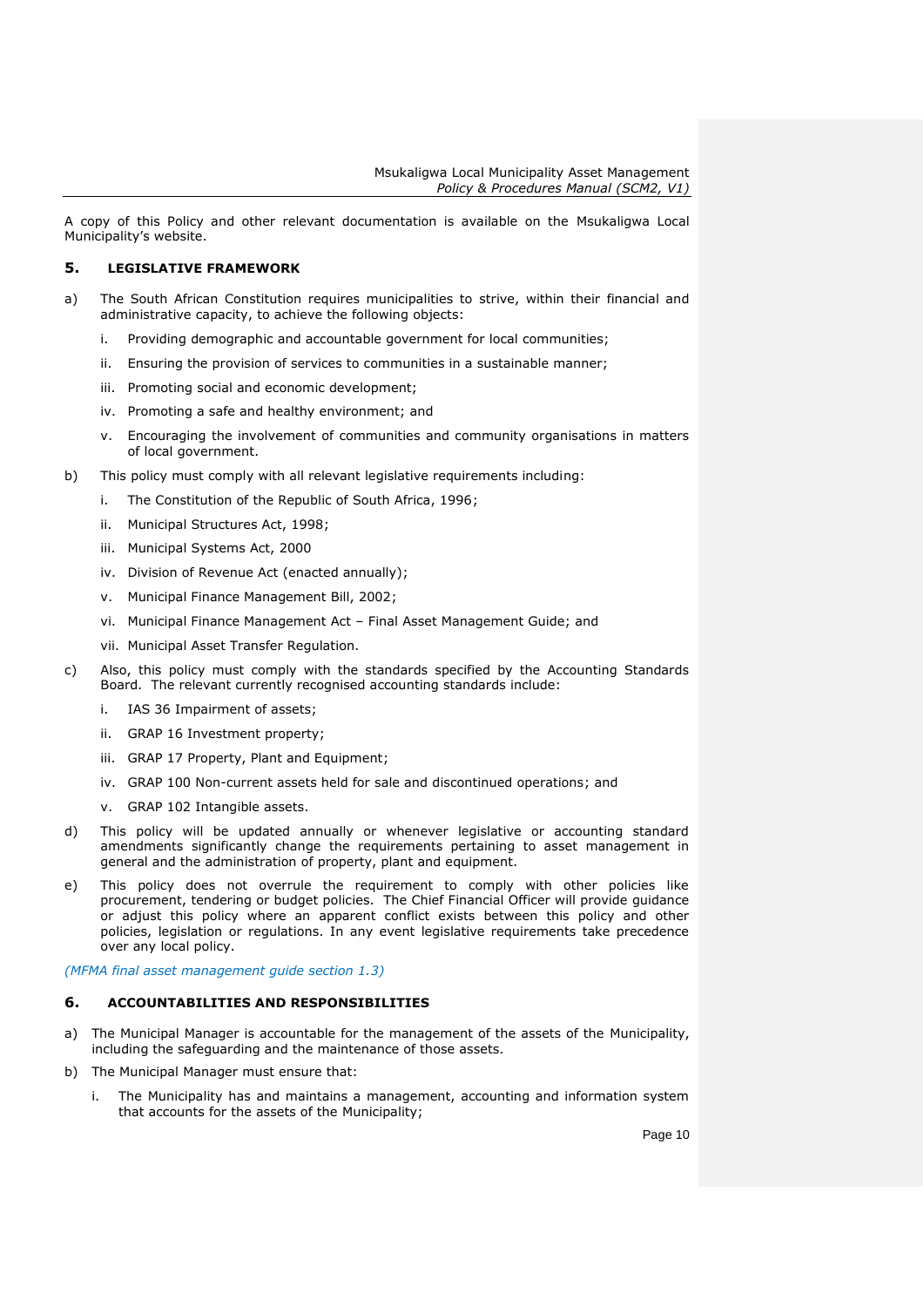- ii. The Municipality's assets are valued in accordance with standards of generally recognised accounting practice;
- iii. That the Municipality has and maintains a system of internal control of assets , including an Asset Register;
- iv. That senior managers and their teams comply with this policy; and
- v. Approve temporary and / or permanent transfers of moveable assets between departments.

*(Municipal Asset Transfer Regulation section 5)*

## *(MFMA section 64)*

*(Municipal Systems Act, section 86A (1) (g))*

- c) Under the scheme of delegation The Chief Financial Officer is responsible to the Municipal Manager to ensure that the financial investment in the municipalities' assets is safeguarded and maintained.
- d) The Chief Financial Officer must ensure that:
	- i. Appropriate systems of financial management and internal control are established and carried out diligently;
	- ii. Systems are established in order that the financial and other resources of the Municipality are utilised effectively, efficiently, economically and transparently;
	- iii. Systems are established to prevent any unauthorised, irregular or fruitless or wasteful expenditure, and losses resulting from criminal or negligent conduct.
	- iv. The systems, processes and registers required to substantiate the financial values of the municipalities' assets are maintained to standards sufficient to satisfy the requirements of the Auditor-General.
	- v. Financial processes are established and maintained to ensure the Municipality's financial resources are optimally utilised through appropriate asset plan, budgeting, purchasing, maintenance and disposal decisions.
	- vi. The Municipal Manager is advised on the exercise of powers and duties pertaining to the financial administration of assets;
	- vii. The senior managers and senior management teams are advised on the exercise of their powers and duties pertaining to the financial administration of assets;
	- viii. This policy and any supporting procedures or guidelines are established, maintained and effectively communicated.
	- ix. Within the scheme of delegation the Chief Financial Officer may delegate or otherwise assign responsibility for performing these functions but will remain accountable for ensuring these activities are performed.
	- x. Approve reclassification of assets as alternative items and subsequent transfer of such items to departmental attractive item register.
- e) Asset Manager must ensure that:
	- i. Appropriate systems of physical management and control are established and carried out for assets in their area of responsibility;
	- ii. The municipal resources assigned to them are utilised effectively, efficiently, economically and transparently;
	- iii. Any unauthorised, irregular or fruitless or wasteful utilisation, and losses resulting from criminal or negligent conduct, are prevented;
	- iv. Their asset management systems and controls can provide an accurate, reliable and up to date account of assets under their control.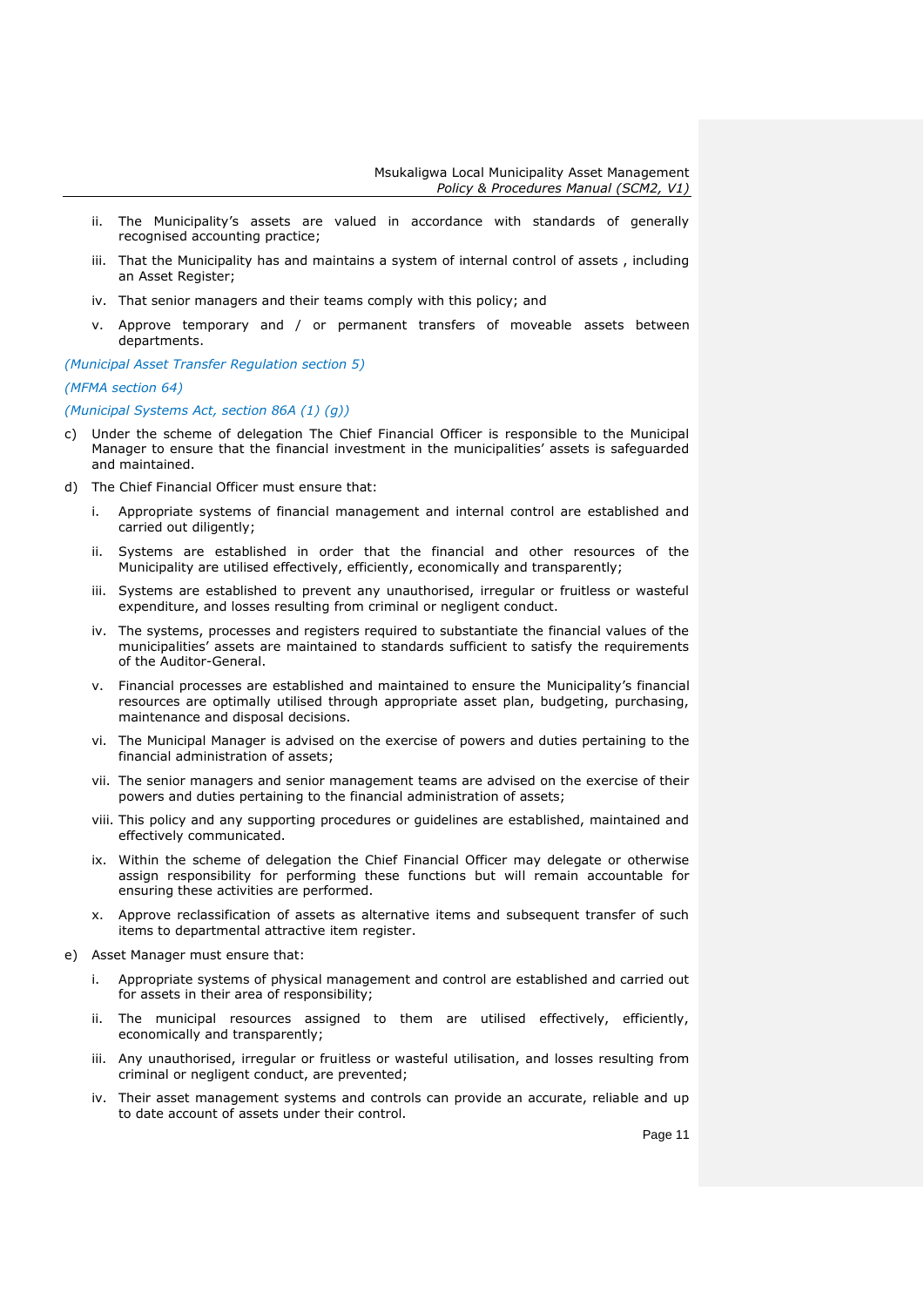- v. They are able to justify that their asset plans, budgets, purchasing, maintenance and disposal decisions optimally achieve the Municipality's strategic objectives.
- vi. Within the scheme of delegation the Asset Manager may delegate or otherwise assign responsibility for performing these functions but they will remain accountable for ensuring these activities are performed.
- vii. To certify in writing at each financial year-end that he / she has assessed all assets under his / her control for impairment, and review of useful lives.
- viii. The full facts of cases are reported in writing to the Chief Financial Officer, Accounting Officer and subsequently to the Council in the event of an asset or attractive item being demolished, destroyed, damaged or any occurrence of any other event materially affecting its value.
- ix. Approve the temporary or permanent transfers of a moveable asset between departments as determined in the "Powers of Delegation" of the Municipality.
- x. The Chief Financial Officer is informed in writing at least once per annum, of all moveable and immoveable property, plant and equipment to be included for insurance purposes.
- xi. An annual stock take of property, plant and equipment as part of the annual reporting process, required by regulatory and legislator prescriptions in co-ordination with the Chief Financial Officer, is done.

*(MFMA final asset management guide section 4.1.2.1)*

f) Asset holder:

An employee to whom assets have been allocated is directly responsible for those assets and must ensure that:

- i. No movement of the assets form his / her office takes place without approval from the delegated authority;
- ii. Physical assets correspond with assets reflected on the Asset Register e.g. the correct item descriptions and asset identification numbers; and
- iii. Any losses / discrepancies / damages are immediately reported to the asset controller / sub-asset controller.

*(MFMA final asset management guide definitions – see asset custodian)*

## <span id="page-11-0"></span>**7. FINANCIAL MANAGEMENT**

## <span id="page-11-1"></span>**7.1 Pre-Acquisition Planning**

- a) Before a capital project is included in the budget for approval, the Asset Manager must demonstrate that they have considered:
	- i. The projected cost over all the financial years until the project is operational;
	- ii. The future operational costs and revenue on the project, including tax and tariff implications;
	- iii. The financial sustainability of the project over its life including revenue generation and subsidisation requirements;
	- iv. The physical and financial stewardship of that asset through all stages in its life including acquisition, installation, maintenance, operations, disposal and rehabilitation;
	- v. The inclusion of this capital project in the integrated development plan and future budgets; and
	- vi. Alternatives to this capital purchase.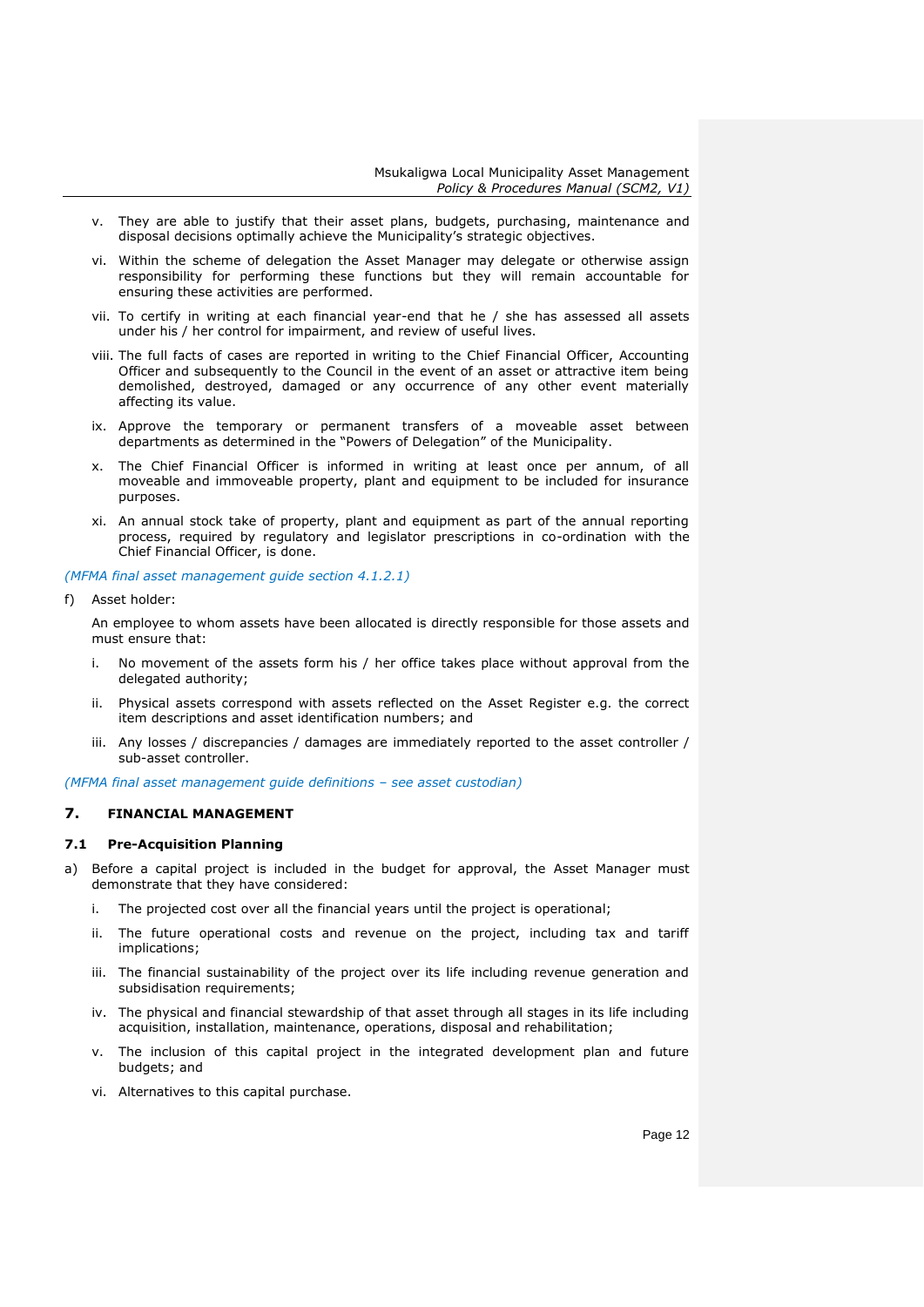b) The Chief Financial Officer is accountable to ensure the Asset Manager receives all reasonable assistance, guidance and explanation to enable them to achieve their planning requirements.

*(MFMA final asset management guide section 3.3.3.1)*

c) As soon as the planning has been conducted, the Supply Chain Management department is responsible for the acquisition of the assets.

### <span id="page-12-0"></span>**7.2 Approval to Acquire Property Plant and Equipment**

a) Money can only be spent on a capital project if:

- i. The funds have been appropriated in the capital budget;
- ii. The project , including the total operational and capital costs, has been approved by the Council;
- iii. The CFO confirms that funding is available for that specific project;
- iv. Any contract that will impose financial obligations beyond two years after the budget year is appropriately disclosed;
- v. The spending would not result in overspending unless the virement procedures have been applied;
- vi. Every department procuring any items on capital votes or projects should ensure that evidence thereof is kept at hand;
- vii. Evidence of procurement is necessary for the recording of details in the Fixed Asset Register to ensure completeness of the audit trail, and is required; and
- viii. On receiving procured assets, departments must ensure that they inform the Finance Department accordingly, to aid the updating of inventory lists on an on-going basis.

*(MFMA final asset management guide section 3.3.3.2)*

- b) The relevant department with the need for assets should complete the requisition form and obtain approval from the relevant supervisor and director. The approved form is submitted to SCM and Finance for further approval and the ordering of the assets.
- c) Money can only be spent on a capital project if:
	- i. The funds have been appropriated in the capital budget; and
	- ii. The project, including the total operational and capital costs, has been approved by the Council.
- d) Ensure that new assets are only bought in accordance with the approved capital budget and not the operational budget.

## <span id="page-12-1"></span>**7.3 Funding of Capital Projects**

- a) Within the Municipality's on-going financial, legislative or administrative capacity, the Chief Financial Officer will establish and maintain the funding strategies that optimise the Municipality's ability to achieve its strategic objectives as stated in the Integrated Development Plan.
- b) The acquisition of assets will not be funded over a period longer than the useful life of that asset.

*(MFMA final asset management guide section 3.3.2.1)*

## <span id="page-12-2"></span>**7.4 Replacement Planning**

- a) The asset will only be replaced if:
	- i. It has reached the end of its economic life;
	- ii. It was lost, stolen or non-repairable;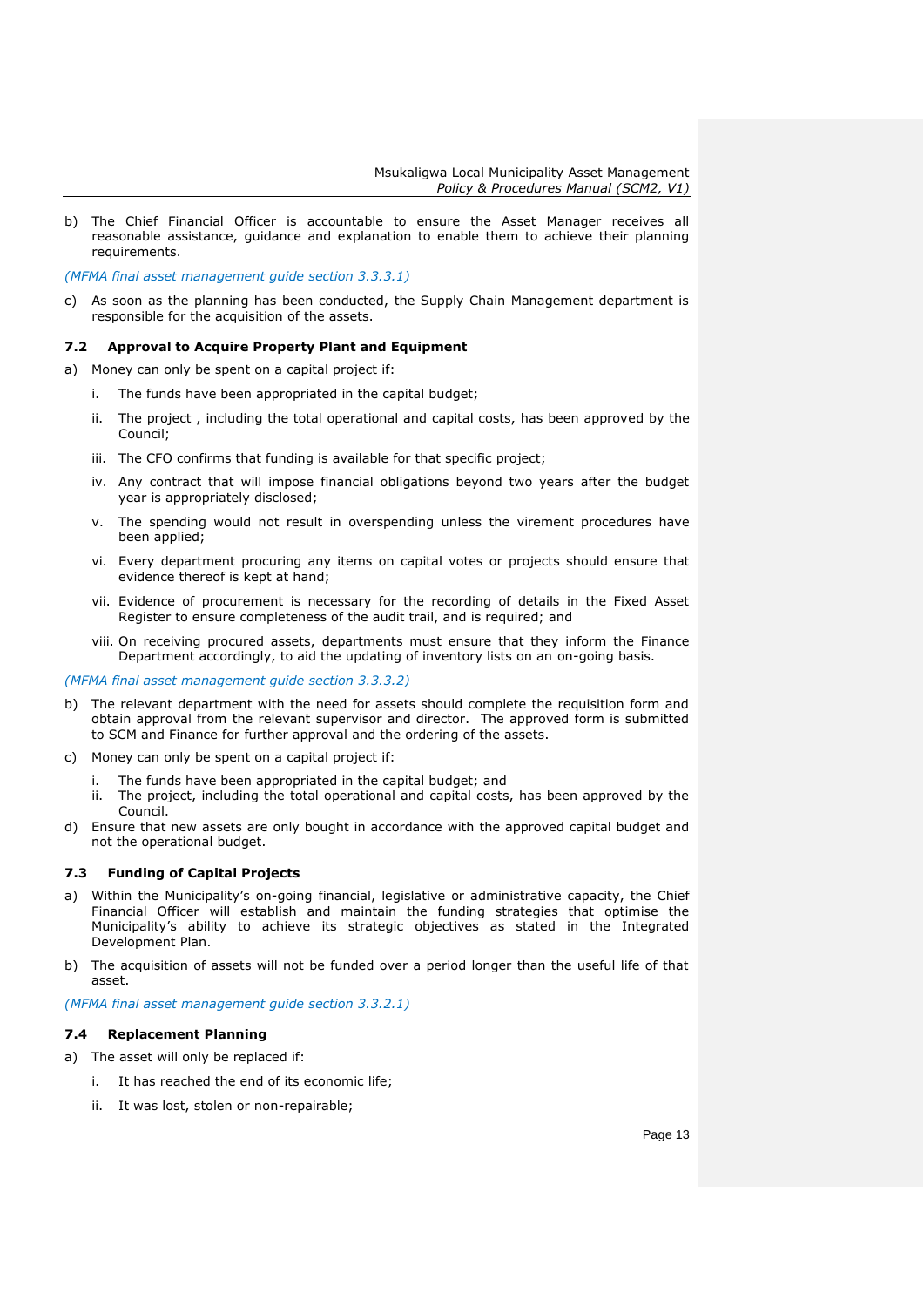- iii. It has become unserviceable;
- iv. It is not economical to continue using the asset when a replacement would ultimate bring economic saving benefit;
- v. It has been superseded by a later or more technologically superior model; and
- vi. There is a continuing need for the service provided by the asset in question or economic benefit.

#### <span id="page-13-0"></span>**7.5 Disposal of Property, Plant and Equipment**

- a) The Municipality may not transfer ownership as a result of a sale or other transaction or otherwise permanently dispose of a non-current asset needed to provide the minimum level of basic Municipality services, subject to stipulation in the municipal assets transfer regulations.
- b) The Municipality may transfer ownership or otherwise dispose of a non-current asset other than one contemplated above but only after the Council, in a meeting open to the public:
	- i. Has decided on reasonable grounds that the asset is not needed to provide the minimum level of basic municipal services; and
	- ii. Has considered the fair market value of the asset and the economic and community value to be received in exchange for the asset.
- c) The decision that a specific non-current asset is not needed to provide the minimum level of basic municipal services, may not be reversed by the Municipality after that asset been sold, transferred or otherwise disposed of.
- d) Within the scheme of delegation, the Municipal Manager may approve the disposal of an item of property, plant and equipment.
- e) The disposal of an item of property, plant and equipment must be fair, equitable, transparent, competitive and cost effective and comply with any prescribed regulatory framework for municipal supply chain management.
- f) Transfer of assets to another Municipality, Municipal Entity, National Department or Provincial Department is excluded from these provisions, but must be done in accordance with a prescribed framework (Municipal Transfer Regulations).
- g) Asset Managers are responsible to prepare a list of redundant or obsolete assets and /or inventory items at least once per annum.

*(MFMA final asset management guide section 3.3.5)*

- h) The Fixed Asset Transfer / Move Sign-off Form should be appropriately completed for assets to be transferred to stores.
- i) The form should be signed by the current user, the new asset user, the managers / HOD of the current and new users, and the relevant official within the Asset Management Section.
- j) Absolutely no transfer of assets may take place without proper documentation being appropriately filled in and authorised.
- k) The security staff controlling the entrances to buildings must record details of the assets in a register, which must be signed by the person removing the asset.
- l) The Municipality may transfer ownership or otherwise dispose of a non-current asset, but only after the Council, in a meeting open to the public:
	- i. Has decided on reasonable grounds that the asset is not needed to provide the minimum level of basic municipal services, and
	- ii. Has considered the fair market value of the asset and the economic and community value to be received in exchange for the asset.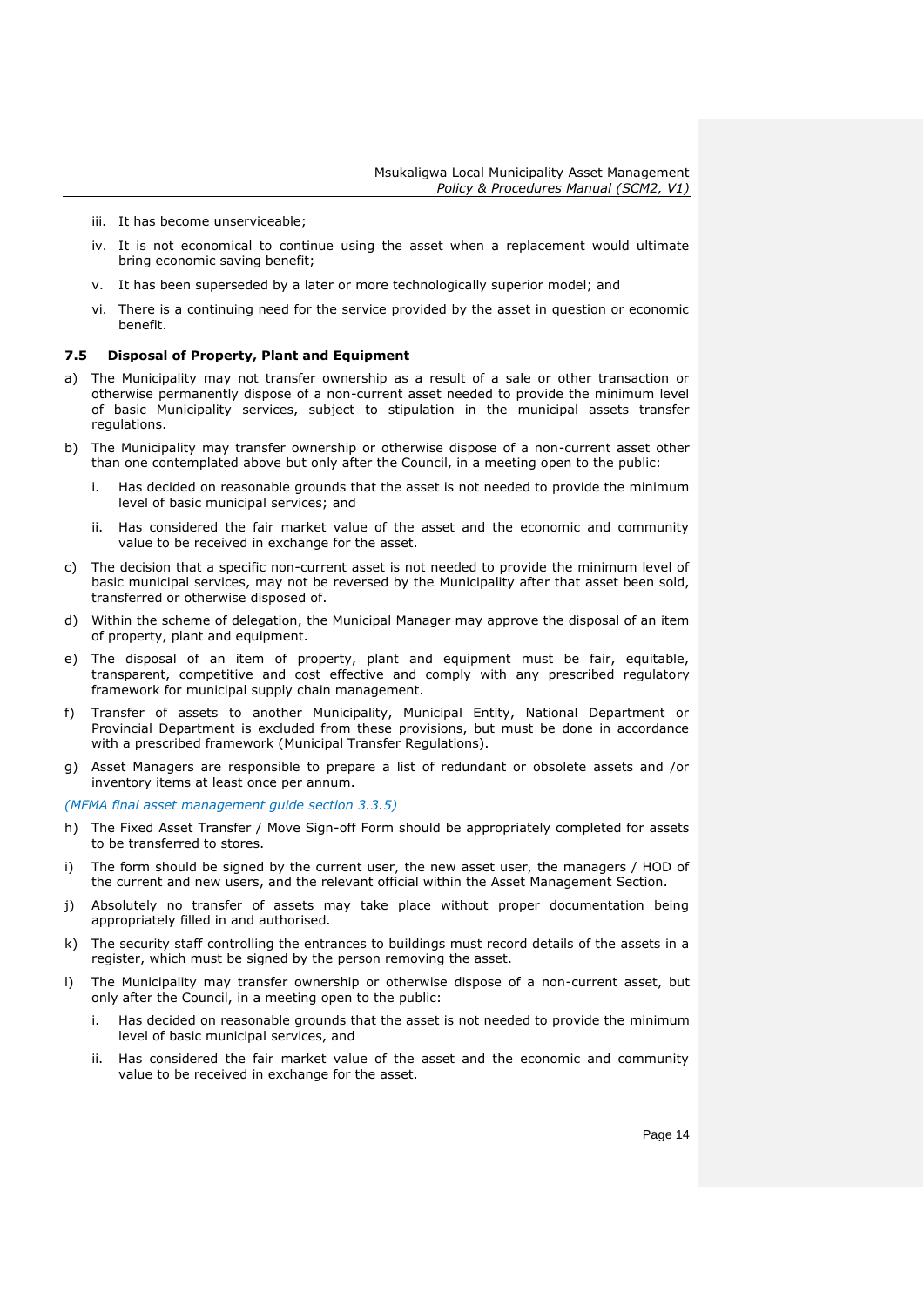- m) The decision that a specific non-current asset is not needed to provide the minimum level of basic municipal services, may not be reversed by the Municipality after that asset has been sold, transferred or otherwise disposed of.
- n) Within the scheme of delegation, the Municipal Manager may approve the disposal of an item of property, plant and equipment
- o) Asset Managers are responsible to prepare a list of redundant or obsolete assets and /or inventory items at least once per annum.
- p) Auctions must be held annually to dispose of obsolete / redundant assets.
- q) The Functional Heads, Stores and Finance must determine the auction dates in conjunction with the appointed auctioneer.
- r) The relevant official of the Chief Financial Officer's office must submit a summary of the income and expenditure of the auction to the Internal Audit Section.
- s) Assets not sold at the auction must be reported to the Council together with recommendations on how to dispose of them.
- t) The Asset Management Section must be advised of the sale prices, within seven days after the auction.
- u) Asset Management Section will only finally thereafter remove the asset/s from the assets register.
- v) In cases where a specialised or high valued obsolete or redundant item does not achieve a predetermined reserve price on an auction, the following procedures must be followed:
	- i. Withdraw the item from the auction;
	- ii. Invite quotations for the item by advertising in Daily and Regional newspapers;
	- iii. Obtain more than three written quotations from Institutions or Companies, which deals with or utilizes similar equipment or vehicles;
	- iv. Obtain approval from the relevant Departmental Head; and
	- v. Sell the item to the highest bidder.
- w) If less than three quotations were obtained, a written motivation should be placed on file for audit purposes indicating the steps taken to ensure that the item was disposed of at the highest attainable price.

## <span id="page-14-0"></span>**7.6 Loss, Theft, Destruction or Impairment of Fixed Assets**

a) Finance (Asset Management division) shall ensure that any incident of loss, theft, and destruction or material impairment of any fixed asset controlled or used by the directorate in question is promptly recorded in writing to the Director: Finance, to the internal auditor, and in cases of suspected theft or malicious damage, also to the South African Police Service.

*(MFMA final asset management guide section 4.2)*

- b) The relevant section director should report theft to the relevant insurance company. The director should also report the theft to the Asset Management Section for the Asset Register to be updated.
- c) The Fixed Asset Transfer / Move Sign-off Form should be appropriately completed and approved for assets to be transferred.
- d) The Municipality should obtain Council approval for assets to be written off.

## <span id="page-14-1"></span>**8. INTERNAL CONTROL**

#### <span id="page-14-2"></span>**8.1 Asset Registers**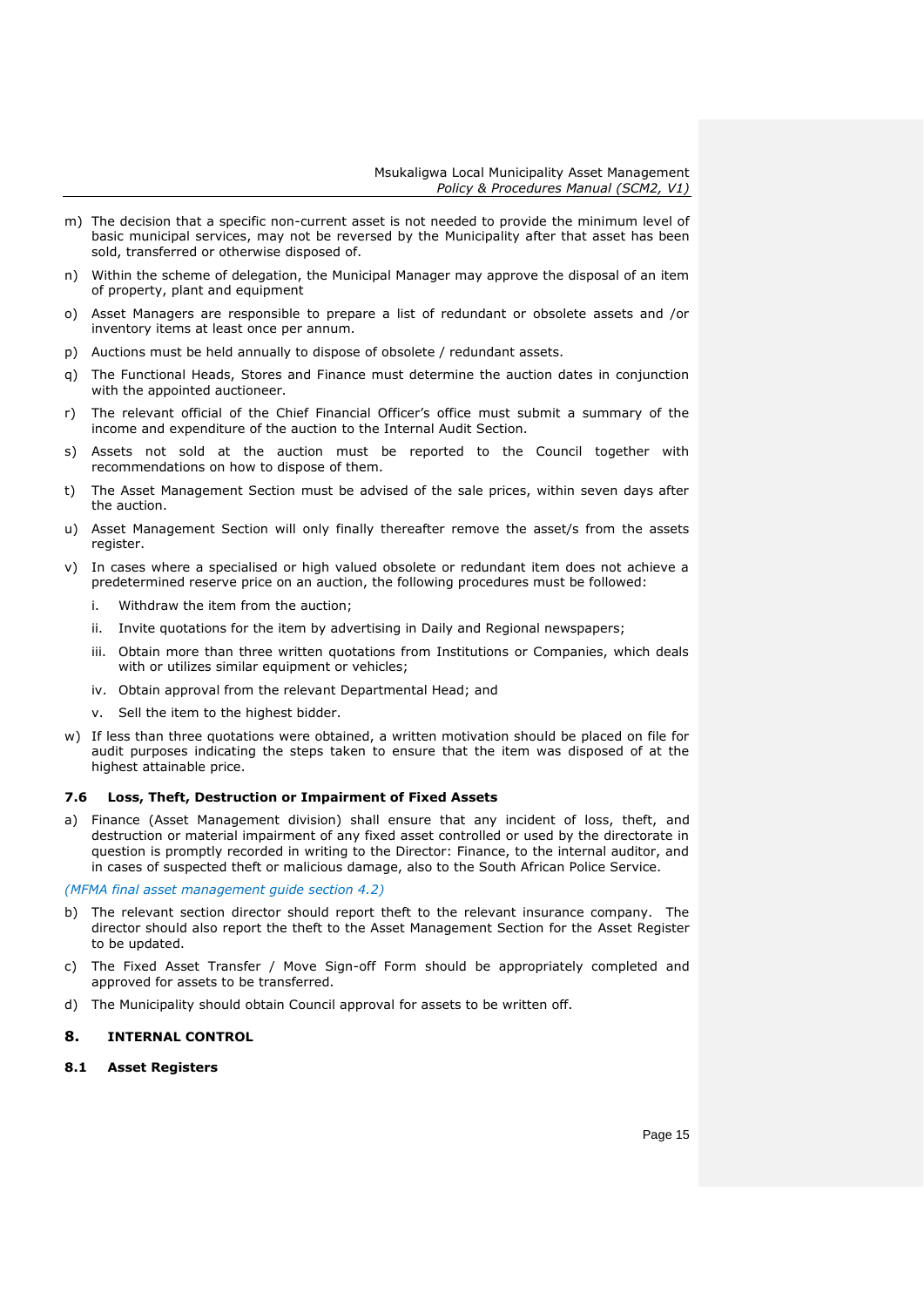#### <span id="page-15-0"></span>**8.1.1 Establishment and Management of the Asset Register**

- a) The Chief Financial Officer is responsible for establishing and maintaining the Council's Asset Register.
- b) The Chief Financial Officer is responsible for ensuring the maintenance of that part of the Asset Register containing key financial data on each item of Property, Plant or Equipment that satisfies the criterion for recognition.
- c) Asset Managers are responsible for ensuring the establishment and maintenance of entries in the Asset Register for assets within their control. They will also be responsible for establishing and maintaining any additional register or database required demonstrating their physical management of their assets.
- d) Each Asset Manager is responsible to ensure that sufficient controls exist to substantiate the quantity, value, location and condition of all assets in their registers.

*(MFMA final asset management guide section 4.2.)*

- e) The Chief Financial Officer is responsible for establishing and maintaining the Council's Asset Register.
- f) There will be two major types of assets recorded:
	- i. Fixed or immovable assets like buildings, roads or electricity, sewerage and water networks; and
	- ii. Movable assets like cabinets, chairs, computers, desks, etc.
- g) The Chief Financial Officer is responsible for ensuring the maintenance of that part of the Asset Register containing key financial data on each item of Property, Plant or Equipment that satisfies the criterion for recognition.
- h) It shall be the responsibility of Asset Management Section to maintain, reconcile and update the assets register on a monthly basis in order to ensure that a fair value of the Municipality's assets is reflected.
- i) Individual assets of asset types determined from time to time must be reflected in the Assets Register.
- j) All changes to the assets register on the asset system must be authorised and various levels of security must be put into place.

## <span id="page-15-1"></span>**8.2 Bar-Coding / Marking of Assets**

- a) Assets must be physically bar-coded / marked for identification purposes, where applicable.
- b) Identification bar-codes / marks must not be tampered with nor removed.
- c) Bar coding is important to:
	- i. Provide an accurate method of identifying individual assets;
	- ii. Aid in the annual physical inventory;
	- iii. Control the location of all physical assets; and
	- iv. Aid in maintenance of fixed assets.
- d) Fixed property and plant is not bar coded; such as:
	- i. Buildings (record legal description in asset record);
	- ii. Land (record legal description in asset record); and
	- iii. Infrastructural assets.

*(MFMA section 63 adopted)*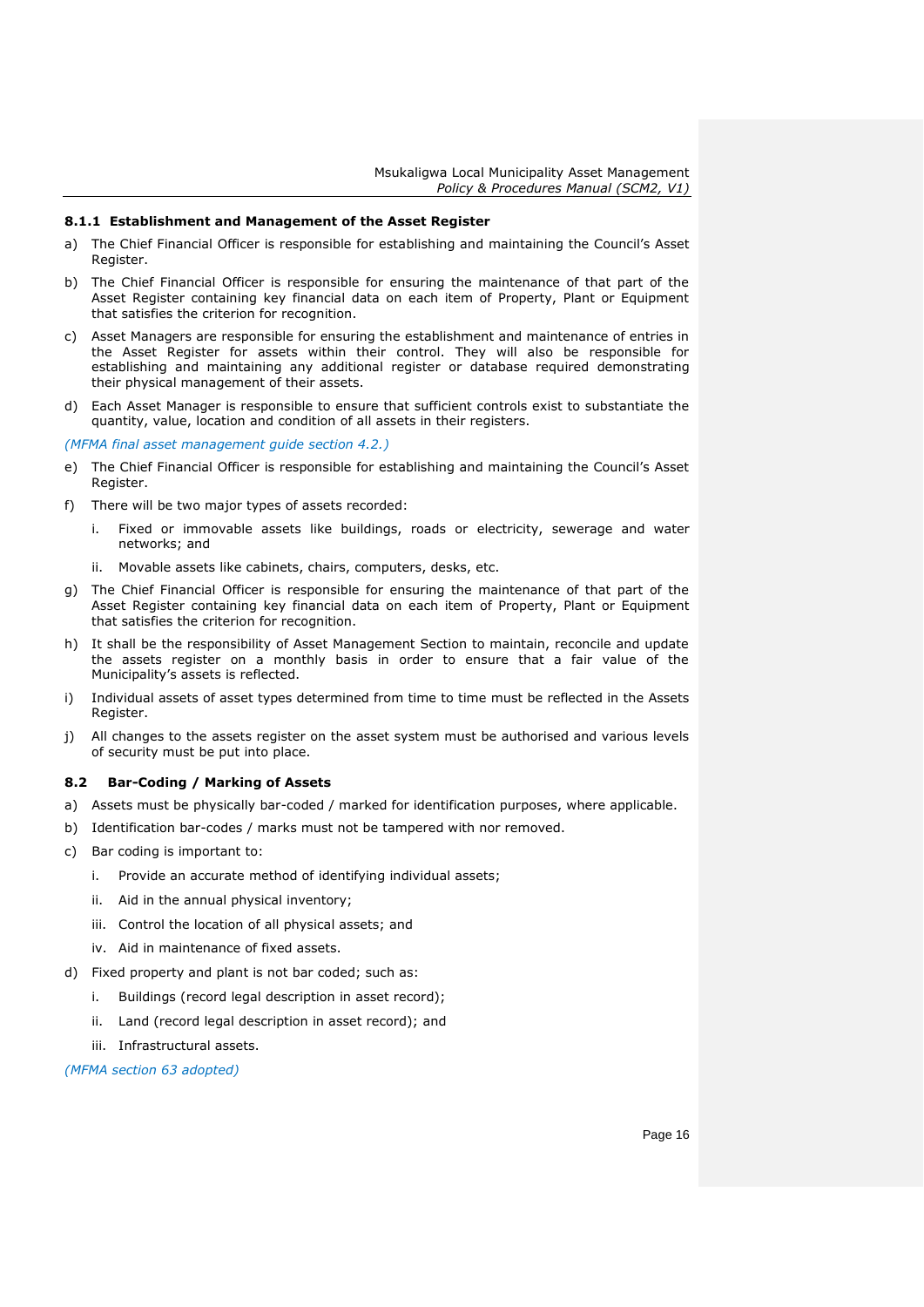## <span id="page-16-0"></span>**8.2.1 General**

- a) The label must be applied on the side from which the asset is used.
- b) The label is applied on the top right hand side of the asset.
- c) Avoid sides which could be moved against a wall or other assets.
- d) Avoid positions low on the ground / floor.
- e) Do not label higher than 2 meters above the floor.
- f) Avoid labelling on top of surfaces where damage could occur.
- g) Label major part of asset not on replaceable drawer or door.
- h) A scanner must be able to read the label with ease; Avoid positions where the natural hand scan motion is impaired.

#### <span id="page-16-1"></span>**8.2.2 Procedures**

- a) Assets must be physically bar-coded / marked for identification purposes, where applicable.
- b) Identification bar-codes / marks must not be tampered with nor removed.
- c) Fixed property and plant is not bar coded; such as:
	- i. Buildings (record legal description in asset record);
	- ii. Land (record legal description in asset record); and
	- iii. Infrastructural assets.
- d) No alterations to or painting of buildings can commence without liaison with the Asset Controllers to verify the room numbers and to make sure that the bar codes at the doors are not damaged and control must be exercised to ensure that the unique asset/s and room identification (bar codes) are not painted over.
- e) There must be a floor plan for each building on which the rooms are clearly marked and numbered. Asset Management must be provided with copies.
- f) Departments must well in advance indicate their needs for bar-coding to the Asset Management Section to ensure that sufficient stock is available and to schedule for assets to be bar-coded by the Asset Management Section.
- g) Any asset which is not possible to be marked with a bar coded label should be described in detail in a control register. The applicable bar coded label should be pasted against the description in the register. These assets should also be registered in the assets register.
- h) Ensure that all assets in use on premises of the Municipality, which are not Municipality property, are properly recorded in a control register, as these assets cannot be labelled.
- i) All unmarked assets discovered and which do not represent new purchases in the relevant financial year have to be reported to Asset Management Section. An investigation has to be done to find asset documentation that will assist in allocating correct information relating to such unmarked assets.
- j) As soon as a user notices that a bar code came loose or is missing on one of his/her assets, he/she has to report it immediately to the relevant Asset Controller.
- k) The Asset Controller has to determine if the bar code has been removed on purpose or not.
- l) If it has been removed on purpose, the relevant Asset Controller has to determine whom the guilty party is, in order for the Departmental Head to take disciplinary action against the offender.
- m) In both the aforementioned cases (falling off and purposeful removal of a bar code, the AC has to be notified. (The relevant AC also has to supply the existing asset number of the asset from which the bar code is missing, to Asset Management Section to reorder the same unique barcode replacement.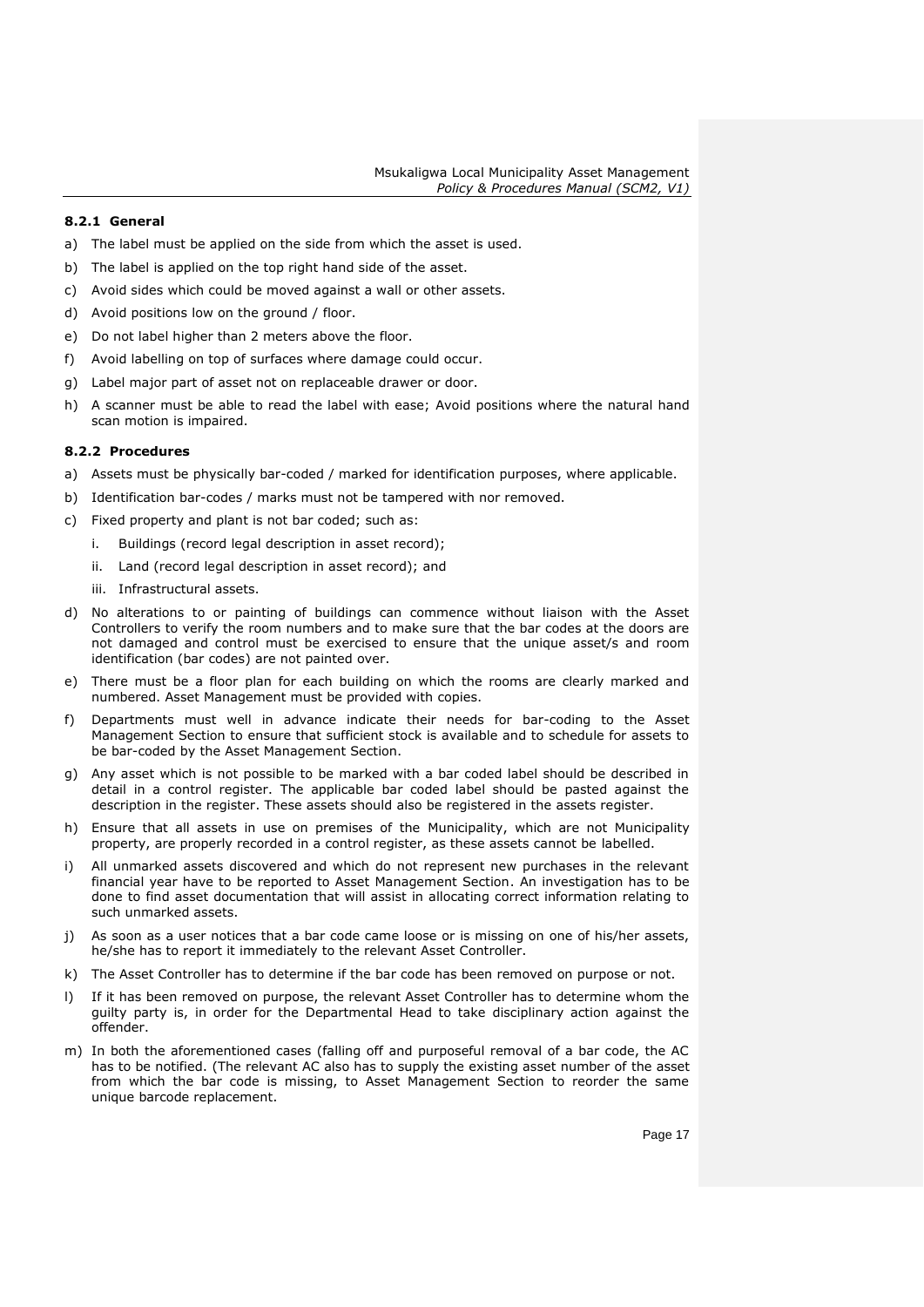## <span id="page-17-0"></span>**8.3 Financial Components of the Asset Register**

## <span id="page-17-1"></span>**8.3.1 Contents of the Financial Asset Register**

- a) The details included in the Asset Register will include:
	- i. The measurement bases used;
	- ii. The depreciation methods used;
	- iii. The useful life;
	- iv. Depreciation charged (current year);
	- v. The gross carrying amount;
	- vi. The accumulated depreciation;
	- vii. Date of acquisition;
	- viii. Acquisition cost / fair value;
	- ix. Date of disposal (if relevant);
	- x. Increases or the decreases resulting from revaluations (if relevant);
	- xi. Method of calculating recoverable amount;
	- xii. Any restrictions on title to the asset and title deed number;
	- xiii. Location (cost centre) and physical location;
	- xiv. Strategic purpose and if it is required to provide minimum basic service;
	- xv. The responsible Asset Manager;
	- xvi. Cost centre of user department;
	- xvii. Function codes;
	- xviii. Classifications;
	- xix. Identification number where applicable;
	- xx. Cash or non-cash generated;
	- xxi. Impairment losses;
	- xxii. Source of finance;
	- xxiii. Stand number (property);
	- xxiv. Valuation (if applicable);
	- xxv. Date of valuation;
	- xxvi. Assets used to secure debts; and
	- xxvii.Residual value.

*(MFMA final asset management guide section 5.1.1)*

#### <span id="page-17-2"></span>**8.3.2 Internal Controls over the Financial Asset Registers**

- a) Asset Managers must ensure that controls around their Asset Registers are sufficient to provide an accurate, reliable and up to date account of assets under their control to the standards specified by the Chief Financial Officer and required by the Auditor-General.
- b) These controls will include physical management and recording of all acquisitions, assignments, transfers, losses and disposals of their assigned assets as well as regular stock-takes and systems audits to confirm the adequacy of their controls.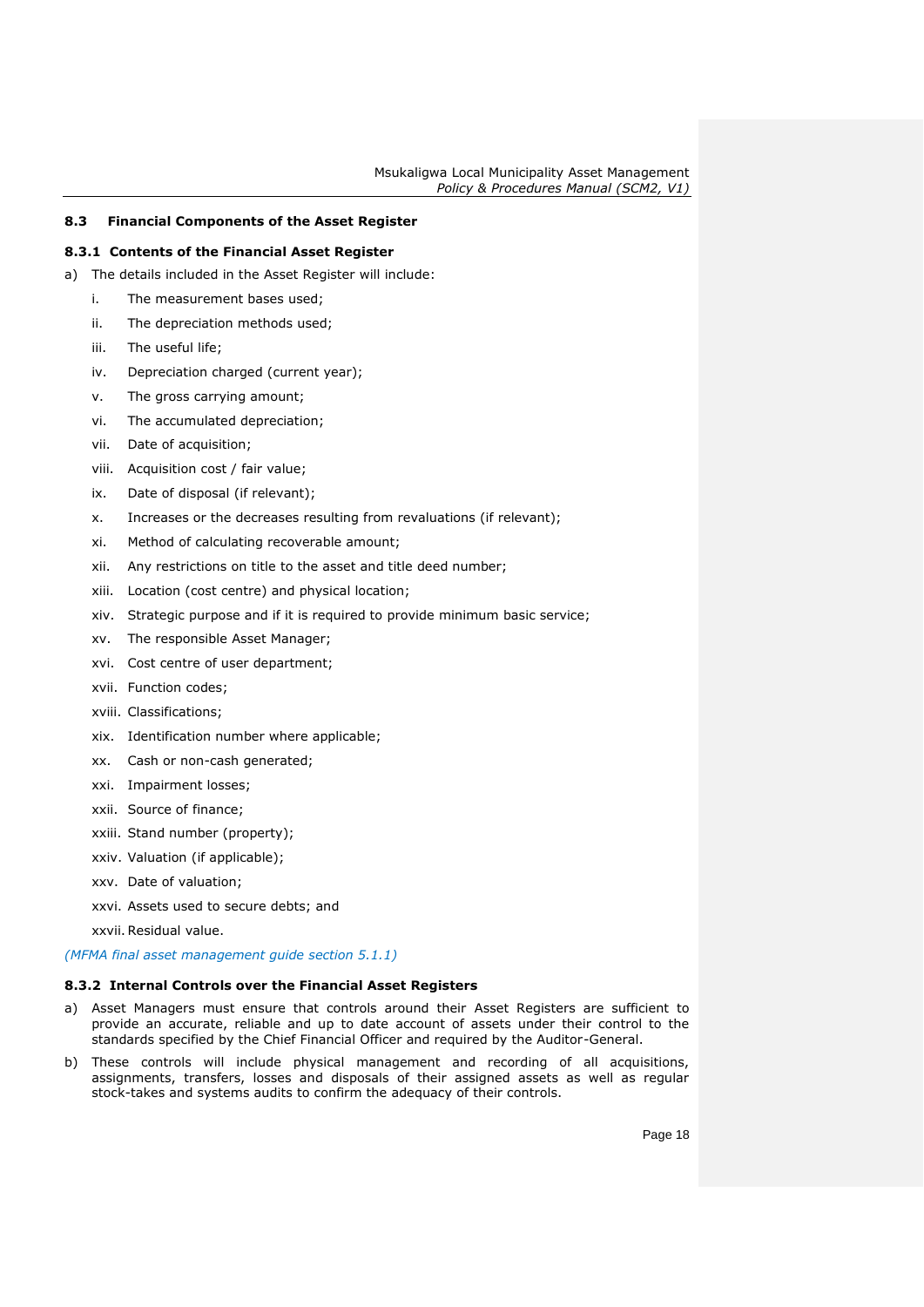#### *(MFMA final asset management guide section 4.2.2)*

#### <span id="page-18-0"></span>**8.3.3 Updating of Fields in the Assets Register Database**

- a) The assets register can be updated with permanent information (master file data) and changeable data (transaction data). Master file data on the data fields is either entered once or requires no entering due to the programmatic nature thereof.
- b) The following data fields are centrally entered once by Asset Management Section, and apply to existing assets as well as new assets:
	- i. Depreciation method; and
	- ii. Depreciation percentage.
- c) Any changes to this data field have to be thoroughly substantiated and authorised by the Manager of the Asset Management Section, before they are made.
- d) All new asset additions go through a number of processes before they are accepted in the assets register. For each capitalisation transaction, the Asset Management Section must receive the underlying proof and classify the transaction as a new asset addition or as an adjustment to an existing asset's value. At the same time, Asset Management Section performs a second process for each capitalisation transaction. More than one asset can be reflected on the purchase documents in which case the purchase value should be divided between the individual assets.
- e) Assets are linked to two major fields:
	- i. Room number; and
	- ii. Toolbox number.

#### <span id="page-18-1"></span>**8.4 Physical Receipting and Management**

#### <span id="page-18-2"></span>**8.4.1 Responsibilities of the Asset Manager**

- a) The Asset Manager must ensure that the purchase of property, plant of equipment complies with all municipal policies and procedures.
- b) The Asset Manager must ensure the all moveable property, plant and equipment is duly processed and identified before it is received into their stewardship.
- c) The Asset Manager must ensure all moveable assets received into their stewardship are appropriately safeguarded for inappropriate use or loss. This will include appropriate control over the physical access to these assets and regular stock takes to ensure any losses have not occurred. Any known losses should be immediately reported to the Chief Financial Officer to update the Asset Register and the Director Administration & Resource Management to process insurance claims.
- d) The Asset Manager will do an annual stock take of property, plant and equipment as part of the annual reporting processes coordinated by the Chief Financial Officer.
- e) The Asset Manager must ensure that property, plant and equipment is appropriately utilised for the purpose that the Municipality acquired them.
- f) The results of annual stock take, in hard copy format, must be signed by the Asset Manager or his / her delegate in terms of Delegations of Authority and be displayed in relevant locations.
- g) Losses in assets due to theft or damage should be reported in writing to the Director Administration & Resource Management and subsequently to the Accounting Officer and Chief Financial Officer.
- h) Asset Managers must, on an on-going basis, keep record of assets which are redundant and / or obsolete to be written off.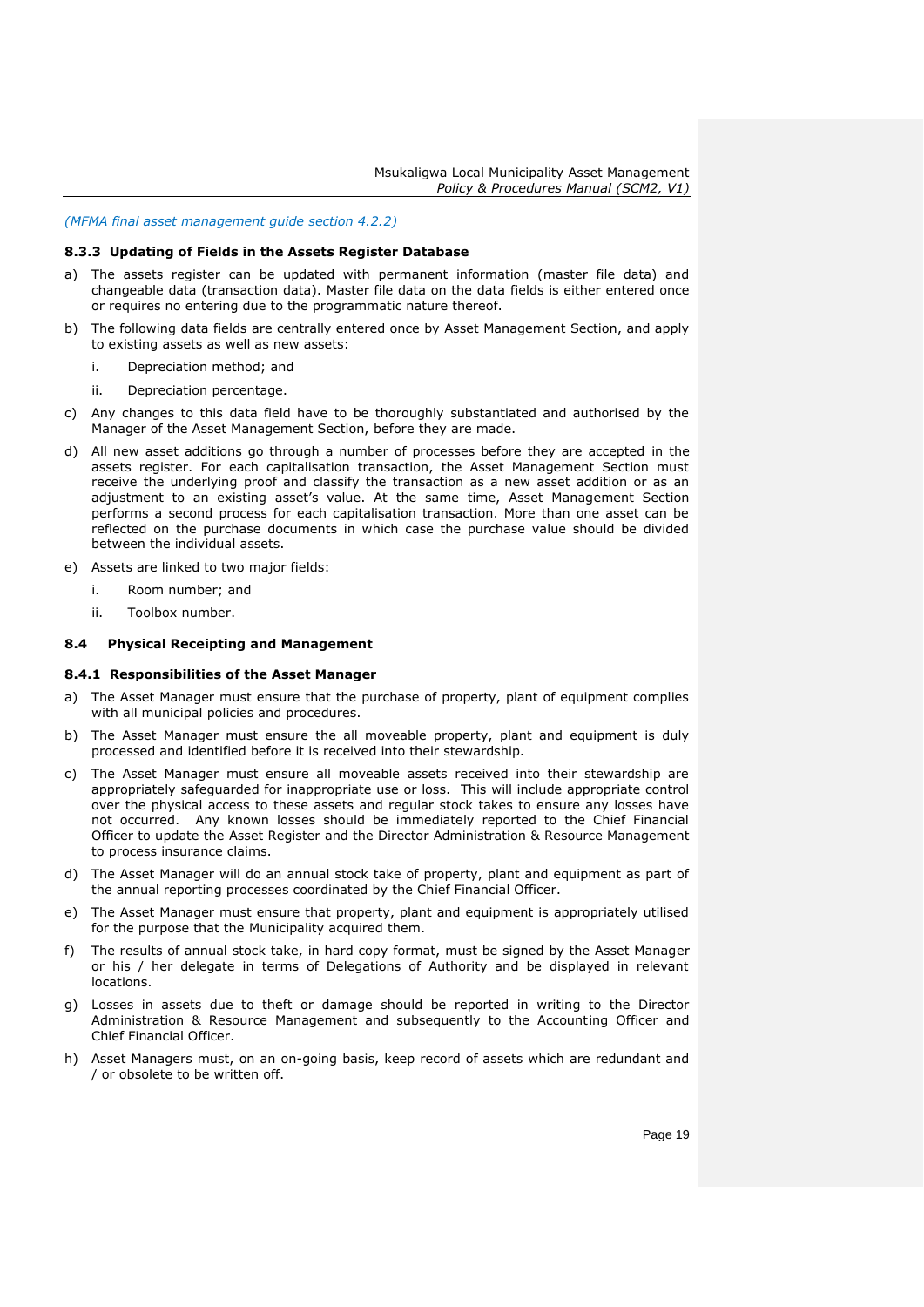- i) The Asset Manager must ensure that all moveable property, plant and equipment is duly checked, processed and identified (marked with a unique label number) before it is received into their stewardship.
- j) The Asset Manager must ensure that all moveable assets received into their stewardship are appropriately safeguarded against inappropriate use or loss. This will include appropriate control over the physical access to these assets, as well as regular stock takes to control and prevent losses from occurring. Losses are to be dealt with in accordance with the responsibilities and accountabilities.
- k) The Asset Manager must ensure that no private property, plant or equipment is used for Council activities, as Council will not be held responsible for any loss or injury that might occur through non-compliance hereof.
- l) The Asset Manager must annually assess all assets under his / her control for impairment and review of useful lives and review of residual amounts in collaboration with the Chief Financial Officer.
- m) The Asset Manager must on termination of employee's service, ensure that the respective assets and inventory items lists indicating all items entrusted to the specific asset user, is confirmed to be existent and returned in good order, prior to the final salary payment being made to the employee.

#### *(MFMA section 96)*

#### *(MFMA final asset management guide section 6.10.2)*

## <span id="page-19-0"></span>**8.4.2 Receipt of Property, Plant and Equipment**

- a) The receipting of property, plant and equipment will be managed by the Supply Chain Management Unit.
- b) The process of receipting will include:
	- i. Review of the authority to purchase including compliance with all procurement policies and budgetary limits;
	- ii. Review of all details required to write the asset on to the Asset Register; and
	- iii. Assignment of the asset to the appropriate Asset Manager.

## *(MFMA section 96)*

- c) The SCM unit should inspect the assets received and ensure they agree with the information on the source documents.
- d) The Asset Management Section should mark the new asset, if applicable, with a bar code label and record the room and toolbox number and other information for asset additions in the appropriate document.
- e) On receiving procured assets, departments must ensure that they inform the Finance Department accordingly, to aid the updating of inventory lists on an on-going basis.
- f) The new asset should be added to the movable assets list at the back of the door of the room with the date and signature.
- g) The Asset Register should be updated with the bar code number, room number, toolbox and serial number by the appropriate official.

#### <span id="page-19-1"></span>**8.4.3 Date of Acquisition**

- a) The date of acquisition of property, plant and equipment is deemed to be the time when legal title and / or control pass to the Municipality.
- b) This may vary for different categories of assets but will usually be the point of time when payment is made for that item of property, plant and equipment.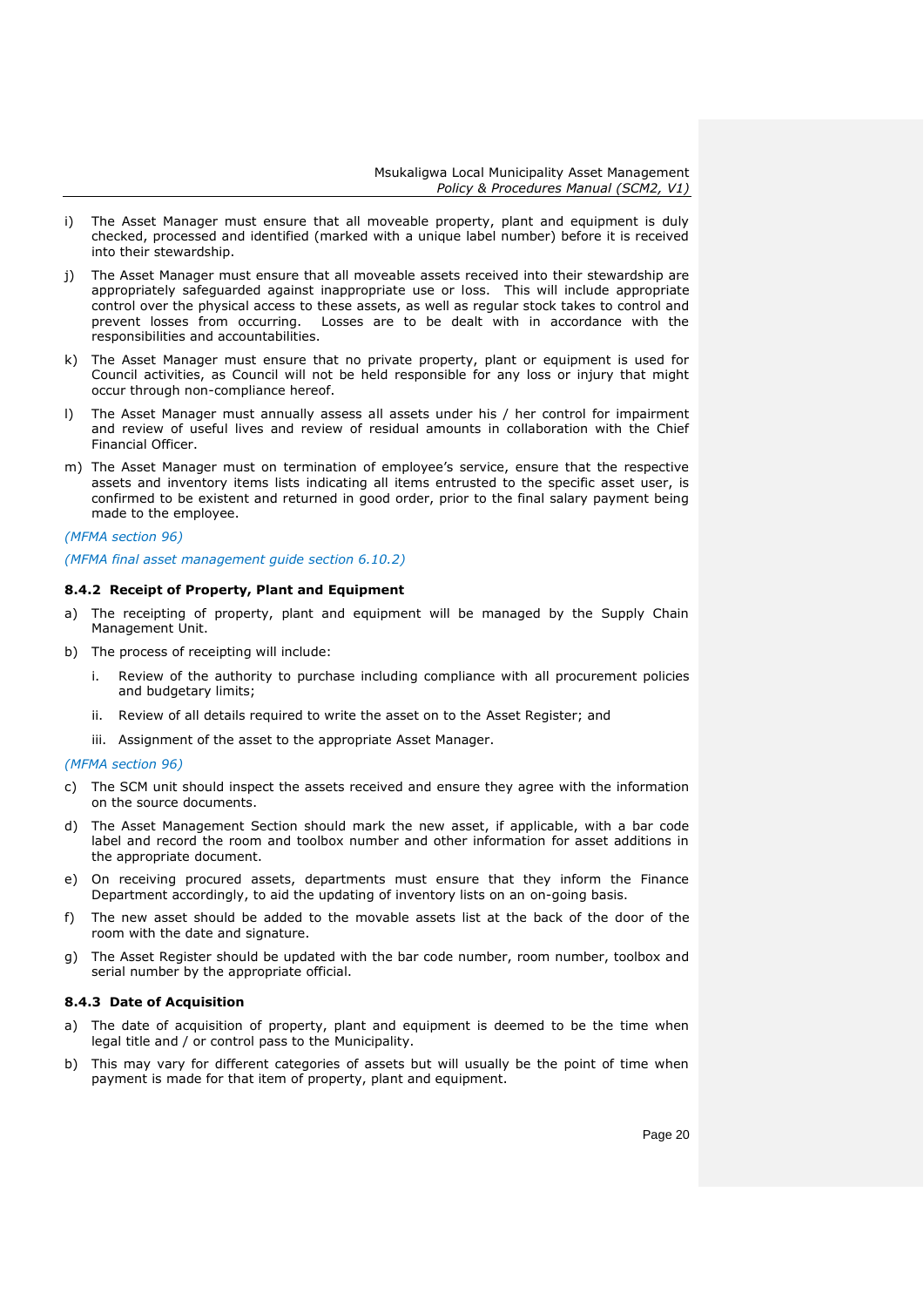## <span id="page-20-0"></span>**8.4.4 Donations**

a) The CFO must be informed about any donation to the Municipality. Where an item of property plant and equipment is acquired at no cost, or for a nominal cost, it will be initially measured at its fair value as at the date of acquisition and included in the assets register if the fair value is greater than the recognition threshold. Where the value of the asset is known, such value shall be included in the register in line with recognition criteria. It shall be the responsibility of the Functional Head or his/her nominee to notify the CFO and Asset Management Section of such assets for capitalisation purposes.

#### <span id="page-20-1"></span>**8.5 Transfers to Another Asset Manager**

- a) The Fixed Asset Transfer / Move Sign-off Form should be appropriately completed for assets to be transferred.
- b) The form should be signed by the current user, the new asset user, the managers / HOD of the current and new users, and the relevant official within the Asset Management Section.
- c) Absolutely no transfer of assets may take place without proper documentation being appropriately filled in and authorised.
- d) The security staff controlling the entrances to buildings must record details of the assets in a register, which must be signed by the person removing the asset.
- e) The new Asset Manager accepts all the accountabilities of the previous Asset Manager.
- f) The Asset Manager must ensure that the asset is appropriately safeguarded for loss, damage or misuse where ever it is located. Safeguarding includes ensuring reasonable physical restrictions and delegated management is implemented.
- g) The Manager Finance appropriately amends the Financial Asset Register for all approved transfers, where after such physical transfer are only permitted to take place.

#### <span id="page-20-2"></span>**8.5.1 Permanent transfers to another Asset Manager**

- a) An Asset Manager retains managerial accountability and control for a particular asset unless:
	- i. Another Senior manager agrees in writing to accept responsibility for that asset, and
	- ii. This transfer is endorsed by the Chief Financial Officer.
- b) The Finance Directorate appropriately amends the financial element of the Asset Register for all approved transfers.
- c) The new Asset Manager accepts all the accountabilities of the previous Asset Manager.
- d) The Manager Finance appropriately amends the Financial Asset Register for all approved transfers, where after such physical transfer are only permitted to take place.
- e) The new Asset Manager has made the necessary budget provision to cater for accompanying cost of such Asset Register.

*(Municipal Asset Transfer Regulations section 5.1)*

## <span id="page-20-3"></span>**8.5.2 Relocation or Reassignment of Property, Plant or Equipment**

- a) The Asset Manager must ensure that the asset is appropriately safeguarded for loss, damage or misuse where ever it is located. Safeguarding includes ensuring reasonable physical restrictions and delegated management is implemented.
- b) The Asset Manager must advise the Chief Financial Officer whenever an asset is permanently relocated or reassigned from the location (or base) or cost centre recorded in the Financial Asset Register.
- c) The Asset Manager must advise the Chief Financial Officer whenever an asset is temporarily relocated or reassigned from the location (or base) or cost centre recorded in the Financial Asset Register. It this case, the Asset Manager must also advise the Chief Financial Officer when this asset is returned.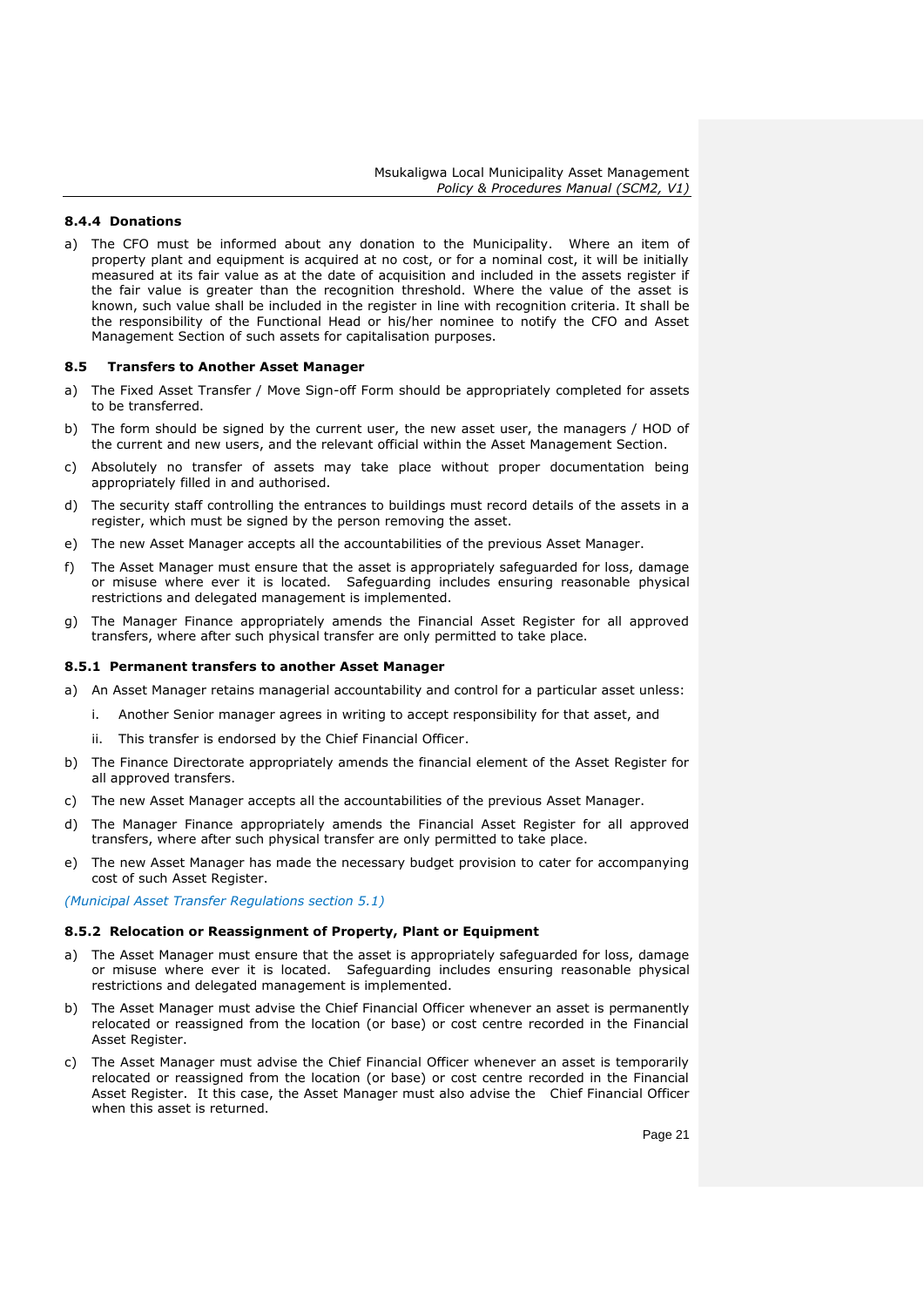#### <span id="page-21-0"></span>**8.6 Reconciliation of Assets**

a) Reconciliation between the Asset Register, Financial System and Procurement System must be performed.

## <span id="page-21-1"></span>**8.7 Verification of Fixed Assets**

a) Finance Department: Asset Management Division shall at least once during every financial year undertake a comprehensive verification of all fixed assets controlled or used by the directorate concerned. Finance Department: Asset Management Division shall promptly and fully report to the Director: Finance in the format determined by the Director: Finance, all relevant results of such fixed asset verification, provided that each such asset verification shall be undertaken and completed as closely as possible to the end of each financial year, and that the resultant report shall be submitted to the Director: Finance not later than 30 June of the year in question.

#### *(MFMA final asset management guide section 4.2.2.2)*

- b) Important information that has to be considered during the stocktaking is as follows:
	- i. The stocktaking of the bar coded assets are done with hand held terminals and scanners. Changes to the standard programs are only performed under the direct supervision and control of the Asset Management Section;
	- ii. If the scanner cannot read any bar code label, Asset Management Section has to be informed immediately. They are responsible to verify the replacing of the label and to update the assets register with the change;
	- iii. The person in charge of the inspection has to do the following:
		- Ensure that all bar coded assets have been scanned and that all assets and items be compared to the movable assets list and consumable items list at the back of the door, before a room is left. This will decrease later follow up work; and
		- Ensure that assets scanned or inspected are in good working condition. Any uncertainty regarding the quality or working condition of an asset should be recorded for later follow up;
	- iv. As soon as the inspection of an asset section has been completed, the following standard reports have to be requested and followed up:
		- Assets on the movable assets list or consumable items list which have not been found during the inspection; and
		- Assets that have been inspected, but do not belong in the room according to the assets list or consumable.
- c) After the completion of scanning the assets, Asset Management Section should download all the information onto the assets register. Comparisons between the information per hand held terminal will automatically be compared by the system and exception reports should be printed for follow up.

## <span id="page-21-2"></span>**8.8 Inventory Lists**

- a) The Chief Financial Officer must submit within three months after each financial year, inventory lists of capitalized assets to all Asset Managers. At all times these inventory lists should indicate the assets in particular location and should be easily accessible.
- b) When employees get appointed or resign from any specific post, the relevant inventory lists must be verified and accordingly endorsed by the Asset Champion for the specific workplace.
- c) All changes on inventory sheets must be reported in writing to the Director: Finance within 7 days of when change took place.

## <span id="page-21-3"></span>**9. MANAGEMENT OF ASSETS**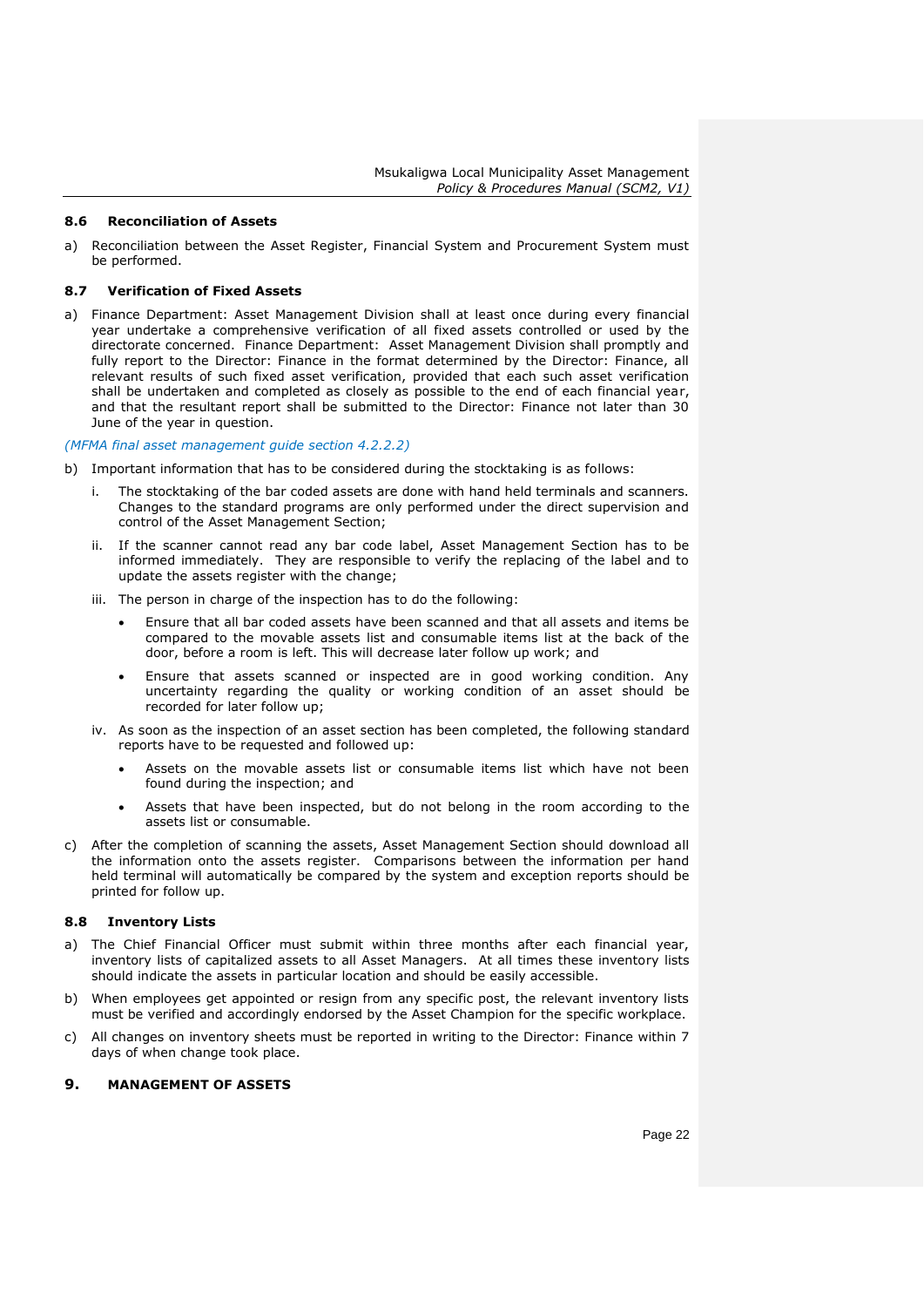## <span id="page-22-0"></span>**9.1 Management of Attractive Items**

- a) Assets costing less than **R 1 500** are deemed to be attractive item unless that type of asset is specifically excluded by the Chief Financial Officer.
- b) Examples of these items include the following:
- c) Video equipment, cameras, Extension leads, Microwaves, Telephones, etc.
- d) The requirements to manage attractive items includes:
	- i. Receipting and delivering of these items through specified control points and assignment to such users;
	- ii. Maintaining and updating an attractive items register for these receipts (Inventory Register);
	- iii. Delivery and assignment of an attractive item to a specified position;
	- iv. Regular stock takes by the assigned person to ensure these attractive items are being appropriately safeguarded;
	- v. Regular audits by the Asset Manager to ensure attractive items are being appropriately managed by the assigned persons; and
	- vi. Recording and reporting of any disposal or loss of these attractive items to the Director Administration & Resource Management and CFO and adjustment of the attractive items register.
- e) Attractive items WILL NOT BE:
	- i. Capitalized as an asset;
	- ii. Depreciated;
	- iii. Re-valued;
	- iv. Recording in the financial Asset Register;
	- v. Otherwise treated as an asset; or
	- vi. Impaired.
	- vii. And WILL BE
	- viii. Recorded in the Attractive Items (Inventory) Register;
	- ix. Treated in a similar fashion as an asset for e.g. safeguarding or officially approved for disposal, etc.; and
	- x. Budgeted for under a line item in the operating budget.

## <span id="page-22-1"></span>**9.2 Management and Operation of Property, Plant and Equipment**

### <span id="page-22-2"></span>**9.2.1 Accountability to Manage Property, Plant and Equipment**

- a) Each Asset Manager is accountable to ensure that municipal resources assigned to them are utilised effectively, efficiently, economically and transparently. This would include:
	- i. Developing appropriate asset management systems, procedures, processes and controls for managing assets;
	- ii. Providing an accurate, reliable and up to date account of assets under their control; and
	- iii. The development and motivation of relevant strategic asset management plans and operational budgets that optimally achieve the Municipality's strategic objectives.

*(MFMA final guide on asset management section 3.3.4.1)*

## <span id="page-22-3"></span>**9.3 Safeguarding of Assets**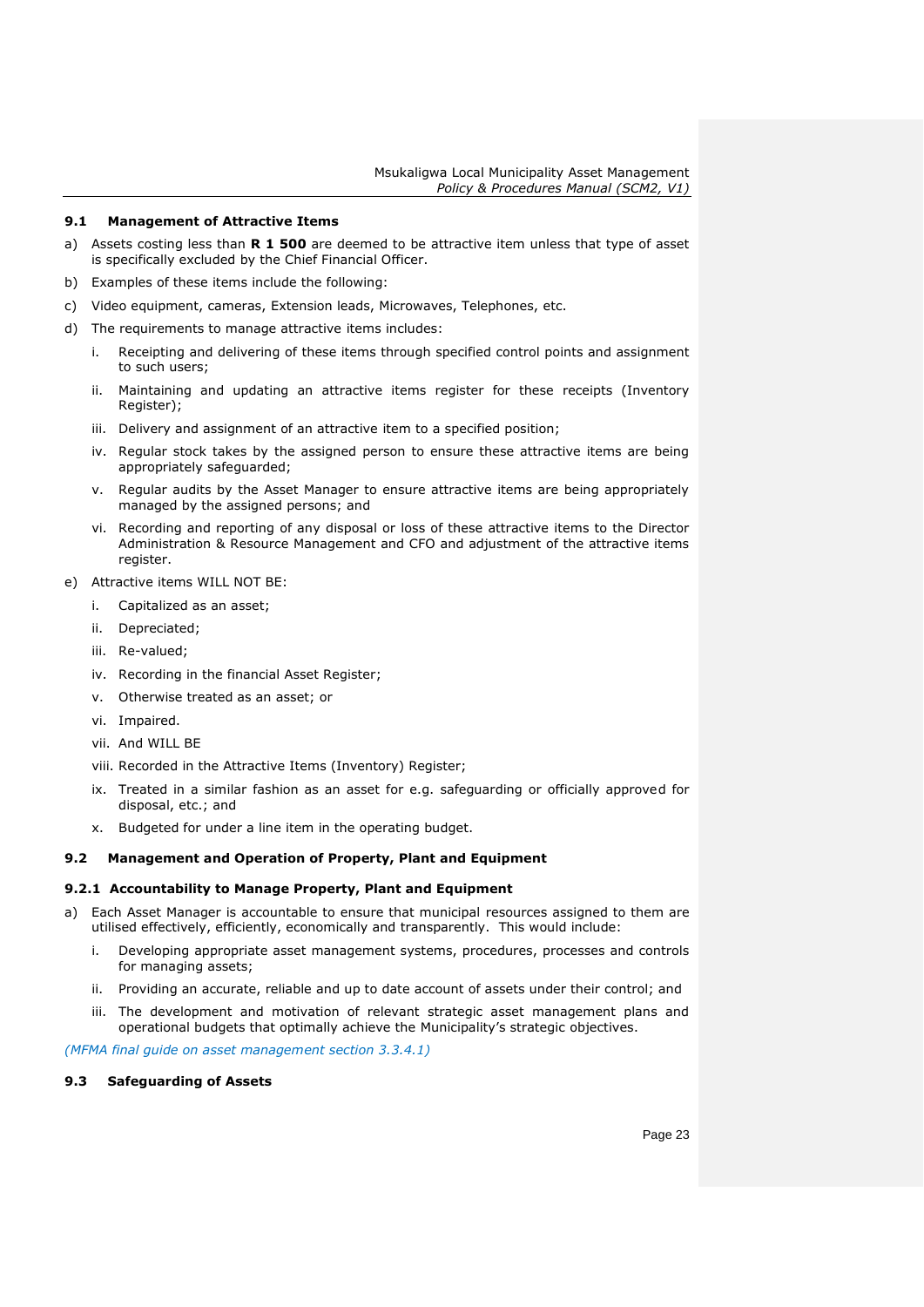- a) The responsibility for the safeguarding of assets vests with each employee to whom assets have been allocated.
- b) Asset controllers will be directly responsible for ensuring that all assets are properly maintained in a manner which will ensure that such assets attain their useful operating lives.
- c) All assets allocated to or used by employees must be returned upon termination of employment.

*(MFMA final asset management guide section 4.2.1)*

- d) The Departmental (Functional) Heads shall be responsible and accountable for all assets under their control.
- e) The Functional Head must nominate officials (referred to as Asset Controllers) who shall safeguard the assets on their behalf; however, they shall remain accountable for ensuring that these activities are performed.
- f) The Functional Head should also be able to justify that their asset plans, budgets, purchasing, maintenance and disposal decisions optimally achieve the Municipality's strategic objectives.

#### <span id="page-23-0"></span>**9.4 Insurance of Assets**

- a) Movable assets shall be insured from date of delivery. Movable assets should be insured at least against fire and theft, and all municipal buildings are insured at least against fire and allied perils.
- b) The Municipal Manager shall recommend to the Council, after consulting with the CFO, the basis of the insurance to be applied to each type of asset: either the carrying value or the replacement value of the assets concerned. Such recommendation shall take due cognisance of the budgetary resources of the Municipality.

#### <span id="page-23-1"></span>**9.5 Contents of a Strategic Asset Management Plan**

- a) Asset Managers need to manage assets under their control to provide the required level of service or economic benefit at the lowest possible long term cost. To achieve this, Asset Manager will need to develop strategic asset management plans that cover:
	- i. Alignment with the Integrated Development Plan;
	- ii. Operational guidelines;
	- iii. Performance monitoring;
	- iv. Fit for purpose and alternative delivery option assessments;
	- v. Maintenance programs;
	- vi. Renewal, refurbishment and replacement plans;
	- vii. Disposal and Rehabilitation plans;
	- viii. Operational, financial and capital support requirements; and
	- ix. Risk mitigation plans including insurance strategies.
- b) The operational budgets are the short to medium term plan for implementing this strategic asset management plan.

*(MFMA final guide on asset management section 3.2.1)*

#### <span id="page-23-2"></span>**9.6 Reporting on Emerging Issues**

Each Asset Manager should report to the Municipal Manager on issues that will significantly impede the assets capability to provide the required level of service or economic benefit.

*(MFMA final guide on asset management section 3.3.4.2)*

### <span id="page-23-3"></span>**10. CLASSIFICATION, AGGREGATIONS AND COMPONENTS**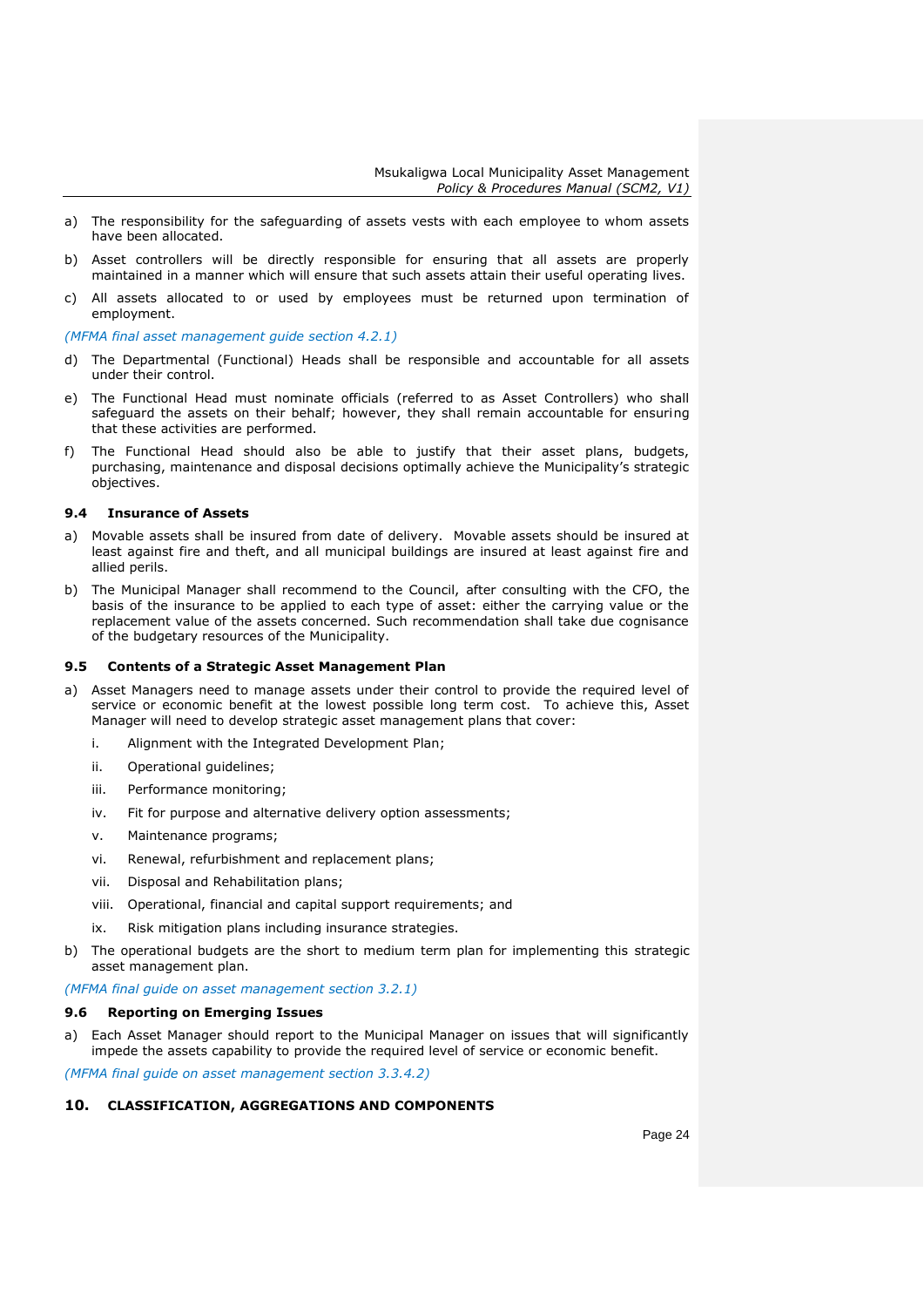### <span id="page-24-0"></span>**10.1 Classification of Property, Plant and Equipment**

- a) Any asset recognised as an asset under this policy will be classified according to national recognised categories.
- b) These categories will be specified by the Accounting Standards Board and currently are included in GRAP 17 and other applicable standards.
- c) The Chief Financial Officer with the relevant Asset Manager may agree to subdivide these classifications further. This decision will be noted as an amendment to the classification schedule of the Municipality and endorsed by the Municipal Manager, the Chief Financial Officer and the relevant Asset Manager.

#### <span id="page-24-1"></span>**10.2 Investment Property**

- a) Investment assets shall comprise land or buildings (or parts of buildings) or both held by the Municipality, as the owner or as lessee under a finance lease, to earn rental revenues or for capital appreciation or both.
- b) Investment assets shall be recorded in the assets register in the same manner as other assets, but a separate section of the assets register shall be maintained for this purpose.
- c) Investment Property is initially measured at cost. Where investment property is acquired at no cost or for nominal cost, its cost is its value as at the date of accounted for as a separate class of asset.
- d) Investment assets shall not depreciate but shall be annually valued balance sheet date to determine their fair (market) value.
- e) Adjustments to the previous year's recorded fair value shall be accounted for as either gains or losses in the accounting records of the department or service controlling the asset.

*(GRAP 16 sections 25 to 34, 39 to 63)*

## <span id="page-24-2"></span>**10.3 Inventory Asset**

a) Any land or building owned or occupied by the Municipality with the intention of selling such property in the ordinary course of business, or any land or building owned or acquired by the Municipality with the intention of developing such property for the purpose of selling it in ordinary course of business, shall be accounted for as inventory assets.

#### *(GRAP 12 section 15 to 44)*

## <span id="page-24-3"></span>**10.4 Optional Treatment for Major Component**

- a) An Asset Manager may, with agreement of the Chief Financial Officer, treat specified major components of an item of property plant or equipment as a separate asset for the purposes of this policy.
- b) The major components may be identified by the physical parameters of its financial parameters.
- c) These major components may be defined by its physical parameters (e.g. a reservoir roof) of its financial parameters (e.g. a road surface).
- d) In agreeing to these treatments the CFO must be satisfied that these components:
	- i. Have a significantly different useful life or usage pattern to the main asset;
	- ii. Align with the asset management plans;
	- iii. The benefits justify the costs of separate identification;
	- iv. It is probable that future economic benefits or potential service delivery associated with the asset will flow to the Municipality;
	- v. The cost of the asset to the Municipality can be measured reliably;
	- vi. The Municipality has gained control over the asset;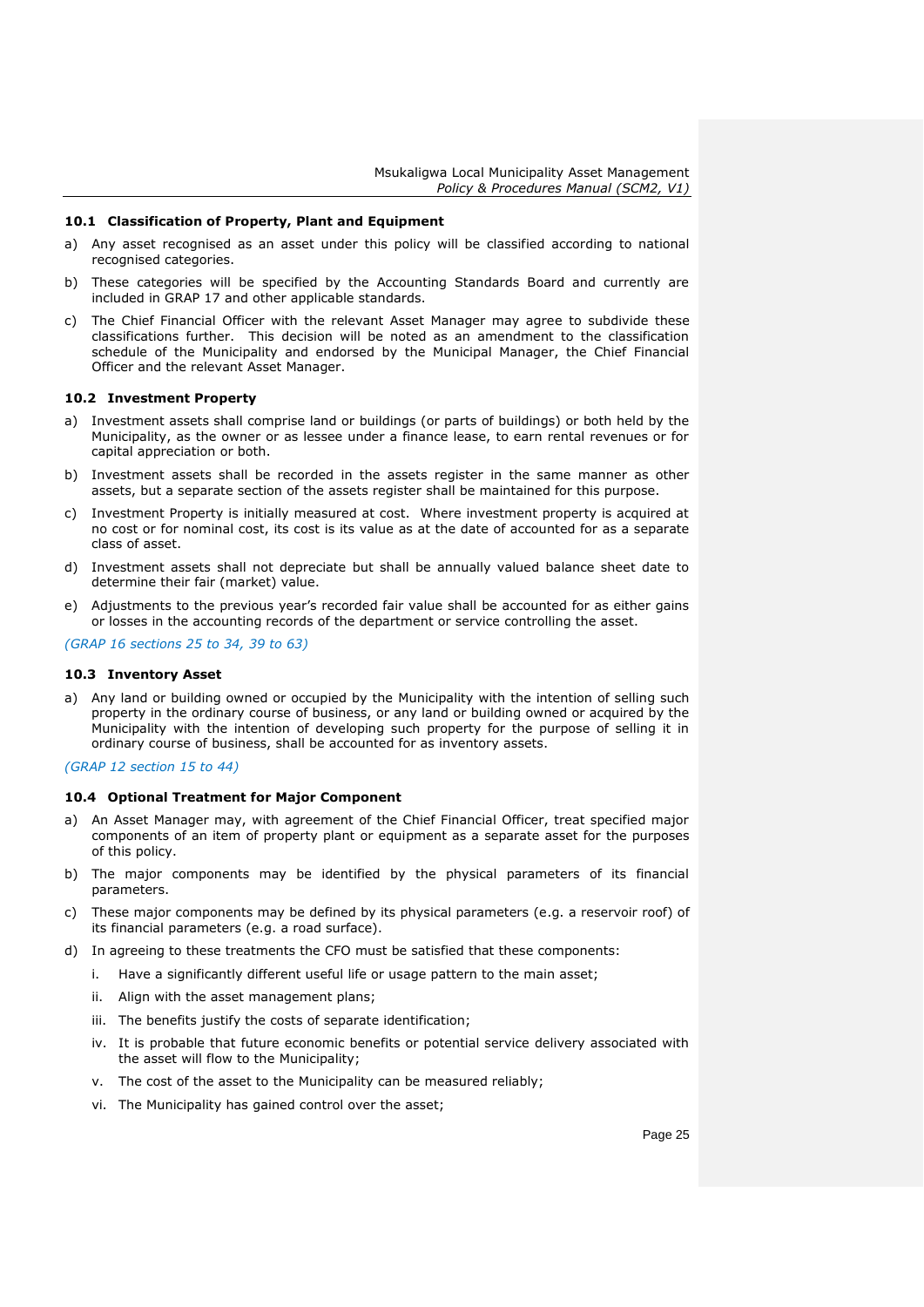vii. The costs is above the recognition threshold; and

viii. The asset is expected to be used during more than one financial year.

- e) All such decisions and agreements will be confirmed before the beginning of the financial year and submitted for approval with the budget. Any amendments will only be permitted as part of a budget review.
- f) Once a major component is recognised as a separate asset, it may be acquired, depreciated and disposed of as if it were a separate asset.
- g) All other replacements, renewals of refurbishments of components will be expensed.
- h) All other replacements, renewals or refurbishments of significant components will be expensed.

*(MFMA final asset management guide section 6.3)*

#### <span id="page-25-0"></span>**10.5 Recognition of Network Asset**

- a) The Asset Manager is accountable for the management of the registers required to financially verify the value of a network asset.
- b) A network asset is a collection of assets and their subsequent components, which operates as a whole to deliver a specified service or economic benefit, for e.g. electrical network, roads network, IT system network, etc.
- c) It should be possible to identify a network asset with all its different components on the Asset Register.

## *(GRAP 17 section 12)*

#### <span id="page-25-1"></span>**10.6 Recognition of Heritage Assets in the Assets Register**

- a) If no original costs or fair values are available in the case of one or more or all heritage assets, the CFO may, if it is believed that the determination of a fair value for the assets in question will be a laborious or expensive undertaking, record such asset or assets in the assets register without an indication of the costs or fair value concerned.
- b) For balance sheet purposes, the existence of such heritage assets shall be disclosed by means of an appropriate note.

#### <span id="page-25-2"></span>**10.7 Biological Assets**

- a) The CFO, in consultation with the Functional Head(s) concerned, shall ensure that all biological assets, such as livestock and crops, are valued at 30 June each year at fair value less estimated point of sales costs. A recognised valuator in the line of the biological assets concerned shall undertake such valuation. Any losses on such valuation shall be debited to the Department or vote concerned as an operating expense, and any increase in the valuation shall be credited to the Department or vote concerned as operating revenue.
- If any biological asset is lost, stolen or destroyed, the matter if material shall be reported in writing by the Functional Head concerned in exactly the same manner as though the asset were an ordinary asset.
- **10.7**C)Records of the details of biological assets shall be kept in a separate section of the assets<sup>4</sup> register or in a separate accounting record altogether, and such details shall reflect the information which the CFO, in consultation with the Functional Head concerned and the internal auditor, deems necessary for accounting and control purposes.
- <sub>-</sub>The CFO, in consultation with the Functional Head(s) concerned, shall ensure that all biological assets, such as livestock and crops, are valued at 30 June each year at fair value less estimated point of sales costs. A recognised valuator in the line of the biological assets concerned shall undertake such valuation. Any losses on such valuation shall be debited to the Department or vote concerned as an operating expense, and any increase in the valuation shall be credited to the Department or vote concerned as operating revenue.

**Formatted:** List Paragraph, Justified, Indent: Left: 0 cm, Hanging: 0.75 cm, Space Before: 6 pt, After: 6 pt, Numbered + Level: 1 + Numbering Style: a, b, c, … + Start at: 1 + Alignment: Left + Aligned at: 0.63 cm + Indent at: 1.27 cm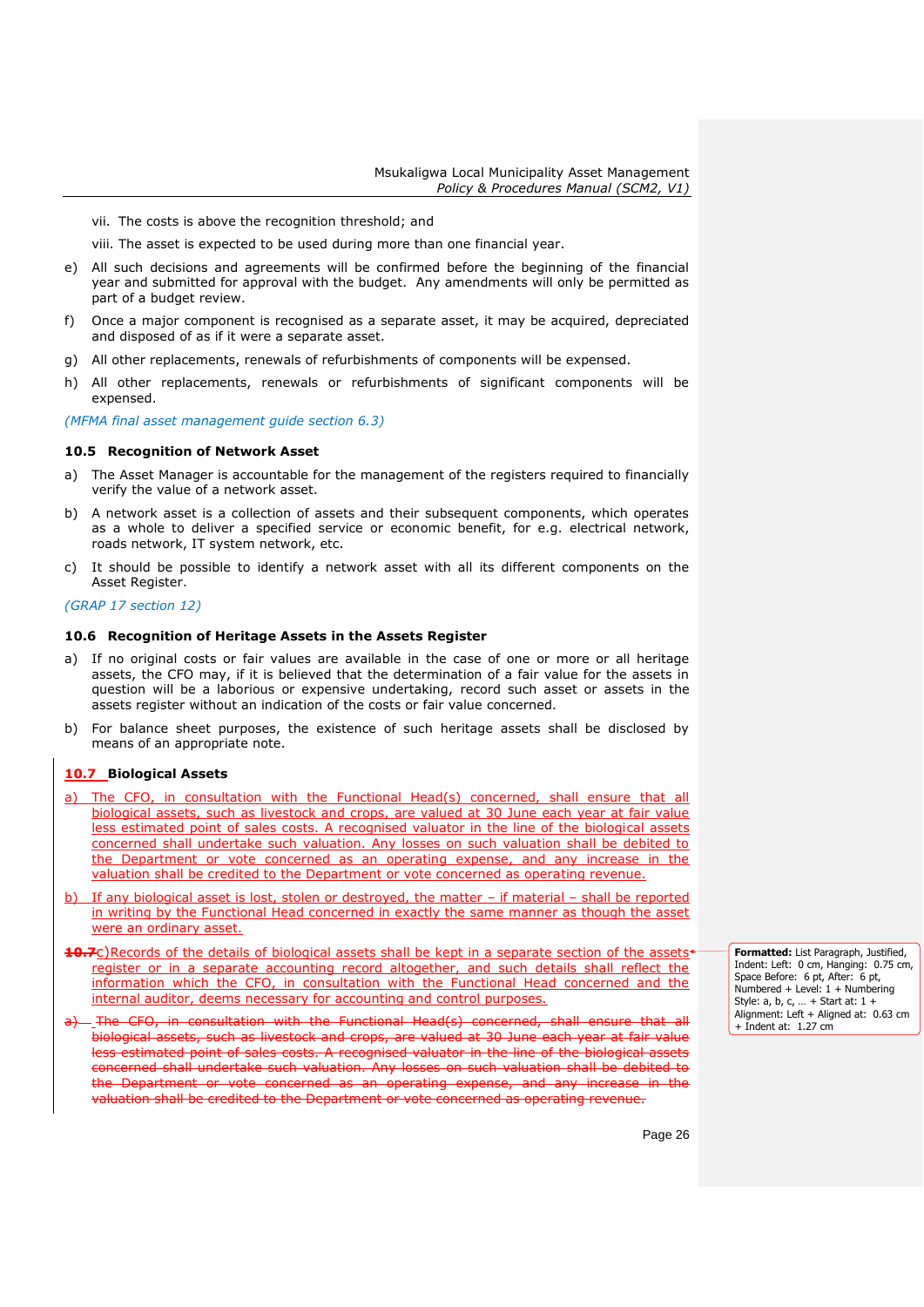- If any biological asset is lost, stolen or destroyed, the matter if material shall be reported in writing by the Functional Head concerned in exactly the same manner as though the asset were an ordinary asset.
- Records of the details of biological assets shall be kept in a separate section of the asset register or in a separate accounting record altogether, and such details shall reflect the information which the CFO, in consultation with the Functional Head concerned and the internal auditor, deems necessary for accounting and control purposes.

*(IAS 41 Agriculture)*

## <span id="page-26-0"></span>**11. ACCOUNTING FOR PROPERTY, PLANT AND EQUIPMENT**

## <span id="page-26-1"></span>**11.1 Recognition of Property, Plant and Equipment**

a) An item of property, plant and equipment will be recognised as an asset when:

- i. It is probable that future economic benefits or potential service delivery associated with the asset will flow to the Municipality;
- ii. The cost of the asset to the Municipality can be measured reliably;
- iii. The Municipality has gained control over the asset;
- iv. The costs is above the recognition threshold; and
- v. The asset is expected to be used during more than one financial year.
- b) All other acquisitions of property, plant and equipment will be expensed.

## *(GRAP 17 section 7 to 16)*

## <span id="page-26-2"></span>**11.2 Initial Measurement**

- a) An item of property, plant and equipment that qualifies for recognition as a non-current asset should be initially measured at its "cost of acquisition".
- b) This "cost of acquisition" will include all costs required to bring the asset to the proper working condition and position for its intended use. These costs usually include the following:
	- i. Purchase costs (less any discounts given);
	- ii. Delivery costs and handling cost (initial);
	- iii. Installation and assembly cost;
	- iv. Professional fees for architects and engineers;
	- v. Import duties;
	- vi. Non-refundable taxes;
	- vii. Site development costs;
	- viii. Contractor fees;
	- ix. Finance cost (interest) in accordance with the applicable accounting standards; and
	- x. Capitalization of costs stops / seizes when the asset in the condition and location necessary for it to be capable of operating in the manner intended by management.

## *(GRAP 17 section 17 to 31)*

## <span id="page-26-3"></span>**11.3 Donations or Exchanges**

- a) Where an item of property plant and equipment is acquired at no cost, or for a nominal cost, it will be initially measured at its fair value as at the date of acquisition and included in the non-current Asset Register if the fair value is greater than the recognition threshold.
- b) Assets held under leases.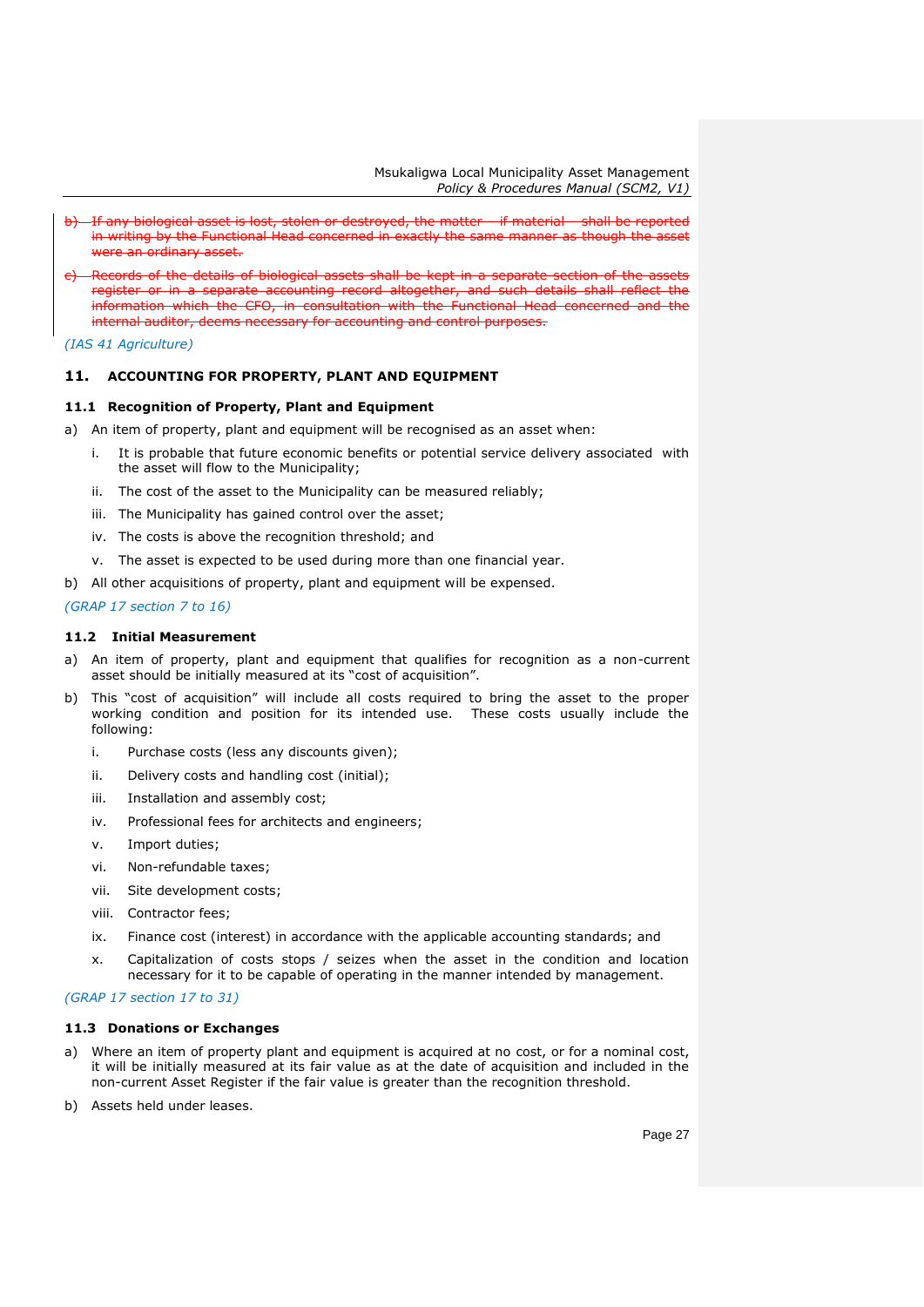- c) Finance leases are leases, which in effect transfer all risks and rewards associated with the ownership of an asset from the lessor to the lessee. Assets held under finance leases are capitalized by the Municipality and reflected as such in the fixed Asset Register. It will be capitalized at its leased value at commencement of the lease, which will be the price stated in the lease agreement. The asset is then depreciated over its expected useful life.
- d) Operating leases are those leases which do not fall within the scope of the above definition. Operating lease rentals are expensed as they become due. Assets held under operating leases are not accounted for in the Asset Registers of the Municipality.

#### *(GRAP 13: Leases)*

## <span id="page-27-0"></span>**11.4 Recognition (Capitalisation) Threshold**

- a) To ensure efficiency in the administration of this policy, the recognition of property plant and equipment as an asset will be limited to items costing R1 500 or more.
- b) The acquisition of property, plant and equipment costing less than R1 500 will be expenses but their management will need to comply with the policy on managing attractive items.

## <span id="page-27-1"></span>**11.5 Carrying Amount on Property, Plant and Equipment**

a) Subsequent to initial recognition as an asset, an item of property, plant and equipment should be carried at its cost less any accumulated depreciation, subject to the requirement to write an asset down to its recoverable amount or any subsequent revaluation.

## <span id="page-27-2"></span>**11.6 Depreciation**

- a) The depreciable amount of an item of property, plant and equipment should be allocated on a systematic basis over its useful life.
- b) The depreciation method used should reflect the pattern in which economic benefits or potential service provisions are consumed by the Municipality.
- c) The depreciation charge for each period will be recognised as an expense against the budget of the relevant Asset Manager unless it is included in the carrying amount of another asset.
- d) The depreciation method will be straight line unless the Chief Financial Officer is convinced that another method is more appropriate.
- e) Depreciation of an asset will commence once the asset is available for use through:
	- i. Being in the location for it to be capable of operating in the manner intended; and
	- ii. Being in the condition for it to be capable of operating in the manner intended.

## *(GRAP 17 section 31; 81; 55)*

## <span id="page-27-3"></span>**11.7 Initial Determination of Useful Life**

- a) Each Asset Manager needs to determine the useful life of a particular item or class property, plant and equipment through the development of a strategic asset management plan that forecasts the expected useful life of that asset. This should be developed as part of the Pre-Acquisition Planning that would consider the following factors:
	- i. The operational, maintenance, renewal and disposal program that will optimize the expected long term costs of owning that asset;
	- ii. Economic obsolescence because it is too expensive to maintain;
	- iii. Functional obsolescence because it no longer meets the municipalities needs;
	- iv. Technological obsolescence;
	- v. Social obsolescence due to changing demographics;
	- vi. Legal obsolescence due to statutory constraints; and
	- vii. Technological obsolescence.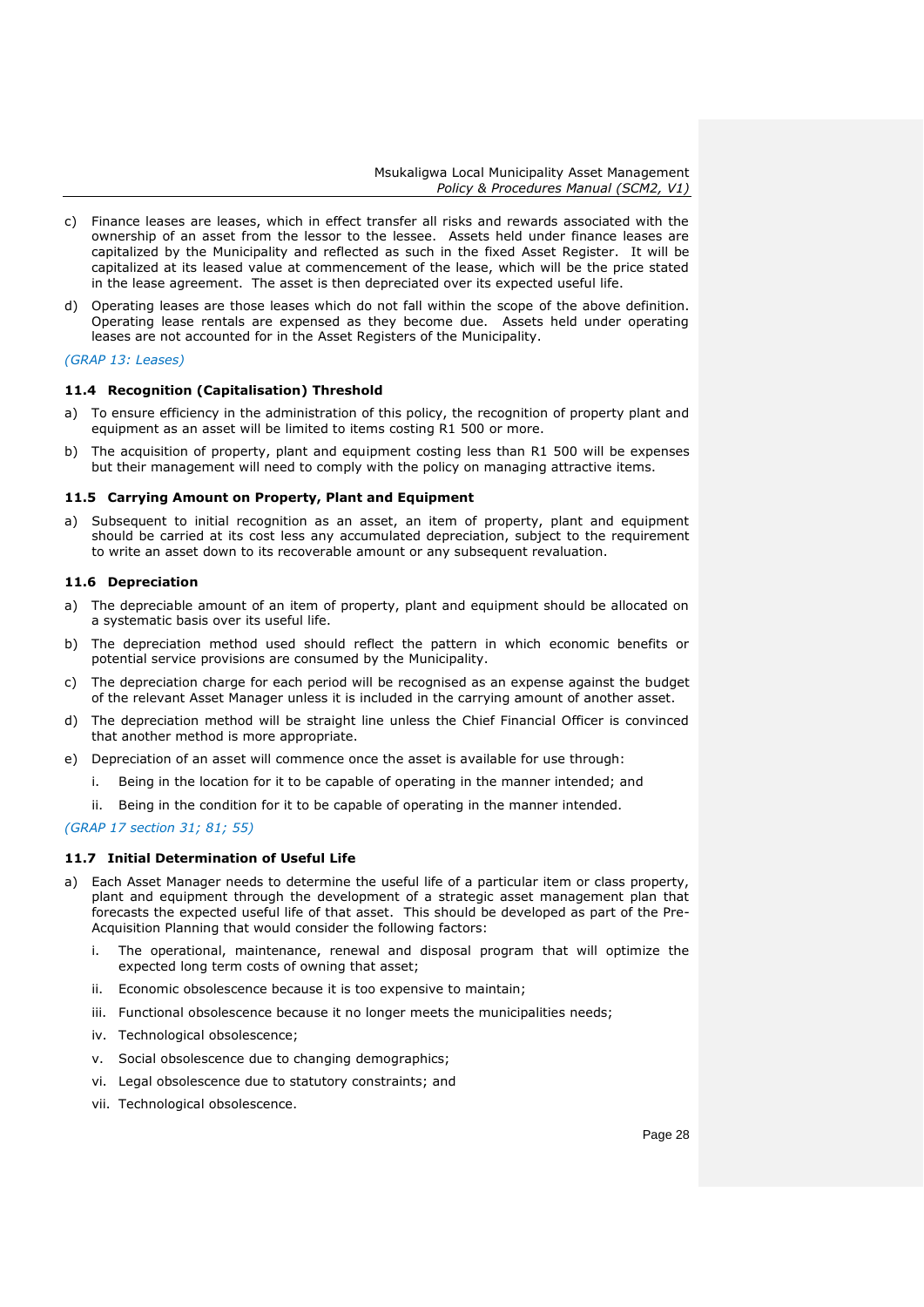- b) GRAP 17 provides a schedule of useful lives (included as an annexure). These should be used as a guide to the minimum useful lives only because actual asset lives experienced greatly exceed those recommend lives.
- c) Spares purchased specifically for a particular asset, or class of assets, and which would become redundant if that asset or class was retired or use of that asset or class was discontinued, must be considered to form part of the historical cost of that asset or class. The depreciable amount of such spares must be allocated over the useful life of the asset or class.

*(MFMA final asset management guide section 6.5)*

#### <span id="page-28-0"></span>**11.8 Review of Residual Value and Useful Life (Impairment)**

a) The residual value and useful life of an item property, plant and equipment should be reviewed annually and if expectations are significantly different from previous estimates, the depreciation charge for the current and future periods should be adjusted.

#### *(GRAP 17 section 57)*

- b) This review should be done by the Asset Manager in conjunction with the impairment review.
- $c)$  The Table of Useful Lives as provided by the MFMA Local Government Capital Asset Management Guideline is included Section 14 of this policy. These should be used as a guide to the minimum useful lives only because actual asset lives experienced greatly exceed those recommend lives.
- d) The municipality applies a Scrap value of 5% to the following categories of assets:

**Formatted**

**Vehicles** 

*(GRAP 13: Leases)*

 $\leftarrow$ 

#### <span id="page-28-1"></span>**11.9 Review of Depreciation Method**

- a) The depreciation method applied to property, plant and equipment should be reviewed annually, and if there has been a significant change in the expected pattern of economic benefits or potential service delivery from those assets, the method should be changed to reflect the changed pattern.
- b) When such a change in depreciation method is necessary the change should be accounted for as a change in according estimate and the depreciation charge for the current future periods should be adjusted.

## *(GRAP 17 section .67)*

*(MFMA final asset management guide section 6.10.1)*

#### <span id="page-28-2"></span>**11.10 Subsequent Expenditure on Property, Plant and Equipment**

- a) Subsequent expenditure relating to an item of property, plant and equipment that has already been recognised should be added to the carrying amount of the asset when it is probable that future economic benefits or potential service delivery, in excess of the originally assessed standard of performance of the existing asset, will flow to the Municipality.
- b) All other expenditure should be recognised as an expense in the period in which it occurred.
- c) Before allowing the capitalisation of subsequent expenditure, the Chief Financial Officer must be satisfied that this expenditure significantly:
	- i. Increases the life of that asset beyond that stated in the Asset Register, or
	- ii. Increases the quality of service of that asset beyond the existing level of service, or
	- iii. Increases the quantity of services that asset can provide, or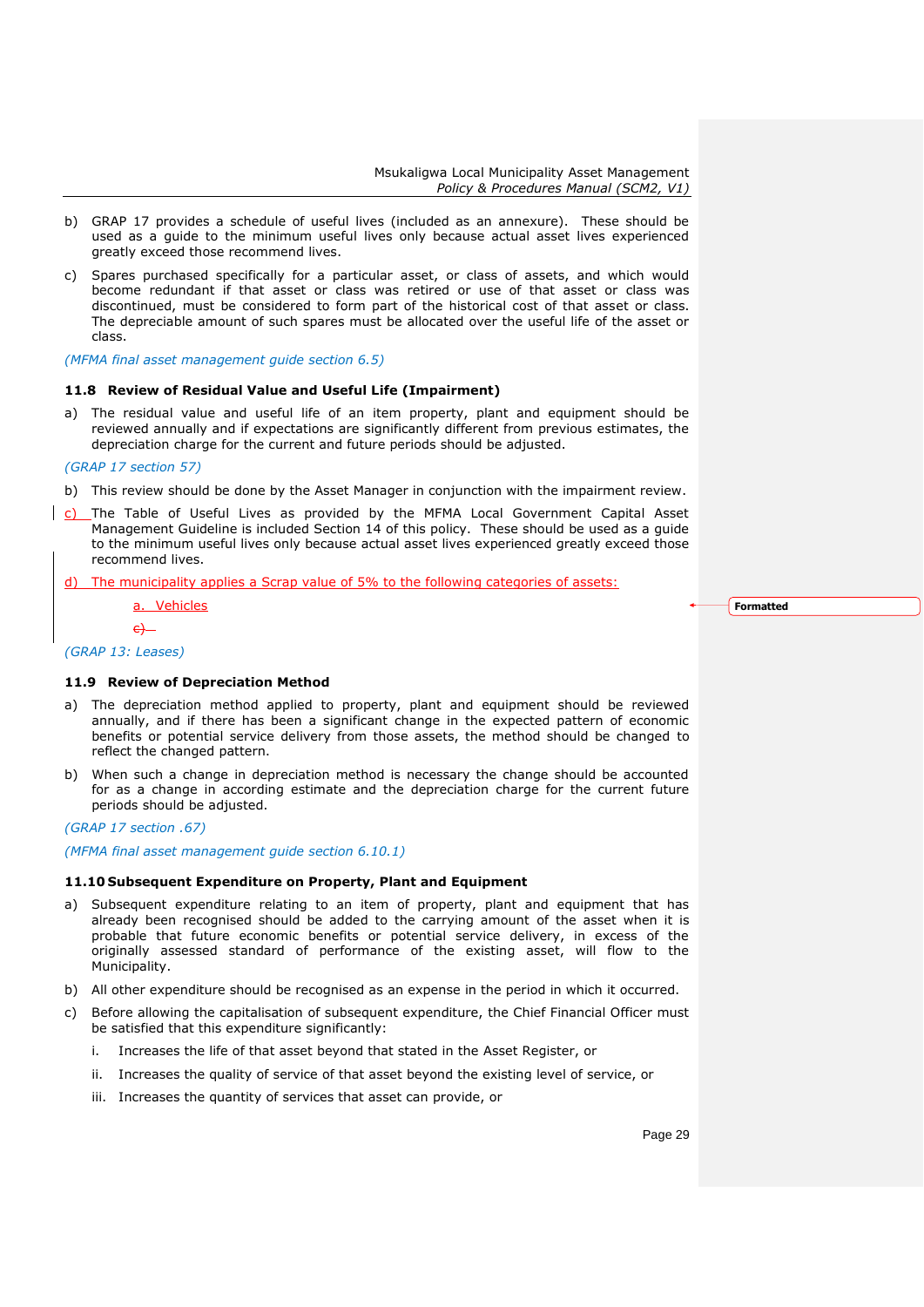- iv. Reduces the future assessed costs of maintaining that asset.
- d) Expenditure that is proposed to be capitalized must also conform to recognition criteria for non-current assets and should also be appropriately included in the approved capital budget.
- e) Where it is desired to capitalize future component replacements, refurbishments or renewals, please refer to the section on major components in this policy.

*(MFMA final asset management guide section 6.7)*

*(GRAP 17 section .14 to .16)*

#### <span id="page-29-0"></span>**11.11 Maintenance / Refurbishment**

- a) Expenditure related to repairs or maintenance of property, plant and equipment are made to restore or maintain the future economic benefits or service potential that a Municipality can expect from the asset.
- b) Refurbishment of works does not extend functionality or the life of the asset, but are necessary for the planned life to be achieved. In such cases, the value of the asset is not affected, and the costs of the refurbishment are regarded as operating expense in the statement of financial performance.

#### *(GRAP 13: Leases)*

#### <span id="page-29-1"></span>**11.12 Revaluation of Property, Plant and Equipment**

- a) The Municipality will not revalue property, plant and equipment under this current version of the asset management policy.
- b) The Accounting Standards Board is developing an accounting treatment for such revaluations.
- c) The Municipality will update this policy to include revaluation when the Accounting Standards Board has confirmed their treatment for revaluations.

#### <span id="page-29-2"></span>**11.13 Reduction of the Carrying Amount**

- a) The carrying amount of a non-current asset should be reviewed annually to assess whether or not the recoverable amount has declined below the carrying amount.
- b) When such a decline has occurred, the carrying amount should be reduced to the recoverable amount.
- c) The amount of the reduction should be recognised as an expense immediately, unless it reverses a previous revaluation in which case it should be charged to a non-distributable reserve.
- d) For asset providing economic benefits, the recoverable amount is the net present value of future ownership.
- e) For asset providing future service delivery, the recoverable amount is the remaining proportion of its useful life, service capacity or quality of service that is not intended to be restored by normal maintenance programs.

*(GRAP 17 section .45)*

*(MFMA final asset management guide section .69)*

#### <span id="page-29-3"></span>**11.14 Subsequent Increase in Recoverable Amount**

- a) A subsequent increase in the recoverable amount of an asset, previously written down due to a decline in the carrying amount should be written back when the circumstances and events that led to the write-down or write-off cease to exist and there is persuasive evidence that the new circumstances and events will persist for the foreseeable future.
- b) The amount written back should be reduced by the amount that would have been recognised as depreciation, had the write-down or write-off not occurred.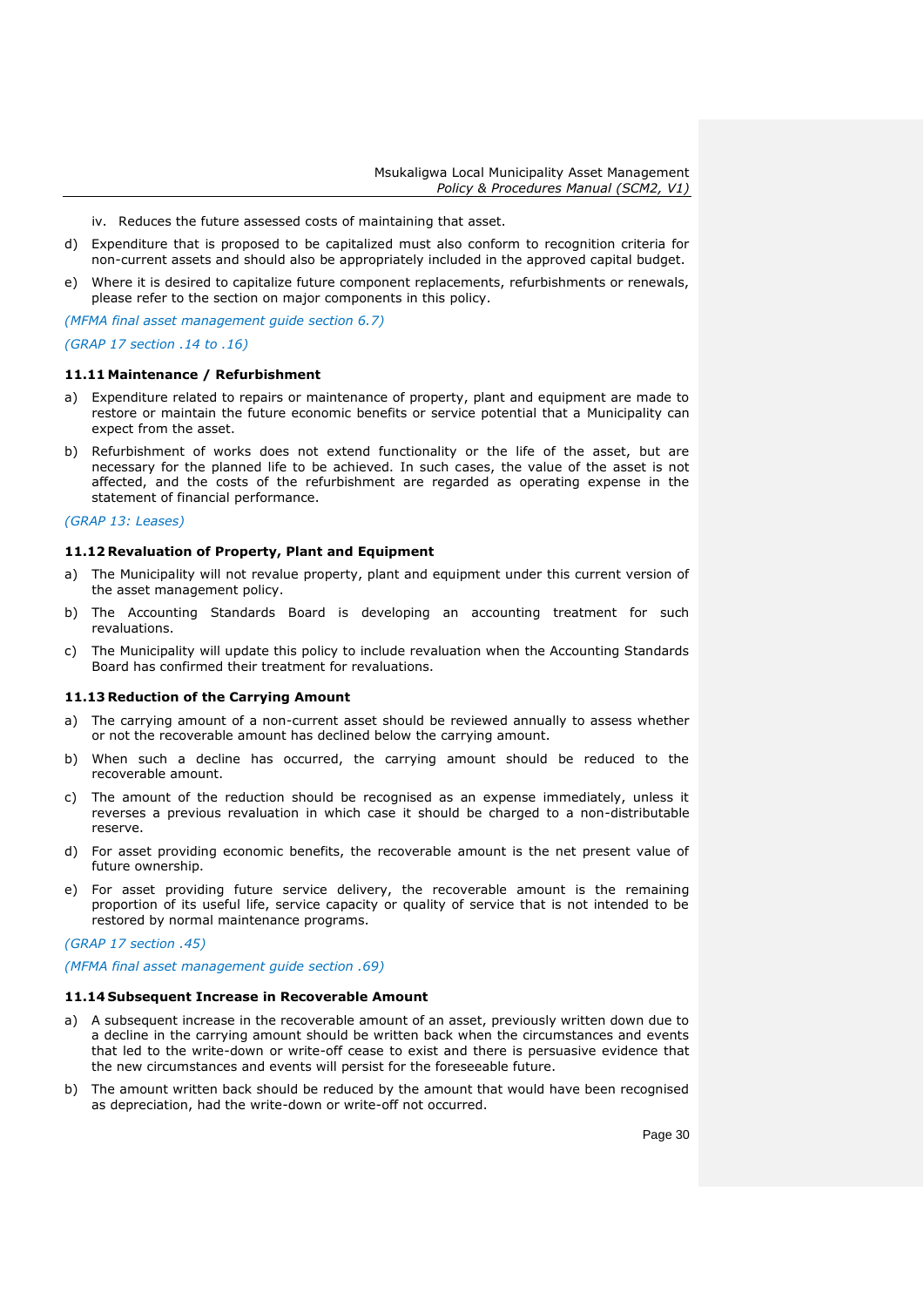*(GRAP 17 section 44) (MFMA final asset management guide section 69)*

### <span id="page-30-0"></span>**11.15 Reduction of the Carrying Amount**

- a) The carrying amount of a non-current asset should be reviewed annually to assess whether or not the recoverable amount has declined below the carrying amount.
- b) When such a decline has occurred, the carrying amount should be reduced to the recoverable amount.

*(GRAP 17 section 45)*

*(MFMA final asset management guide section 69)*

#### <span id="page-30-1"></span>**11.16 Accounting Treatment on Disposal**

- a) An item of property, plant and equipment should be eliminated from the balance sheet on disposal or when the asset is permanently withdrawn from use and no future economic benefits or potential service delivery are expected from its disposal.
- b) Gains or losses arising from the retirement or disposal of an item of property, plant and equipment should be determined as the difference between the actual or estimated net disposal proceeds and the carrying amount of the asset, and should be recognised as revenue or expense in the statement of financial performance.
- c) The fact that the fixed asset might be fully depreciated is in itself not a reason for disposal of the asset.

*(GRAP 17 section 7 to 69)*

*(MFMA final asset management guide section 6.11)*

#### <span id="page-30-2"></span>**11.17 Selling of Assets**

- a) All assets earmarked for sale must be sold by public auction or tender and the following steps shall be followed:
	- i. A notice of the intention of the Municipality to sell the asset shall be published in a local newspaper;
	- ii. The Municipality shall appoint an independent appraiser to fix a minimum selling price;
	- iii. In the case of a public auction, the Municipality shall appoint an independent auctioneer to conduct the auction; and
	- iv. In the case of a tender, the prescribed tender procedures of the Municipality shall be followed.

*(GRAP 17: Property Plant and Equipment)*

## <span id="page-30-3"></span>**12. FINANCIAL DISCLOSURE**

- a) The financial statements should disclose, in respect of each class of property, plant and equipment classified under the categories of infrastructure, community, heritage, investment properties and other assets:
	- i. The measurement bases used for determining the gross carrying amount. When more than one basis has been used, the gross carrying amount for that basis in each category should be disclosed;
	- ii. The depreciation methods used;
	- iii. The useful lives or the depreciation rates used;
	- iv. Depreciation charged in arriving at net surplus or deficit for the period;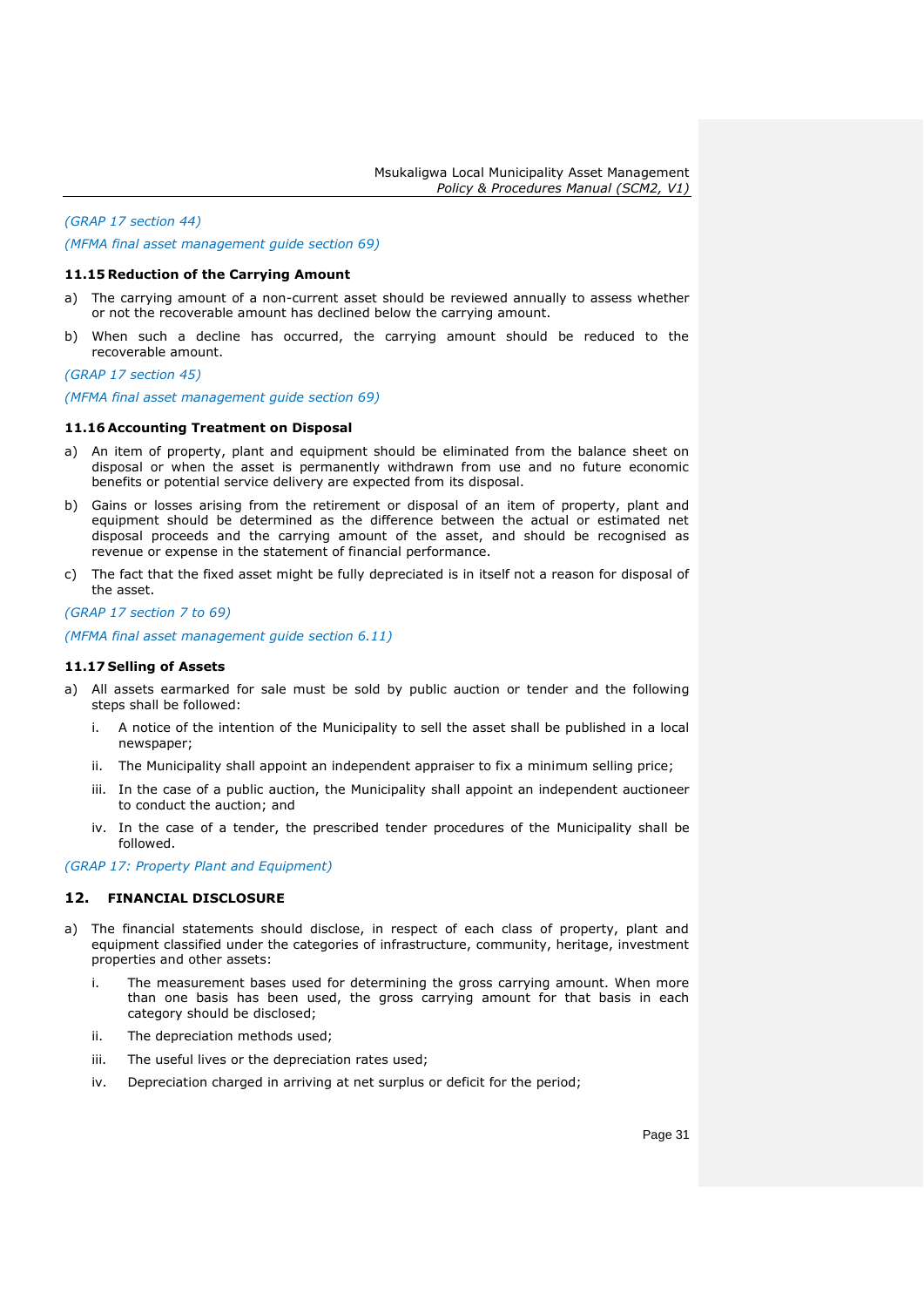- v. The gross carrying amount and the accumulated depreciation at the beginning and the end of the period; and
- vi. A reconciliation of the carrying amount at the beginning and end of the period showing:
	- Additions;
	- **Disposal**;
	- Acquisition through business combinations;
	- Increases or the decreases resulting from revaluations;
	- Deductions in carrying amount;
	- Amounts written back;
	- Depreciation; and
	- Other movements.
- b) The financial statement should also disclose:
	- i. Whether or not, in determining the recoverable amount of items of property, plant and equipment, expected future cash flows have been discounted to their present values;
	- ii. The existence and amounts of restrictions on title and property, plant and equipment pledged as security for liabilities;
	- iii. The accounting policy for restoration costs relating to items of property, plant and equipment;
	- iv. The amount of expenditures on account of property, plant and equipment in the course of construction; and
	- v. The amount of commitments for the acquisition of property, plant and equipment.
	- vi. When items of property are stated at re-valued amounts, the financial statements should disclose:
	- vii. The basis used to revalue the assets;
	- viii. The effective date of revaluation;
	- ix. Whether an independent value was involved;
	- x. The nature of any indices used to determine replacement cost;
	- xi. The carrying amount of each class of property, plant and equipment that would have been included in the financial statements had the assets been carried at cost less depreciation;
	- xii. The revaluation surplus, detailing the movement for the period; and
	- xiii. The portion of the depreciation charge relating to the revaluation.

*(GRAP 1: Presentation of Financial Statements)*

## <span id="page-31-0"></span>**13. ASSET CATEGORIES**

## <span id="page-31-1"></span>**13.1 Immovable Assets**

- a) Infrastructure Assets:
	- i. Electricity network assets;
	- ii. Water networks and related assets;
	- iii. Waste water networks and related assets; and
	- iv. The infrastructure Asset Register shall ensure complete representation of all infrastructure asset types. The level of detail of componentisation shall be defined to a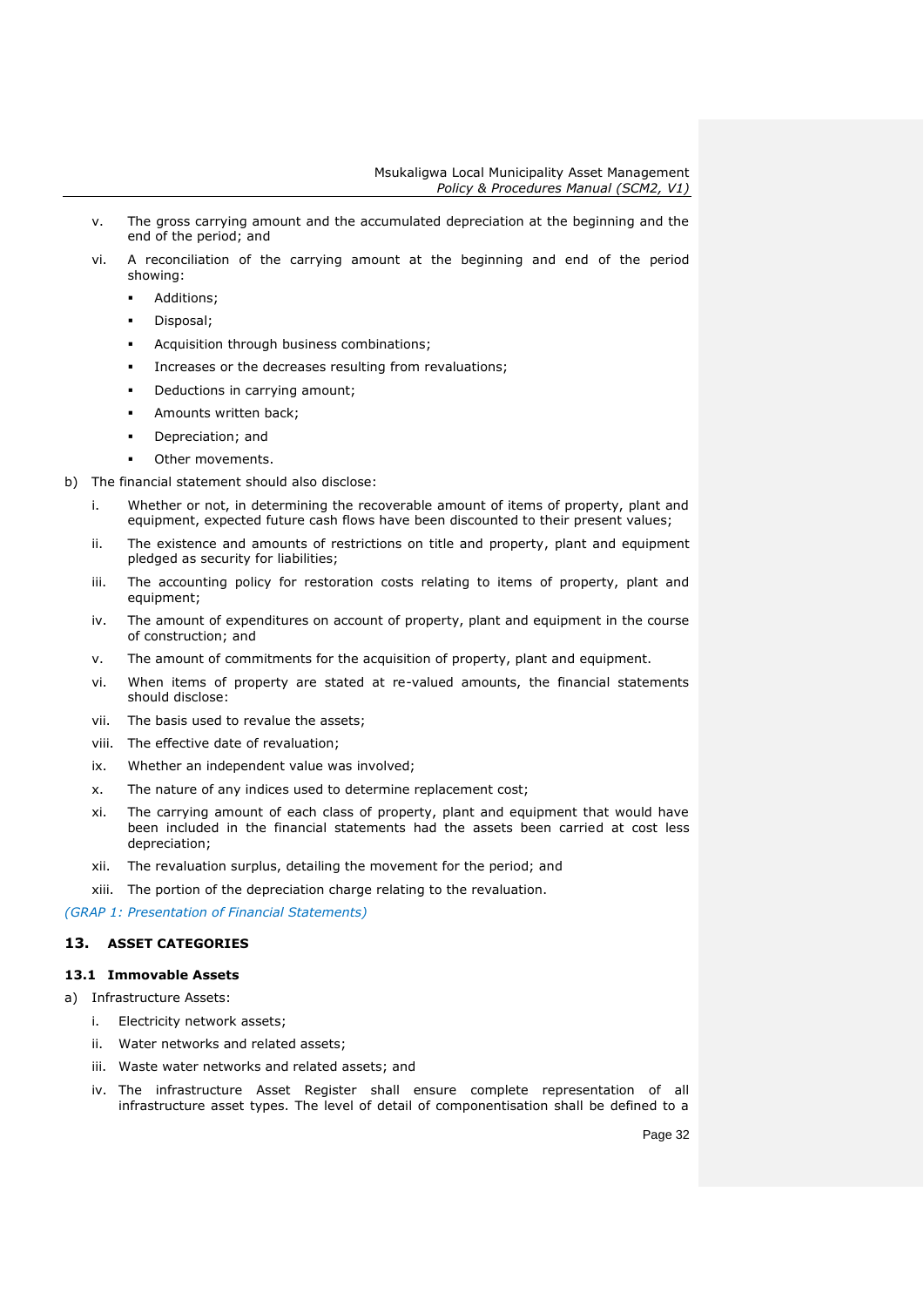level that balances the cost of collecting and maintaining the data with the benefits of minimising the risks of the Municipality. An improvement plan stipulating the level of detail and the timing of improvements shall be prepared. Infrastructure assets should be valued at cost less accumulated depreciation and accumulated impairment. If cost can however not be established, then infrastructure assets will be valued at depreciated replacement cost. Depreciated replacement cost is an accepted fair value calculation for assets where there is no active and liquid market. Depreciation shall be charged against such assets over their expected useful lives. The remaining useful life and residual value of, and the depreciation methods applied to infrastructure assets should be reviewed regularly, but the cost related to such reviews should be measured against benefits derived to ensure value for money. Such reviews will have to be performed at least once in a three year cycle.

- b) Investment Property:
	- i. Investment Properties shall be accounted for in terms of GRAP 16 and shall not be classified as PPE for purposes of preparing the Municipality's Statement of Financial Position. Investment Property shall initially be measured at its cost. Transaction costs shall be included in this initial measurement. Where an investment property is acquired at no cost, or for a nominal cost, its cost is its fair value as at the date of acquisition;
	- ii. If the Council of the Municipality resolves to construct or develop a property for future use as an investment property, such property shall in every respect be accounted for as PPE until it is ready for its intended use, where after it shall be reclassified as an investment asset; and
	- iii. After initial recognition, all investment property shall be measured at fair value, except in the cases described in GRAP 16.61. The fair value of investment property shall be determined annually at reporting date in terms of the Municipality's Accounting Policy. The fair value should reflect market conditions and circumstances as at the reporting date. A gain or loss arising from changes in the fair value of investment property should be included in the net surplus/deficit for the period in which it arises.
- c) Community assets:
	- i. Parks & gardens;
	- ii. Sport fields and stadium;
	- iii. Swimming pools;
	- iv. Community halls;
	- v. Libraries;
	- vi. Recreational facilities;
	- vii. Fire, Safety and emergency;
	- viii. Security and policy;
	- ix. Clinics;
	- x. Museums and art galleries;
	- xi. Cemeteries;
	- xii. Social rental housing;
	- xiii. Community assets are valued at cost less accumulated depreciation and accumulated impairment losses. Depreciation shall be charged against such assets over their expected useful lives; and
	- xiv. Community Assets shall be recorded under the following main categories: Recreational Facilities, Sporting Facilities and Other Facilities.
- d) Heritage assets:
	- i. Buildings; and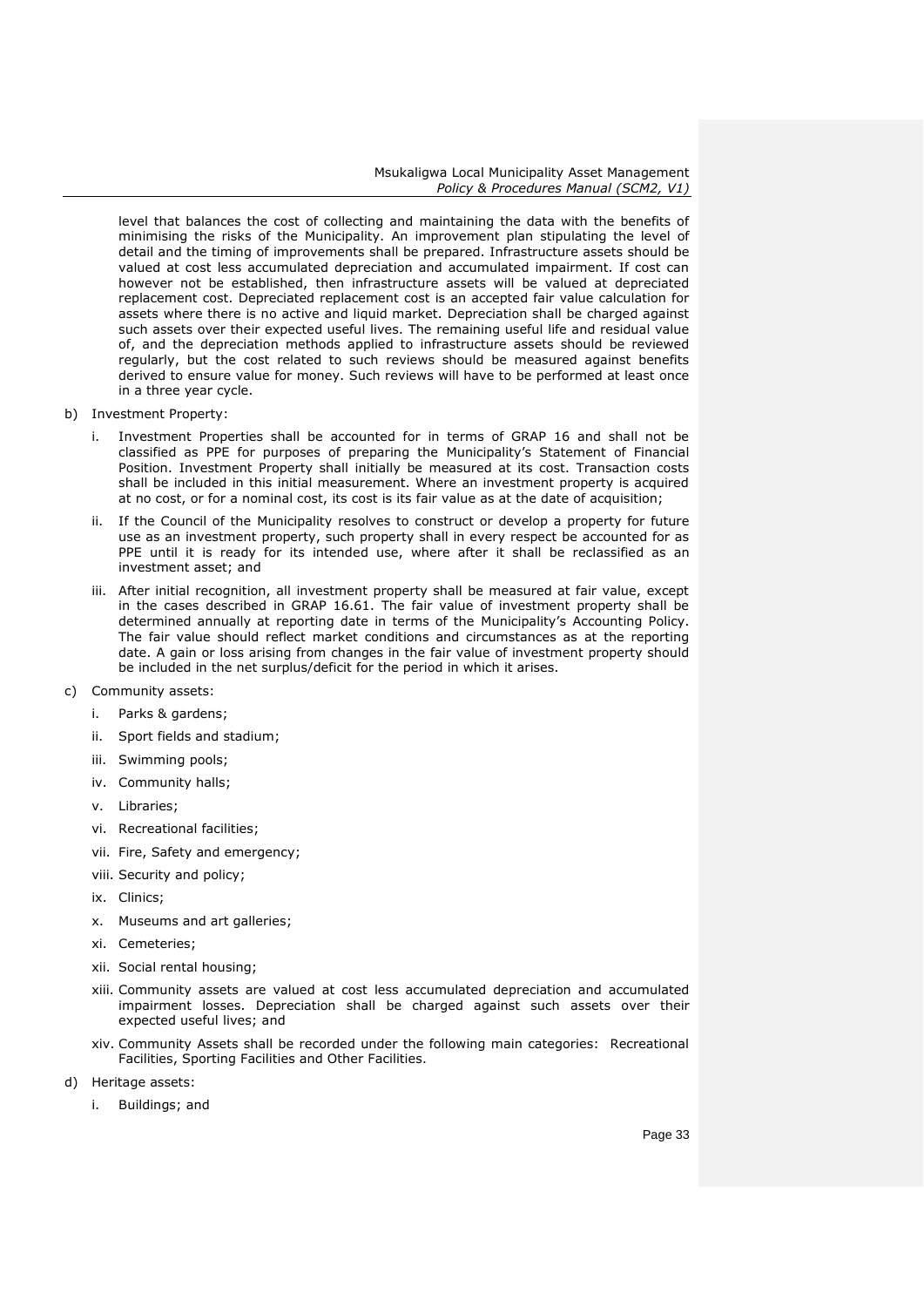- ii. Heritage assets are valued at cost less accumulated depreciation and accumulated impairment losses. No depreciation shall be charged against such assets. If the cost price of heritage assets is not known, then the heritage asset will be valued at fair value.
- e) Intangible assets:
	- i. Servitudes;
	- ii. Agricultural assets; and
	- iii. Biological assets, such as livestock and crops, shall be valued annually at fair value less estimated point-of-sales costs.
- f) Other assets:
	- i. Abattoirs;
	- ii. Markets;
	- iii. Civic land and buildings; and
	- iv. Other land.
- g) Other buildings
	- i. Other assets are stated at cost less accumulated depreciation and accumulated impairment losses. Depreciation shall be charged against such assets over their expected useful lives. Other assets are not re-valued.
- h) Work-in-progress

## <span id="page-33-0"></span>**13.2 Movable Assets**

- a) Other Assets:
	- i. Office equipment;
	- ii. Furniture and fittings;
	- iii. Bins and containers;
	- iv. Emergency equipment;
	- v. Motor vehicles;
	- vi. Aircraft;
	- vii. Watercraft;
	- viii. Plant and equipment; and
	- ix. Specialised vehicles.
- b) Intangible Assets:
	- i. Computer software & programming.
- c) Heritage Assets

## <span id="page-33-1"></span>**14. PARAPHRASE OF SECTION 14 OF THE MUNICIPAL FINANCE MANAGEMENT ACT OF 2003**

- a) A Municipality may not alienate any capital asset required to provide a minimum level of basic municipal services.
- b) A Municipality may not alienate any other capital asset, provided:
	- i. The Council in a meeting open to the public, has first determined that the asset is not required to provide a minimum level of basic municipal services; and
	- ii. The Council has considered the fair market value of the asset and the economic and community value to be received in exchange for the asset.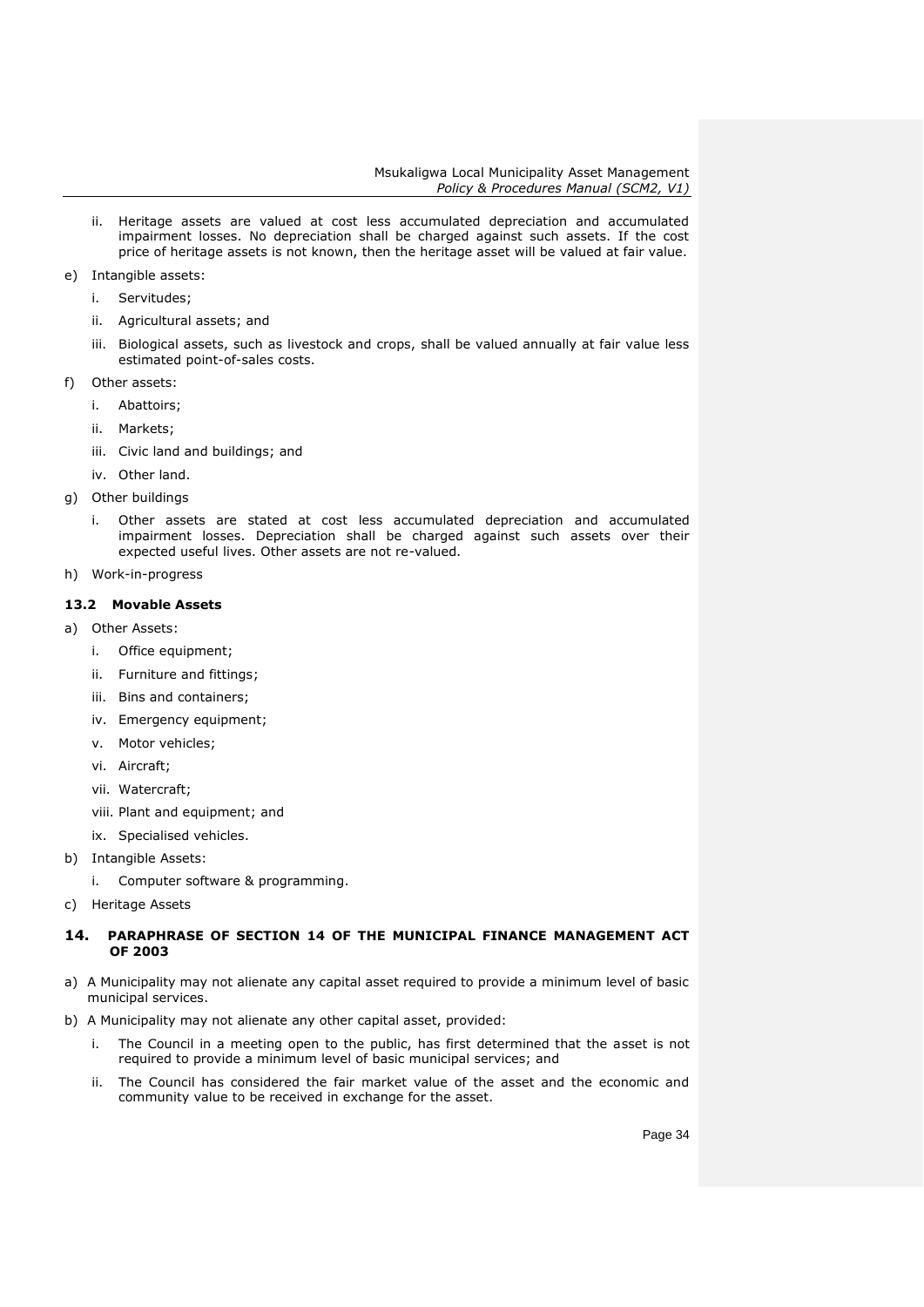## <span id="page-34-0"></span>**15. DIRECTIVES AND PROCEDURES**

- a) Asset Management unit should ensure that this manual is kept up to date and is complied with at all times to effectively, efficiently and economically manage the assets.
- b) The manual should, in spite of the periodical updating, be reviewed formally once a year. Any necessary adjustments should be made and forwarded to the relevant parties. (However, it is still the responsibility of the Asset Controllers to ensure that they have the latest version of the manual).
- c) The manual shall be disseminated to all relevant stakeholders within the Municipality.
- d) The Chief Financial Officer or his / her nominee shall determine the training needs of various stakeholders with respect to the manual and arrange for appropriate training.
- e) Noncompliance to this Asset Management Policy and Procedures shall be reported to the appropriate level of management for appropriate application of the Municipality's disciplinary procedures.

## **Annexures**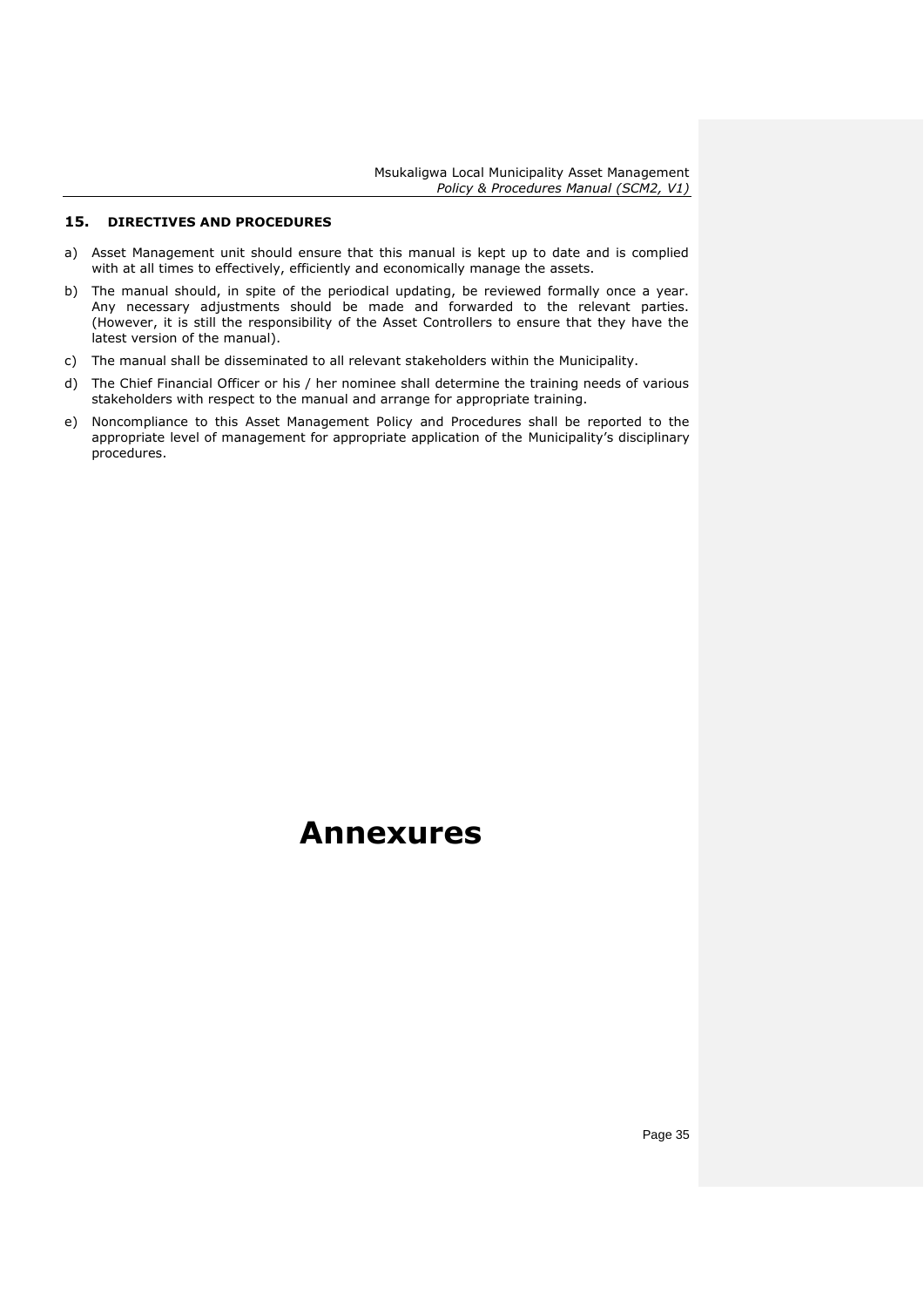## **Annexures**

| <b>TABLE OF ESTIMATED</b><br><b>USEFUL LIVES</b> |                  |                                  |                |                              |
|--------------------------------------------------|------------------|----------------------------------|----------------|------------------------------|
|                                                  | <b>CLASES OF</b> |                                  |                | <b>USEFUL LIVES IN YEARS</b> |
|                                                  | <b>ASSETS</b>    | <b>CATEGORIES</b>                | <b>MIN</b>     | <b>MAX</b>                   |
| <b>Infrastructure Assets</b>                     |                  |                                  |                |                              |
|                                                  |                  |                                  | N/AIndefinit   | IndefiniteN/                 |
|                                                  | Land             | Developed                        | e              | A                            |
|                                                  |                  |                                  | IndefiniteN/   | IndefiniteN/                 |
|                                                  |                  | Undeveloped                      | $\overline{A}$ | A                            |
|                                                  | <b>Buildings</b> | <b>Dwellings</b>                 |                |                              |
|                                                  |                  | Caravans                         | 5              | 4030                         |
|                                                  |                  | Homes for aged                   | 25             | 30                           |
|                                                  |                  | Hostels                          | 25             | 30                           |
|                                                  |                  | Residences (personnel)           | 25             | 30                           |
|                                                  |                  | <b>Non Residential Dwellings</b> |                |                              |
|                                                  |                  | Airport and associated           |                |                              |
|                                                  |                  | buildings                        | 25             | 30                           |
|                                                  |                  | <b>Bus Shelters</b>              | 10             | <b>4530</b>                  |
|                                                  |                  | <b>Bus Terminals</b>             | 25             | 30                           |
|                                                  |                  | Community Centres and            |                |                              |
|                                                  |                  | Public entertainment             |                |                              |
|                                                  |                  | building                         | 25             | 30                           |
|                                                  |                  | <b>Driver Vehicle Testing</b>    |                |                              |
|                                                  |                  | Centres                          | 25             | 30                           |
|                                                  |                  | <b>Fire Stations</b>             | 25             | 30                           |
|                                                  |                  | <b>Industrial Building</b>       | 25             | 30                           |
|                                                  |                  | Laboratories                     | 25             | 30                           |
|                                                  |                  | Libraries                        | 25             | 30                           |
|                                                  |                  | Museums and art galleries        | 25             | 30                           |
|                                                  |                  | <b>Office Building</b>           | 25             | 30                           |
|                                                  |                  | <b>Public Parking</b>            | 25             | 30                           |
|                                                  |                  | Research Facilities (Inc.        | 25             | 30                           |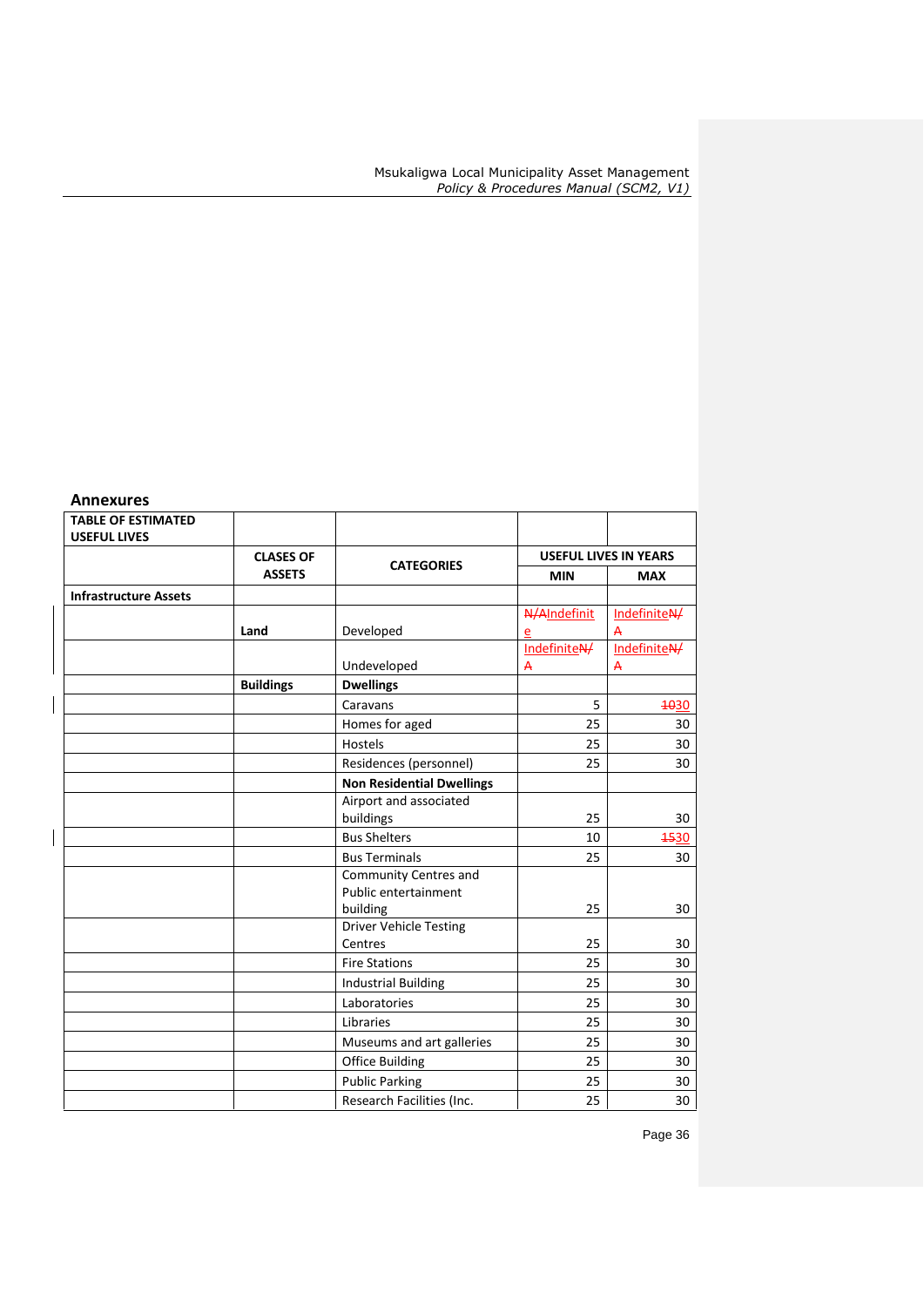|                             |             | weather)                             |             |             |                        |
|-----------------------------|-------------|--------------------------------------|-------------|-------------|------------------------|
|                             |             | Stadiums                             | 25          | 30          |                        |
|                             |             | Taxi Ranks                           | 1015        | <b>4530</b> |                        |
|                             |             | Warehouses (storage                  |             |             |                        |
|                             |             | facilities, Inc. data)               | 25          | 30          |                        |
| <b>Other Infrastructure</b> |             |                                      |             |             |                        |
| Assets                      |             |                                      |             |             |                        |
|                             | Electricity | Mains                                | <b>1525</b> | 2055        |                        |
|                             |             | Meters                               |             |             |                        |
|                             |             | Prepaid                              | 2540        | $5520 -$    | <b>Formatted Table</b> |
|                             |             | Credit                               | 2520        | 5525        |                        |
|                             |             | Supply / Reticulation                | 2545        | 5525        |                        |
|                             |             | Transformers                         | 2525        | 5550        |                        |
|                             |             | Lines                                |             |             |                        |
|                             |             | Underground                          | 2525        | $5545-$     | <b>Formatted Table</b> |
|                             |             | Overhead                             | 2520        | 5530        |                        |
|                             |             | Cables                               | 2525        | 5545        |                        |
|                             |             | Substations                          |             |             |                        |
|                             |             | Switchgear                           | 2520        | 5530        | <b>Formatted Table</b> |
|                             |             | Equipment                            |             |             |                        |
|                             |             | Outdoor                              | 2520        | 5530        | <b>Formatted Table</b> |
|                             |             | GIS                                  | 2545        | 5530        |                        |
|                             |             | Indoor                               | 2530        | 5540        |                        |
|                             |             | <b>Electrical Panels</b>             | 253         | 555         |                        |
|                             |             | Telemetry                            | 257         | 5545        |                        |
|                             | Roads       | <b>Bridges</b>                       |             |             |                        |
|                             |             | Vehicle                              |             |             |                        |
|                             |             | Concrete                             | 60          | 80          |                        |
|                             |             | Steel                                | 40          | $50\,$      |                        |
|                             |             | Timber                               | 25          | 40          |                        |
|                             |             | Pedestrian                           |             |             |                        |
|                             |             | Concrete                             | 60          | 80          |                        |
|                             |             | Steel                                | 40          | $50\,$      |                        |
|                             |             | Timber                               | 25          | 40          |                        |
|                             |             | Railway                              |             |             |                        |
|                             |             |                                      | 60          | 80          |                        |
|                             |             | Concrete<br>Steel                    | 40          | 50          |                        |
|                             |             |                                      |             |             |                        |
|                             |             | Timber<br>Expansion and construction | 25          | 40          |                        |
|                             |             | joints                               | 15          | 20          |                        |
|                             |             | <b>Storm Water</b>                   |             |             |                        |
|                             |             | Culverts                             | 25          | 40          |                        |
|                             |             | Concrete                             | 40          | 60          |                        |
|                             |             | Armco                                | 25          | 40          |                        |
|                             |             | Drains                               |             |             |                        |
|                             |             | Earthworks                           | 80          | 100         |                        |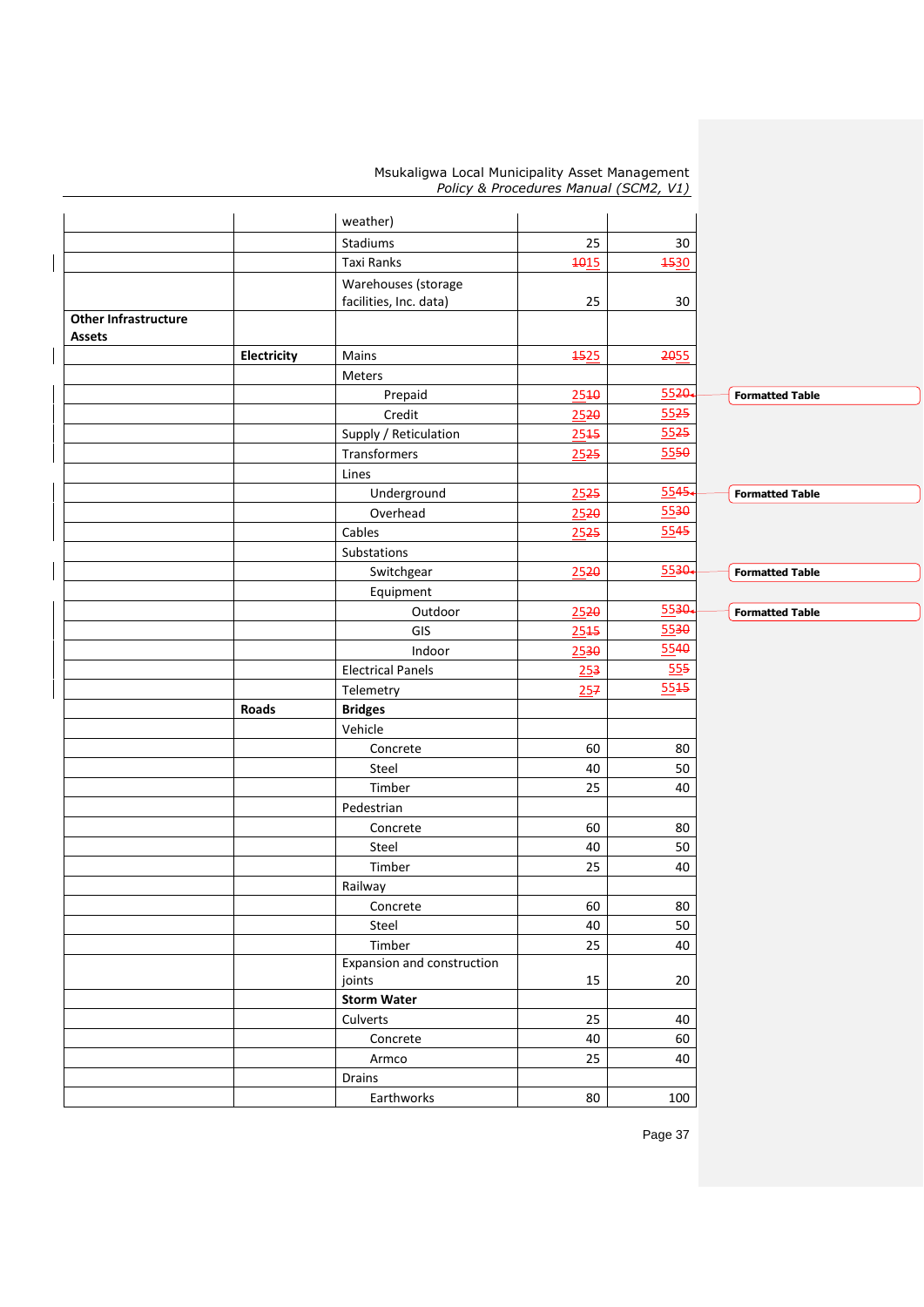|                 | Concrete lining             | 25   | 50     |
|-----------------|-----------------------------|------|--------|
|                 | Stop banks                  | 40   | 50     |
|                 | Pipes                       | 25   | 50     |
|                 | Coastal                     |      |        |
|                 | <b>Structure (Retaining</b> |      |        |
|                 | walls)                      | 20   | 40     |
|                 | Piers                       | 60   | 80     |
|                 | Storm water outfalls        | 60   | 80     |
|                 | <b>Roads</b>                |      |        |
|                 | Kerbs and channels          | 40   | 50     |
|                 | Municipal roads             |      |        |
|                 | Asphalt surface             | 10   | 20     |
|                 | Asphalt layer               | 30   | 50     |
|                 | Concrete surface            | 10   | 30     |
|                 | concrete layer              | 30   | 50     |
|                 | Gravel surface              | 3    | 10     |
|                 | Crash barriers              | 10   | 30     |
|                 | <b>Retaining walls</b>      | 30   | 60     |
|                 | Overload control centres    | 15   | 20     |
|                 | electronic hardware         | 10   | 15     |
|                 | Other equipment             | 10   | 20     |
|                 | Pedestrian footpaths        | 15   | 30     |
|                 | <b>Street lighting</b>      | 25   | 40     |
|                 | Traffic islands             | 40   | 50     |
|                 | <b>Traffic Lights</b>       | 15   | 20     |
|                 | Traffic signs               | 5    | 15     |
| <b>Airports</b> |                             |      |        |
|                 | Airport and radio beacons   | 25   | 30     |
|                 | Aprons                      | 25   | 30     |
|                 | Aerodrome                   | 15   | 30     |
|                 | Runway                      | 15   | 20     |
|                 | Taxiways                    | 15   | 20     |
| Water           |                             |      |        |
|                 | Dam                         |      |        |
|                 | Structure                   |      |        |
|                 | concrete                    | 80   | 100    |
|                 | earth                       | 30   | 50     |
|                 | Mechanical and electrical   | 15   | 40     |
|                 | Meters                      | 1015 | 20     |
|                 | Standpipes                  | 515  | 20     |
|                 | Metalwork (steel stairs,    |      |        |
|                 | ladders, handrails, weirs)  | 1015 | $30\,$ |
|                 | Pump station                |      |        |
|                 | Structure                   | 30   | 55     |
|                 | Electrical                  | 15   | 40     |
|                 | Mechanical                  | 15   | 40     |
|                 |                             |      |        |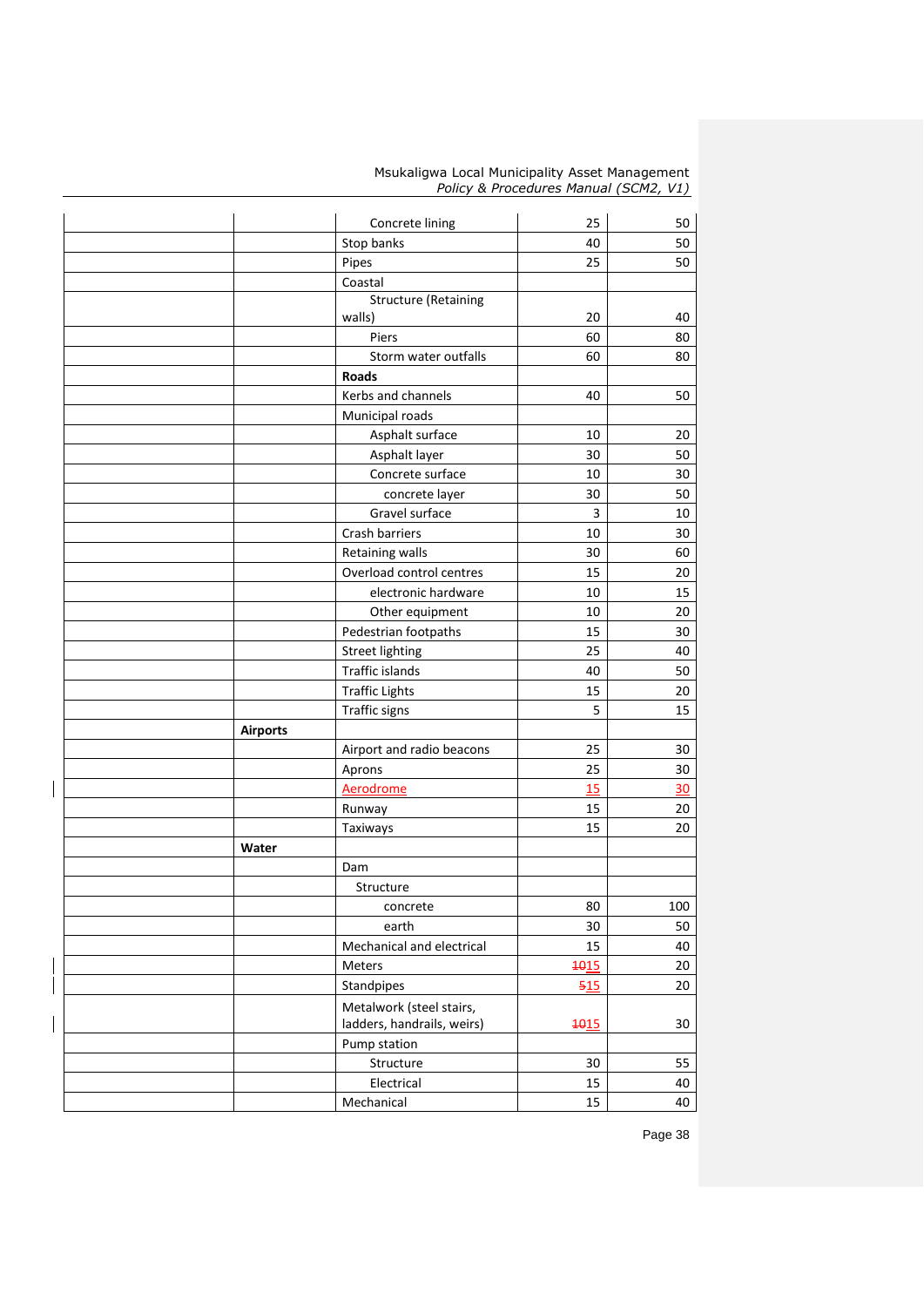|  | Msukaligwa Local Municipality Asset Management |  |  |
|--|------------------------------------------------|--|--|
|  | Policy & Procedures Manual (SCM2, V1)          |  |  |

|                                       | Perimeter protection                  | 4015        | 25          |                        |
|---------------------------------------|---------------------------------------|-------------|-------------|------------------------|
| Reservoirs                            |                                       |             |             |                        |
|                                       | Structure                             | 30          | 50          |                        |
|                                       | Electrical                            | 15          | 40          |                        |
|                                       | Mechanical                            | 15          | 40          |                        |
|                                       | Perimeter protection                  | 10          | 25          |                        |
|                                       | Supply / Reticulation                 | 20          | 50          |                        |
|                                       | Underground chambers                  |             |             |                        |
| Valves                                |                                       | 15          | 25          |                        |
| <b>Meters</b>                         |                                       | <b>1015</b> | 20          |                        |
|                                       | Transition                            | <b>1015</b> | <b>4520</b> |                        |
| Other                                 |                                       | 5           | 10          |                        |
|                                       | Water purification works              |             |             |                        |
|                                       | Structure                             | 30          | 55          |                        |
|                                       | Electrical                            | 15          | 40          |                        |
|                                       | Mechanical                            | 15          | 40          |                        |
|                                       | Perimeter protection                  | 10          | 25          |                        |
| <b>Meters</b>                         |                                       | 10          | 15          |                        |
| Telemetry                             |                                       | 10          | 15          |                        |
| <b>SEWERAGE</b>                       | Bulk pipelines (outfall sewers)       |             |             |                        |
|                                       | Raising mains                         | 40          | 50          |                        |
|                                       | Gravity mains                         | 40          | 50          |                        |
|                                       | Sewerage pump stations                |             |             |                        |
|                                       | Structure                             | 30          | 55          |                        |
|                                       | Electrical                            | 4525        | 40          |                        |
|                                       | Mechanical                            | 2545        | 40          |                        |
|                                       |                                       | 2540        | 4025        | <b>Formatted Table</b> |
|                                       | Perimeter protection<br>Metalwork     | 2540        | 4030        |                        |
|                                       |                                       |             | 60          |                        |
|                                       | Sewers/reticulation                   | 30          |             |                        |
|                                       | Waste purification works<br>Structure | 30          | 55          |                        |
|                                       |                                       | 2545        |             | <b>Formatted Table</b> |
|                                       | Electrical                            | 2545        | $40-$       |                        |
|                                       | Mechanical                            | 2540        | 40<br>4025  |                        |
|                                       | Perimeter protection                  | 2540        | 4045        |                        |
| Meters                                |                                       |             |             |                        |
| <b>SOLID WASTE</b><br><b>DISPOSAL</b> |                                       |             |             |                        |
| Collection                            |                                       |             |             |                        |
| Vehicle                               |                                       | 5           | 10          |                        |
|                                       |                                       | 10          | 15          |                        |
|                                       | Containers/Bin                        |             |             |                        |
|                                       | Transfer stations and                 |             |             |                        |
|                                       | processing facilities                 |             |             |                        |
|                                       | Structure                             | $30\,$      | 55          |                        |
|                                       | Electrical                            | 15          | 40          |                        |
|                                       | Mechanical                            | 15          | 40          |                        |
|                                       | Perimeter protection                  | 10          | 25          |                        |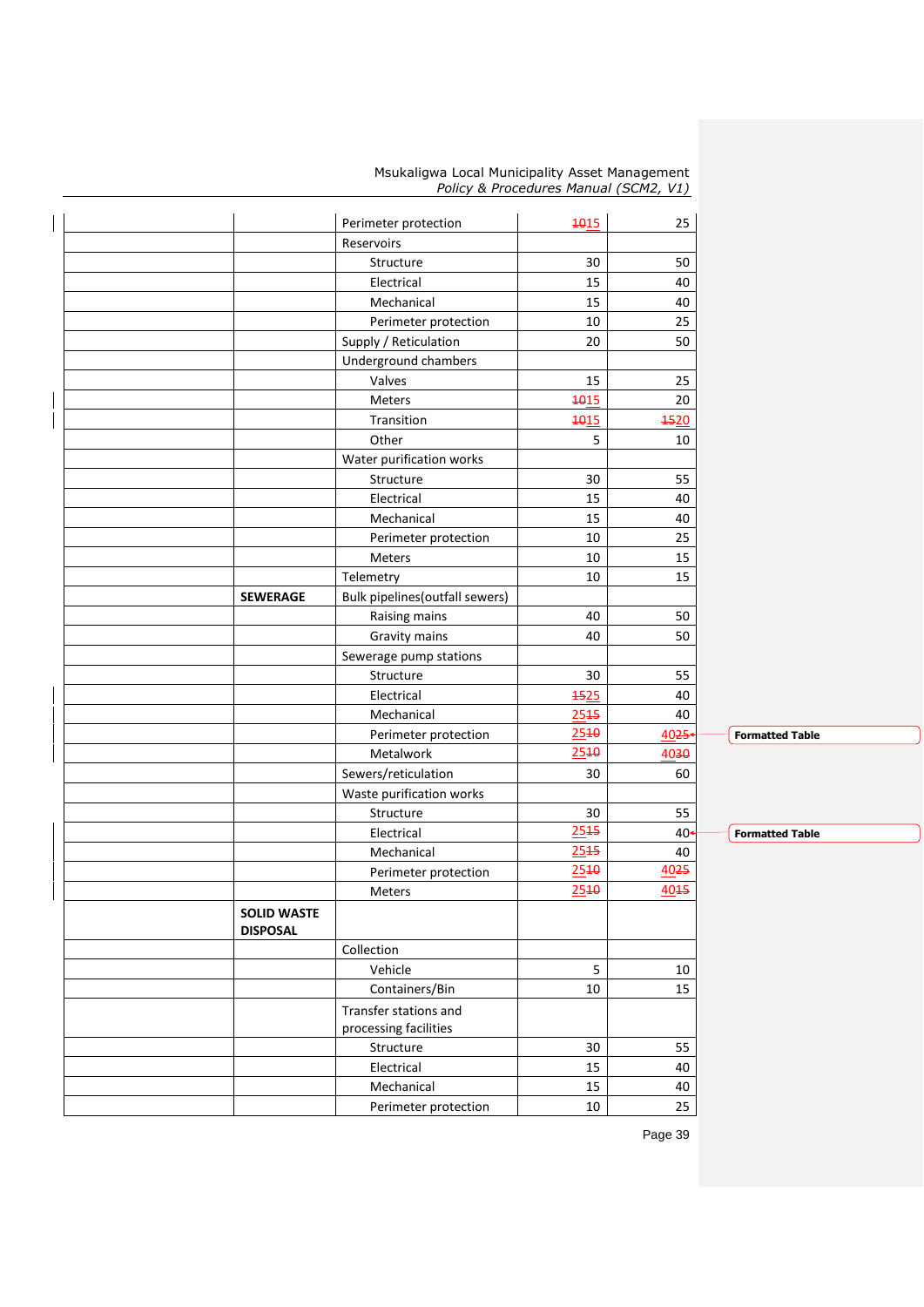|                                                    |                   | equipment)                                                 |        | 5<br>10               |                        |
|----------------------------------------------------|-------------------|------------------------------------------------------------|--------|-----------------------|------------------------|
|                                                    |                   | material(curriculum                                        |        |                       |                        |
|                                                    |                   | and library                                                |        |                       |                        |
|                                                    |                   | Learning, training support                                 |        |                       |                        |
|                                                    |                   | Laundry equipment and<br>industrial sewing machines        | 10     | 15                    |                        |
|                                                    |                   | Roads and transport                                        |        | 5                     |                        |
|                                                    |                   | <b>Medical testing</b>                                     |        | 5<br>107              | <b>Formatted Table</b> |
|                                                    |                   | Agriculture                                                |        | 5<br>107<br>107       |                        |
|                                                    |                   | Laboratory equipment-                                      |        |                       |                        |
|                                                    |                   | Kitchen appliances                                         |        | 5<br>10               |                        |
|                                                    |                   | Irrigation equipment                                       | $10\,$ | 15                    |                        |
|                                                    |                   | Gardening equipment                                        |        | $\overline{2}$<br>104 |                        |
|                                                    |                   | Fire Fighting equipment                                    |        | $105 -$<br>3          | <b>Formatted Table</b> |
|                                                    |                   | Farm/Agriculture equipment                                 |        | 5<br>15               |                        |
|                                                    |                   | Elevators systems                                          | 15     | 20                    |                        |
|                                                    |                   | equipment                                                  |        | 5<br>10               |                        |
|                                                    |                   | Emergency/rescue                                           |        |                       |                        |
|                                                    |                   | (compressors, generators<br>&allied equipment)             |        | 5                     |                        |
|                                                    |                   | distribution equipment                                     |        |                       |                        |
|                                                    |                   | Electric wire and power                                    |        | 107                   |                        |
|                                                    |                   | kitchen appliances)                                        |        | 3                     |                        |
|                                                    |                   | Domestic equipment (Non-                                   |        | 105                   |                        |
|                                                    |                   | Cellular routers                                           |        | 10 <sub>1</sub><br>3  | Formatted: Right       |
|                                                    |                   | Cellular phones (over R5 000)                              |        | 10 <sup>2</sup><br>0  |                        |
|                                                    |                   | systems                                                    | 105    |                       | <b>Formatted Table</b> |
|                                                    | <b>EQUIPTMENT</b> | Audio-visual equipment<br><b>Building air conditioning</b> |        | 5<br>10<br>105        |                        |
|                                                    | <b>AND</b>        |                                                            |        |                       |                        |
|                                                    | <b>MACHINERY</b>  |                                                            |        |                       |                        |
| <b>Movable Assets</b>                              | <b>OTHER</b>      |                                                            |        |                       |                        |
|                                                    |                   | Other                                                      | N/A    |                       |                        |
|                                                    |                   | <b>Buildings</b><br>Infrastructure                         | N/A    |                       |                        |
|                                                    | <b>WIP</b>        |                                                            | N/A    |                       |                        |
| CAPITAL/INFRUSTRUCTUR<br><b>E WORK IN PROGRESS</b> |                   |                                                            |        |                       |                        |
|                                                    | <b>CEMETERIES</b> |                                                            | 25     | 30                    |                        |
|                                                    |                   | Perimeter protection                                       | 10     | 25                    |                        |
|                                                    |                   | Electrical                                                 | 15     | 40                    |                        |
|                                                    |                   | Mechanical                                                 | 15     | 40                    |                        |
|                                                    |                   | Weighbridge                                                |        |                       |                        |
|                                                    |                   | Structure                                                  | 30     | 55                    |                        |
|                                                    |                   | Landfill preparation                                       | N/A    |                       |                        |
|                                                    |                   | compaction equipment                                       | 10     | 15                    |                        |
|                                                    |                   | Earthmoving and                                            |        |                       |                        |
|                                                    |                   | Landfill site                                              |        |                       |                        |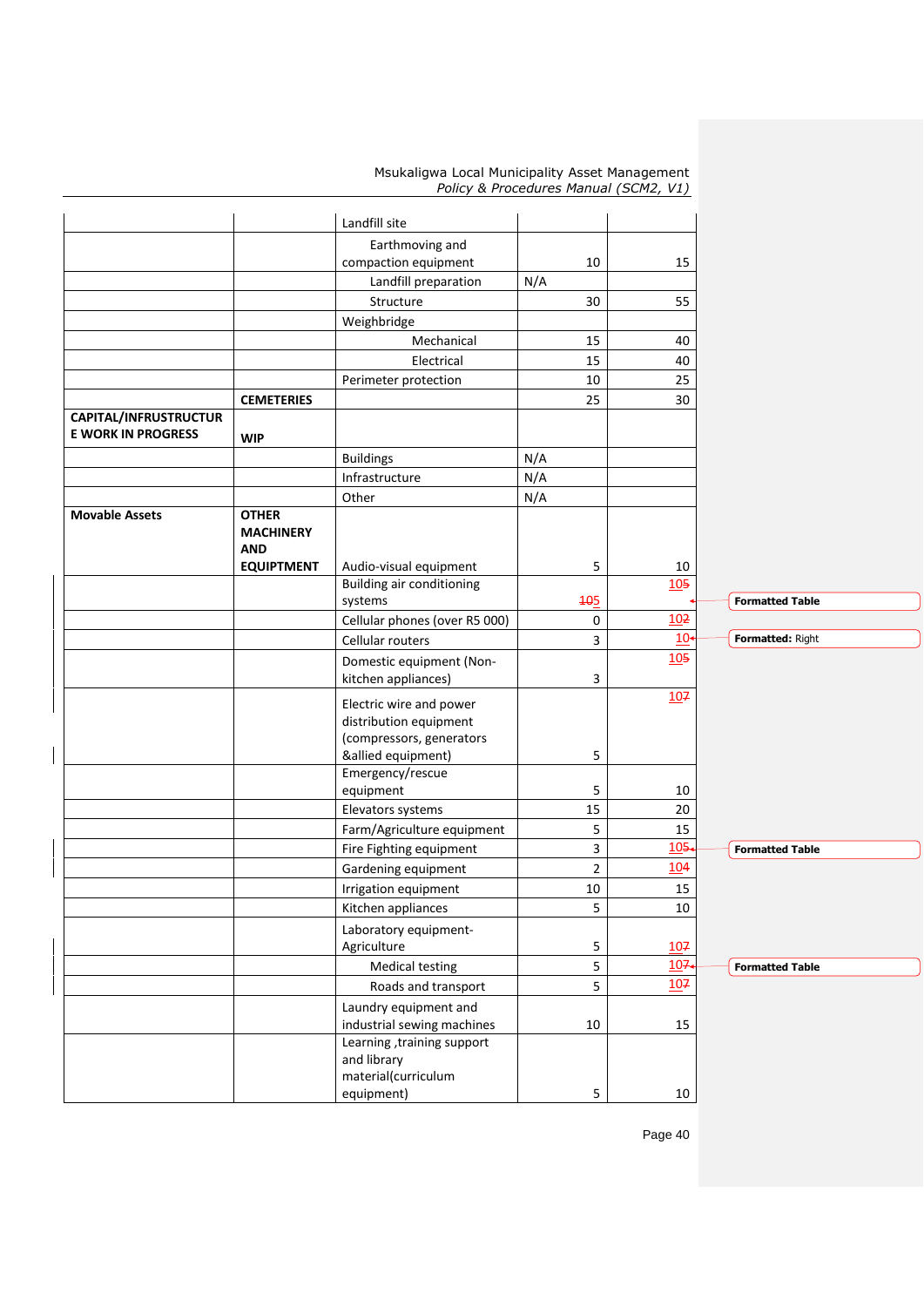|                                                           | Machines for metallurgy                         | 5          | 10      |
|-----------------------------------------------------------|-------------------------------------------------|------------|---------|
|                                                           | Machines for mining and                         |            |         |
|                                                           | quarrying                                       | 5          | 10      |
|                                                           | Machines for textile                            |            |         |
|                                                           | production                                      | 10         | 15      |
|                                                           | Music instruments                               | 10<br>5    | 15      |
|                                                           | Photographic equipment                          |            | 710     |
|                                                           | Pumps, plumbing,<br>purification and sanitation |            |         |
|                                                           | equipment                                       | 5          | 10      |
|                                                           | Radio equipment                                 | 5          | 710     |
|                                                           | Road construction and<br>maintenance equipment  | 10         | 15      |
|                                                           | Saddles and other tack                          | 5          | 710     |
|                                                           | Security<br>equipment/systems/material<br>S     |            |         |
|                                                           | Fixed                                           | 3          | $105 -$ |
|                                                           | Movable                                         | 3          | 105     |
|                                                           | Ship and marine equipment                       | 5          | 10      |
|                                                           | Sport and recreational<br>equipment             | 5          | 10      |
|                                                           | Survey equipment                                | 5          | 107     |
|                                                           | Telecommunication                               |            |         |
|                                                           | equipment                                       | 3          | 105     |
|                                                           | Tents, flags and accessories                    | 5          | 10      |
|                                                           | Woodworking machinery and<br>equipment          | 5          | 10      |
|                                                           | Workshop equipment and<br>loose tools           |            |         |
|                                                           | Fixed                                           | 5          | 10      |
|                                                           | Movable                                         | 3          | 105     |
|                                                           |                                                 |            |         |
| <b>Furniture and</b><br><b>Office</b><br><b>Equipment</b> |                                                 |            |         |
|                                                           | Advertising boards                              | 63         | 155     |
|                                                           | Air conditioners (individual                    |            |         |
|                                                           | fixed & portable)                               | 63         | 155     |
|                                                           | Cutlery and crockery                            | 65         | 1540    |
|                                                           | Domestic and hostel                             |            |         |
|                                                           | furniture                                       | <b>106</b> | 15      |
|                                                           | Office equipment (Inc. fax<br>machines)         | 65         | 107     |
|                                                           | Office furniture                                | 65         | 157     |
|                                                           | Paintings, sculptures,<br>ornaments (homes and  |            |         |
|                                                           | office)                                         | 65         | 1540    |
|                                                           |                                                 |            |         |

**Formatted Table**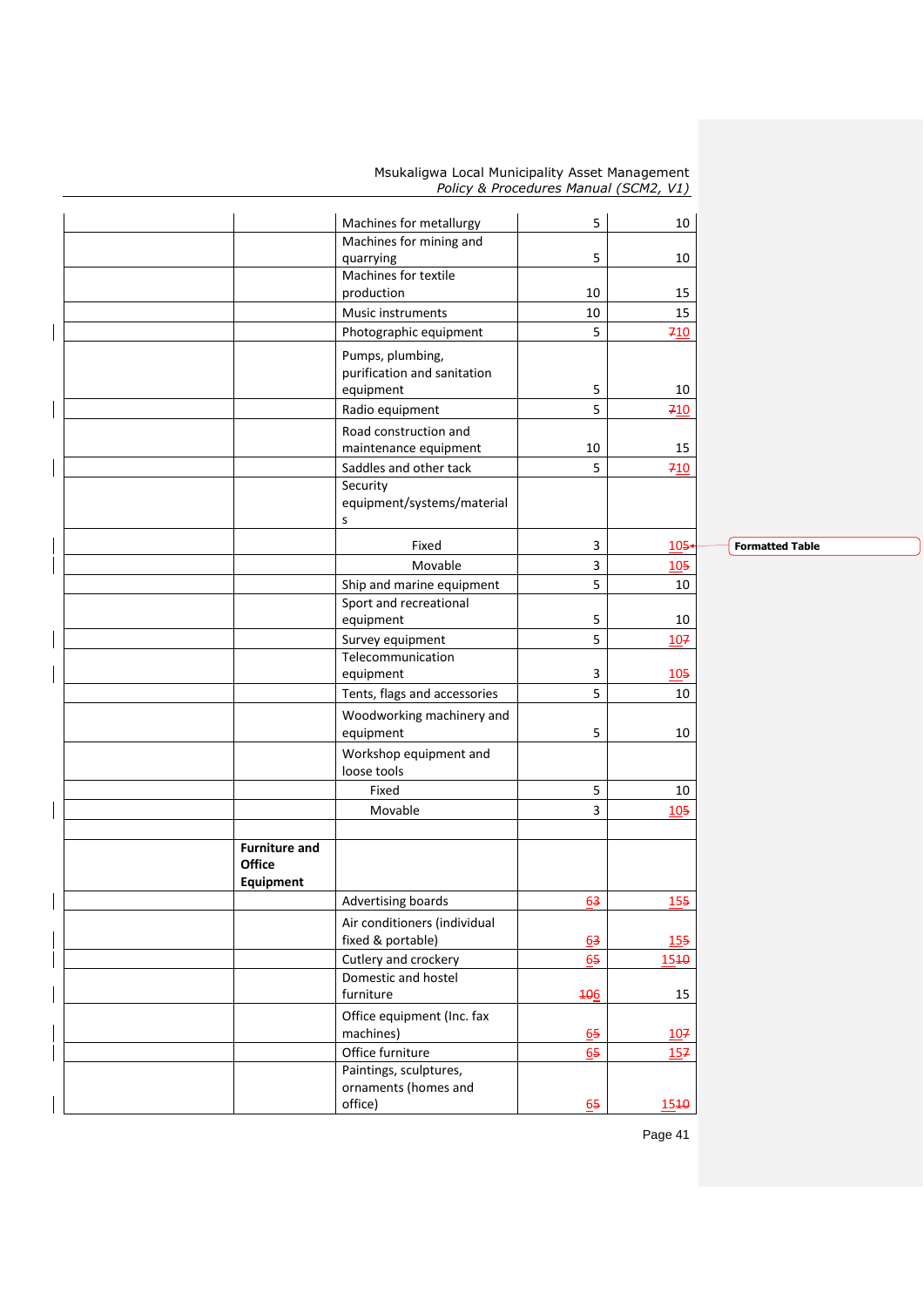| Computer<br><b>Equipment</b> |                                                                                     |                |                |
|------------------------------|-------------------------------------------------------------------------------------|----------------|----------------|
|                              | Computer hardware (Inc.                                                             |                |                |
|                              | <b>Operating System)</b>                                                            | $\frac{36}{5}$ | 510            |
|                              | <b>Networks</b>                                                                     | 65             | 1040           |
| <b>Transport</b>             |                                                                                     |                |                |
| <b>Assets</b>                |                                                                                     |                |                |
|                              | Aircraft                                                                            | 10             | 15             |
|                              | Aircraft engines                                                                    | 5              | 7 <sup>1</sup> |
|                              | Airport transport equipment<br>(stairs and luggage)                                 | 10             | 15             |
|                              | <b>Busses</b>                                                                       | 10             | 15             |
|                              | Cycles                                                                              | 4              | $\overline{7}$ |
|                              | <b>Emergency vehicles</b><br>(Ambulances and fire                                   |                |                |
|                              | engines)                                                                            | 5              | 10             |
|                              | Mobile clinics                                                                      | 10             | 15             |
|                              | Motor vehicles                                                                      | 4              | $\overline{7}$ |
|                              | Trailers and accessories                                                            | 5              | 10             |
|                              | <b>Trucks</b>                                                                       | 5              | $\overline{7}$ |
| <b>Heritage</b>              |                                                                                     |                |                |
| <b>Assets</b>                |                                                                                     |                |                |
|                              | Archives                                                                            | N/A            | N/A            |
|                              | Areas of land of historic or<br>specific significance (i.e.<br>world heritage site) | N/A            | N/A            |
|                              | Culturally significant                                                              |                |                |
|                              | buildings                                                                           | N/A            | N/A            |
|                              | National monuments                                                                  | N/A            | N/A            |
|                              | National Parks / reserves                                                           | N/A            | N/A            |
|                              | Paintings                                                                           | N/A            | N/A            |
|                              | Sculptures                                                                          | N/A            | N/A            |
|                              | Municipal jewellery                                                                 | N/A            | N/A            |
|                              | Work Art                                                                            | N/A            | N/A            |
|                              | Other antiques and                                                                  |                |                |
|                              | collections                                                                         | N/A            | N/A            |
| Intangible<br><b>Assets</b>  |                                                                                     |                |                |
|                              | Computer software Website                                                           | $\overline{2}$ | 5              |
|                              |                                                                                     |                |                |

## **CONDITION ASSESSMENT**

The regular assessment of the condition and performance of all the tangible capital assets allows the municipality to determine the ability of tangible capital assets to continue to perform and provide services into the future.

| <b>Condition rating table</b> |                    |                             |                            |  |
|-------------------------------|--------------------|-----------------------------|----------------------------|--|
| Grade                         | <b>Description</b> | <b>Detailed Description</b> | <b>Estimated Remaining</b> |  |